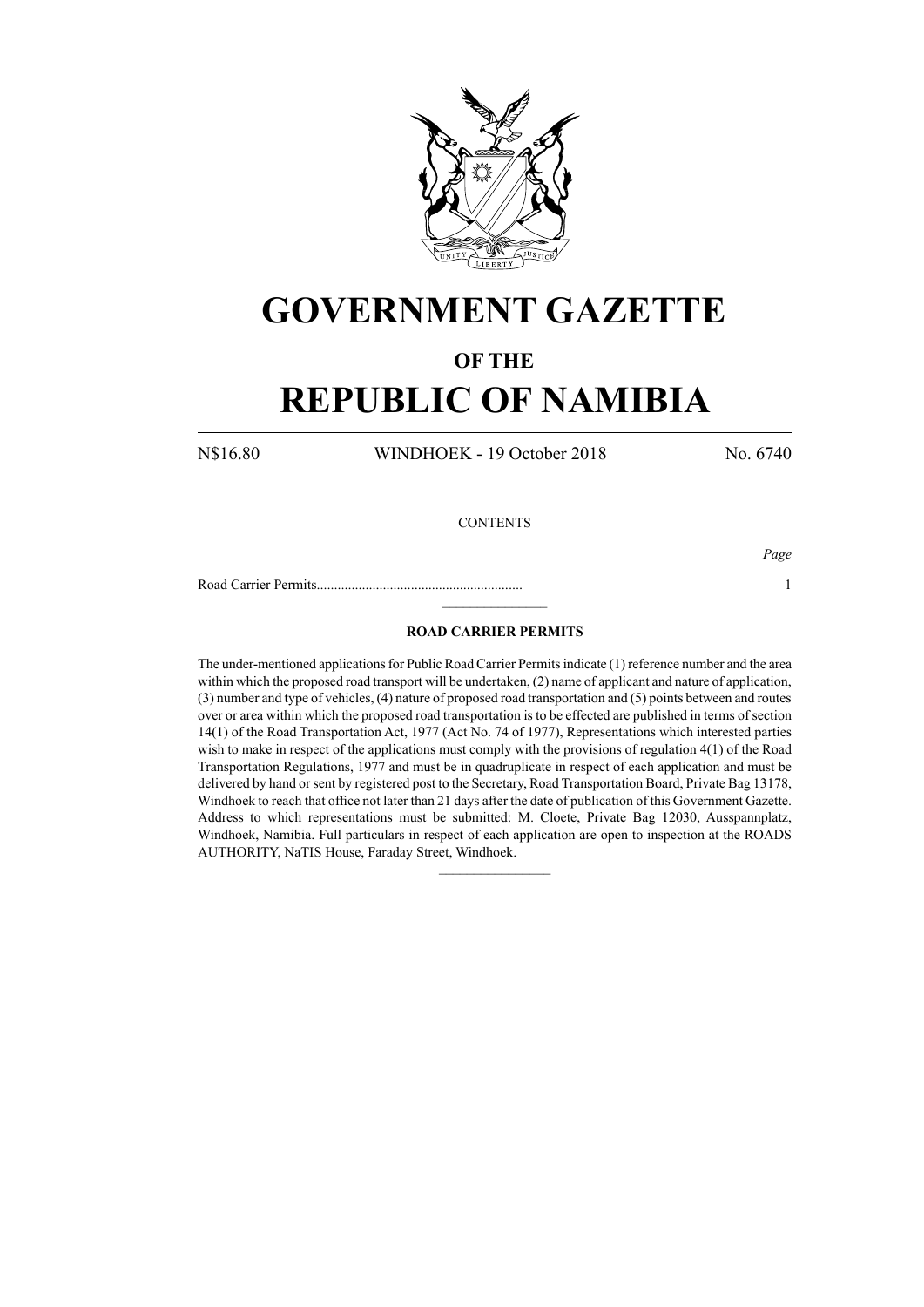App. 164953 (2) O H A SHANGALA 77050610097 (3) PO BOX 501, RUACANA, NAMIBIA, 34004 (4) New Permanent Authorisation (5A) Passengers (6A) 1 X Combi / Micro bus / Minibus (7A) 16 passengers: Passengers and their personal luggage: From Ruacana to Walvis Bay and return the same route.

App. 164954 (2) J KRISTOFINA 67090200043 (3) BOX 108, ONDANGWA, 31001 (4) New Permanent Authorisation (5A) Passengers (6A) 1 X Combi / Micro bus / Minibus (7A) 1 passengers: Passengers and their personal luggage: From Oshakati to Windhoek and return

App. 164955 (2) H P ELIA 00081800754 (3) PO BOX 64034, KATUTURA, WINDHOEK, NAMIBIA, 13001 (4) New Permanent Authorisation (5A) Taxi Passengers (6A) 1 X Sedan (closed top) (7A) 5 passengers: Taxi Passengers with their personal luggage Windhoek return via the same route - Within Windhoek Municipal Area.

App. 164956 (2) N ELIASER 88020900608 (3) PO BOX 7427, KUISEBMUND, WALVIS BAY, 21001 (4) New Permanent Authorisation (5A) Taxi Passengers (6A) 1 X Sedan (closed top) (7A) 5 passengers: Taxi Passengers and their personal luggage: Within Walvis Bay Municipal Area.

App. 164957 (2) L T NAKAKUWA 73083110057 (3) BOX 832, LÜDERITZ, 56001 (4) New Permanent Authorisation (5A) Taxi Passengers (6A) 1 X Sedan (closed top) (7A) 5 passengers: From Namibia, Khomas

App. 164958 (2) R B NEHALE 730816000197 (3) PO BOX 5, ONDANGWA, ETHINDI VILLAGE, 31001 (4) New Permanent Authorisation (5A) Taxi Passengers (6A) 2 X Sedan (closed top) (7A) 5 passengers: Taxi Passengers with their personal luggage within Okankolo Oshikoto regioin to Ondangwa return via the same route.

App. 164959 (2) D LILENGA 72100200461 (3) PO BOX 727, RUNDU, NAMIBIA (4) New Permanent Authorisation (5A) Taxi Passengers (6A) 2 X Combi / Micro bus / Minibus (7A) 23 passengers: Taxi Passengers with their personal luggage - From Rundu Town to Noordoewel border return via the same route.

App. 164960 (2) S P N DIMUDULE 85070810839 (3) BOX 1932, GOBABIS, 14001 (4) New Permanent Authorisation (5A) Taxi Passengers (6A) 1 X Sedan (closed top) (7A) 5 passengers: Taxi passengers and their personal luggage - Within Gobabis Municipal Area.

App. 164961 (2) L KAPANI 86020700526 (3) BOX 16038, OLUNO, 31003 (4) New Permanent Authorisation (5A) Taxi Passengers (6A) 1 X Sedan (closed top) (7A) 5 passengers: Taxi passengers and their personal luggage - From taxi rank Katutura to twon within Windhoek Municipal Area.

App. 164962 (2) A N KIAMBINDA 73083000294 (3) PO BOX 6051, NKURENKURU, RUNDU, NAMIBIA, 44002 (4) New Permanent Authorisation (5A) Taxi Passengers (6A) 2 X Combi / Micro bus / Minibus (7A) 16 passengers: Taxi Passengers with their personal luggage from Rundu Nkurenkuru, to Windhoek return via the same route.

App. 164963 (2) P N HAIMBODI 79111410027 (3) PO BOX 8400, WALVIS BAY, NAMIBIA, 9000 (4) New Permanent Authorisation (5A) Taxi Passengers (6A) 1 X Sedan (closed top) (7A) 5 passengers: Taxi passengers and their personal luggage: Within Walvis Bay Municipal Area return the same route.

App. 164964 (2) D TSHIKONGO 92122501243 (3) PO BOX 1932, GOBABIS, NAMIBIA, 14001 (4) New Permanent Authorisation (5A) Taxi Passengers (6A) 1 X Sedan (closed top) (7A) 5 passengers: Taxi passengers and their personal luggage - Within Gobabis Municipal Areas.

App. 164965 (2) D LILENGA 72100200461 (3) PO BOX 727, RUNDU, NAMIBIA (4) New Permanent Authorisation (5A) Taxi Passengers (6A) 2 X Combi / Micro bus / Minibus (7A) 23 passengers: Taxi Passengers with their personal luggage - From Rundu, Swakopmund and Walvis Bay return via the same route.

App. 164966 (2) D LILENGA 72100200461 (3) PO BOX 727, RUNDU, NAMIBIA (4) New Permanent Authorisation (5A) Taxi Passengers (6A) 2 X Combi / Micro bus / Minibus (7A) 23 passengers: Taxi Passengers with their personal luggage from Rundu, Windhoek to Lüderitz return via the same route.

App. 164967 (2) J N HAIMBODI 94082300023 (3) PO BOX 106, OKAHANDJA, NAMIBIA, 15001 (4) New Permanent Authorisation (5A) Taxi Passengers (6A) 1 X Sedan (closed top) (7A) 5 passengers: Taxi passengers and their personal luggage - Within Okahandja Municipal Areas.

App. 164968 (2) V LM A JANSEN 90030700067 (3) BOX 4214, REHOBOTH, 166001 (4) New Permanent Authorisation (5A) Taxi Passengers (6A) 1 X Sedan (closed top) (7A) 5 passengers: Tours passengers and their personal luggage - From Hosea Kutako International Airpots to all destinations within the Namibia borders and back to Windhoek International Aiports.

App. 164969 (2) D LILENGA 72100200461 (3) PO BOX 727, RUNDU, NAMIBIA (4) New Permanent Authorisation (5A) Taxi Passengers (6A) 2 X Combi / Micro bus / Minibus (7A) 23 passengers: Taxi Passengers with their personal luggage from Rundu, Windhoek to Katima Mulilo return via the same route.

App. 164970 (2) F NAMBAHU 75102410172 (3) BOX 997137, WINDHOEK, 11001 (4) New Permanent Authorisation (5A) Taxi Passengers (6A) 1 X Station wagon (7A) 7 passengers: Taxi passengers and their personal luggage - From Ondangwa to Omuthiya and back the same route.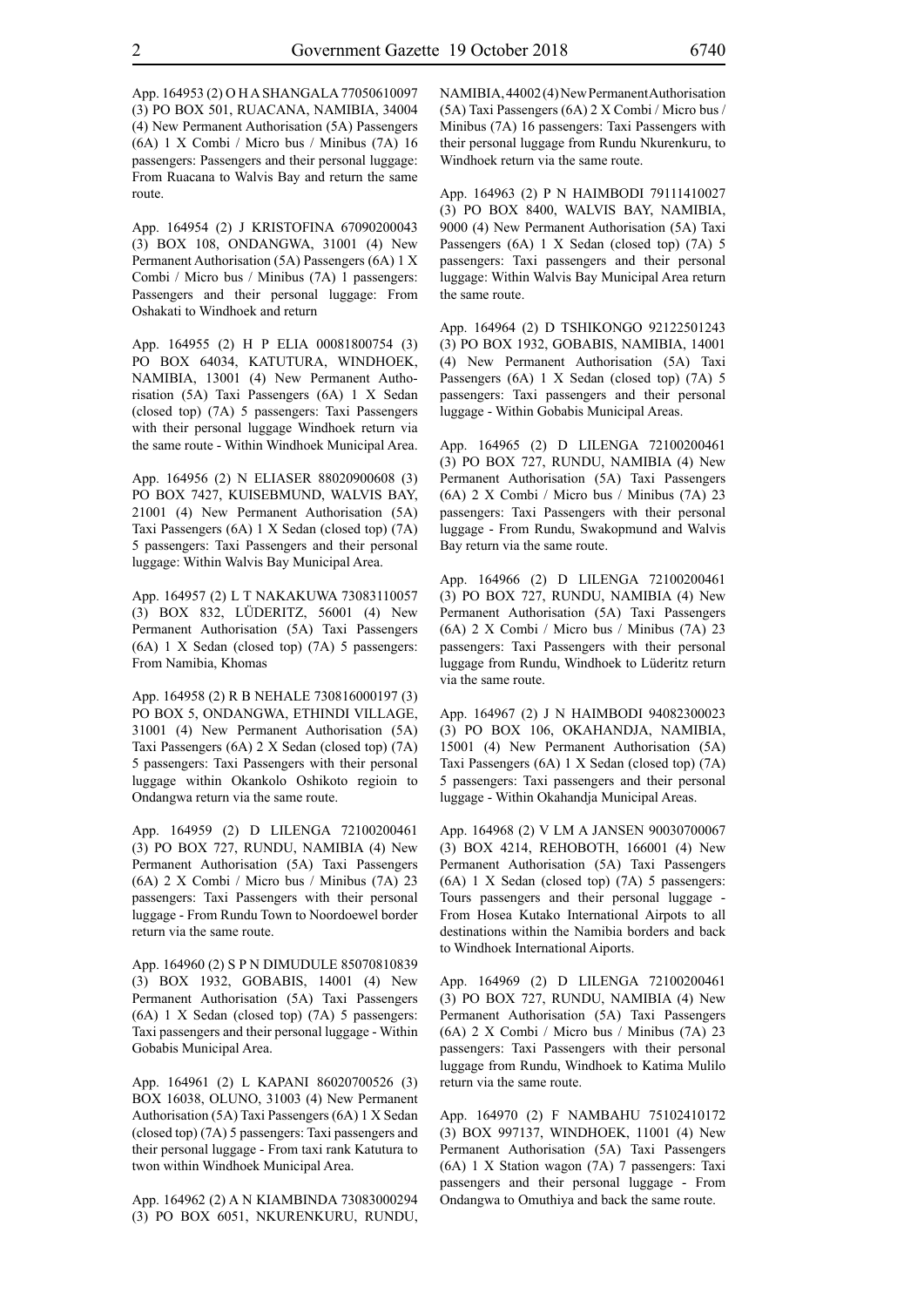App. 164971 (2) A A AMADHILA 60030600812 (3) PO BOX 24835, WINDHOEK (4) New Permanent Authorisation (5A) Taxi Passengers (6A) 1 X Sedan (closed top) (7A) 5 passengers: Taxi passengers and their personal luggage - Taxi rank Wernhil Park to town within Windhoek Municipal Area.

App. 165002 (2) L H KAPOLO 84122910439 (3) PO BOX 71064, KHOMASDAL, WINDHOEK, 00000 (4) New Permanent Authorisation (5A) Taxi Passengers (6A) 1 X Sedan (closed top) (7A) 5 passengers: Taxi passengers with their pesronal luggage from Okalongo to Oshakati return via the same route.

App. 165003 (2) K KABUKU 66022200725 (3) BOX 673, NGWEZE (4) New Permanent Authorisation (5A) Taxi Passengers (6A) 1 X Combi / Micro bus / Minibus (7A) 14 passengers: Taxi Passengers with their personal luggage from Katima Mulilo bus stop via Bukalo en-route to Ngoma border post and return via the same route.

App. 165004 (2) K KABANJE 84081410321 (3) PO BOX 917, NGWEZE, NAMIBIA, 45001 (4) New Permanent Authorisation (5A) Taxi Passengers (6A) 1 X Overland Truck (7A) 8 passengers: Taxi Passengers with their personal luggage from Katima Mulilo bus stop via Bukalo en-route to Ngoma border post and return via the same.

App. 165005 (2) J L SHIKOMBA 84041710421 (3) PO BOX 27750, WINDHOEK, NAMIBIA (4) New Permanent Authorisation (5A) Taxi Passengers (6A) 1 X Sedan (closed top) (7A) 5 passengers: Taxi passengers with their personal luggage within Otjiwarongo Municipal Area.

App. 165006 (2) S OAEB 66081000567 (3) PO BOX 617, SWAKOPMUND, NAMIBIA, 22001 (4) New Permanent Authorisation (5A) Taxi Passengers (6A) 1 X Sedan (closed top) (7A) 5 passengers: Taxi Passengers with their personal luggage from new exention 25 Swakopmund location to Omulongo Woerman block return via the same route.

App. 165028 (2) J.K. NZAMENE TAXI 87061- 100907 (3) PO BOX 28041, WINDHOEK, NAMIBIA, 11001 (4) New Permanent Authorisation (5A) Taxi Passengers (6A) 1 X Sedan (closed top) (7A) 5 passengers: Taxi Passengers with their Personal luggage from Wanaheda Taxi Rank 7626 to City Centre Taxi rank 7716 and return via the same route - Within Windhoek Municipal Area.

App. 165034 (2) F M ELIA 78021910240 (3) PO BOX 64034, KATUTURA, WINDHOEK, 13001 (4) New Permanent Authorisation (5A) Taxi Passengers (6A) 1 X Sedan (closed top) (7A) 5 passengers: Taxi Passengers with their personal luggage from Oshikango, Eenhana to Okongo return via the same.

App. 165035 (2) F M MUYENGA 94082601047 (3) PO BOX 4655, RUNDU (4) New Permanent Authorisation (5A) Taxi Passengers (6A) 1 X Sedan (closed top) (7A) 5 passengers: Taxi passengers and their personal luggage - From Kaisosi to Tutungeni within Rundu Municipal Area.

App. 165037 (2) F F N SHINANA 8501210638 (3) BOX 41211, AUSSPANNPLATZ, WINDHOEK, 11001 (4) New Permanent Authorisation (5A) Taxi Passengers (6A) 1 X Combi / Micro bus / Minibus (7A) 14 passengers: Taxi passengers and their personal luggage - From Windhoek to Oshakati and back the same route.

App. 165039 (2) G N NATANAEL 84112110596 (3) PO BOX 41211, AUSSPANNPLATZ, WIND-HOEK, 12001 (4) New Permanent Authorisation (5A) Taxi Passengers (6A) 1 X Combi / Micro bus / Minibus (7A) 14 passengers: Taxi passengers and their personal luggage - From Windhoek to Oshakati and return back.

App. 165040 (2) A KATAMISA 50010103627 (3) PO BOX2462, RUNDU, NAMIBIA (4) New Permanent Authorisation (5A) Taxi Passengers (6A) 2 X Combi / Micro bus / Minibus (7A) 16 passengers: Taxi Passengers with their personal luggage from Rundu Town to Divundu Taxi Rank return via the same route.

App. 165041 (2) J T N KALYA 80121710130 (3) PO BOX 1381, OTJIWARONGO, NAMIBIA, 27001 (4) New Permanent Authorisation (5A) Taxi Passengers (6A) 1 X Sedan (closed top) (7A) 5 passengers: Taxi passengers and their personal luggage - From Orwotoveni to Ohorongo Cement factory and return back the same route.

App. 165042 (2) N MUKWATHI 70060410256 (3) PO BOX 2257, RUNDU, NAMIBIA, 44001 (4) New Permanent Authorisation (5A) Taxi Passengers (6A) 2 X Combi / Micro bus / Minibus (7A) 16 passengers: Taxi Passengers with their personal luggage from Rundu Town Taxi Rank to Katima Mulilo Taxi Rank return via the same route.

App. 165043 (2) B NGUNDA 88080700346 (3) PO BOX 23, RUNDU, NAMIBIA, 44001 (4) New Permanent Authorisation (5A) Taxi Passengers (6A) 1 X Sedan (closed top) (7A) 5 passengers: Taxi passengers and their personal luggage: From Kaisosi no1 to Mupini and return the same route.

App. 165045 (2) W M KAKUPA 88111201028 (3) BOX 86, RUNDU (4) New Permanent Authorisation (5A) Taxi Passengers (6A) 2 X Combi / Micro bus / Minibus (7A) 16 passengers: Taxi Passengers with their personal luggage from Rundu Town Taxi Rank to Divundu Taxi Rank return via the same route.

App. 165046 (2) K J MATYAYI 79021210576 (3) BOX 60791, KATUTURA (4) New Permanent Authorisation (5A) Taxi Passengers (6A) 2 X Combi / Micro bus / Minibus (7A) 16 passengers: Taxi Passengers with their personal luggage from Rundu Town Taxi Rank to Windhoek Taxi Rank return via the same route.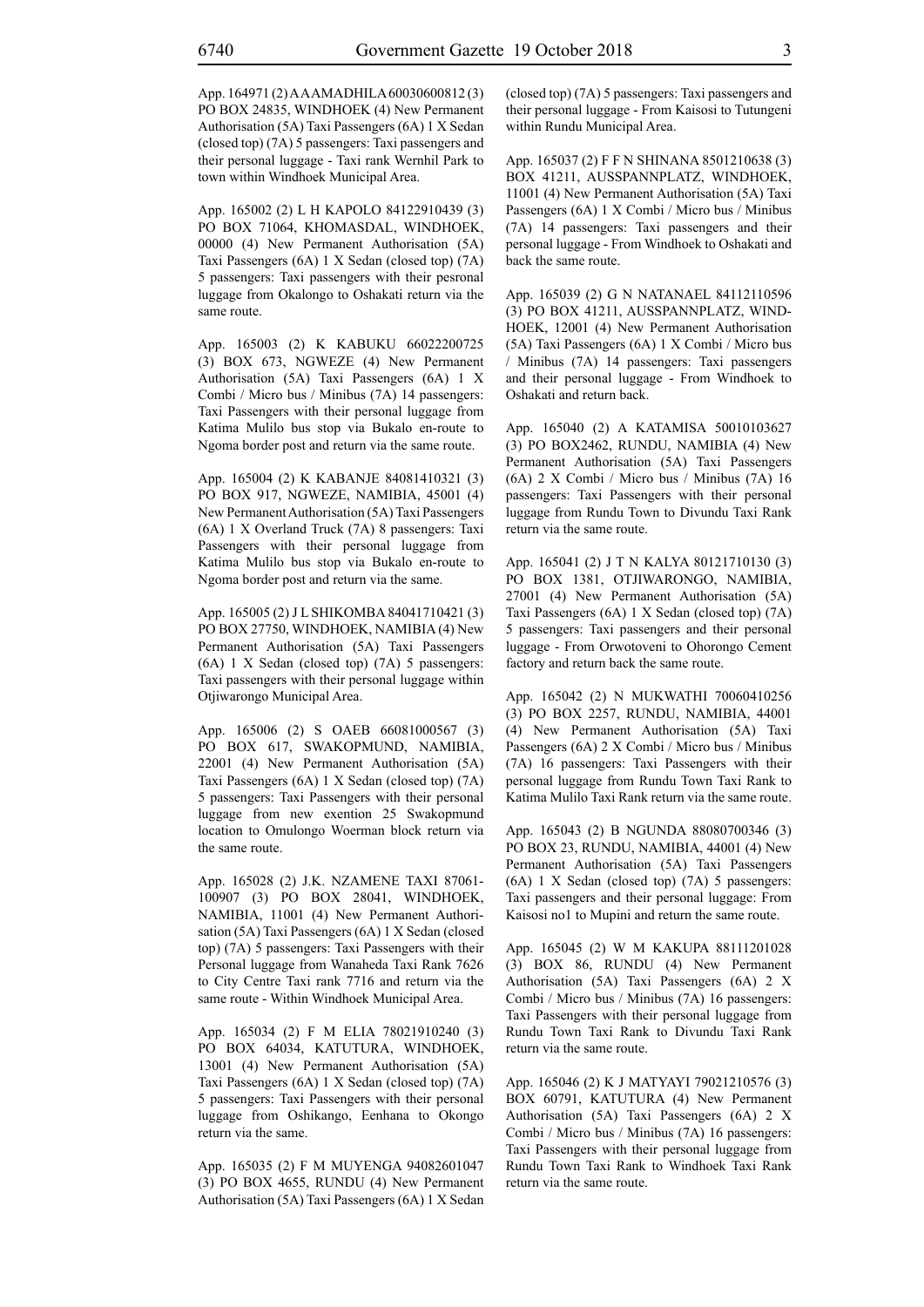App. 165047 (2) N JOHANNES 871111 0014 7 (3) BOX 1932, GOBABIS, 14001 (4) New Permanent Authorisation (5A) Taxi Passengers (6A) 1 X Sedan (closed top) (7A) 5 passengers: Taxi Passengers with their personal luggage - Within Windhoek Municipal Area to brake Water and dam viljioen

App. 165097 (2) P M MUNGELI 73070700950 (3) BOX 551, RUNDU, 44001 (4) New Permanent Authorisation (5A) Taxi Passengers (6A) 1 X Combi / Micro bus / Minibus (7A) 16 passengers: Taxi Passengers with their personal luggage fron Rundu Town Taxi Rank to Divundu Village, return via the same route.

App. 165098 (2) D E KAMHULU 85042510028 (3) PO BOX 7331, OSHAKATI, NAMIBIA, 33001 (4) New Permanent Authorisation (5A) Taxi Passengers (6A) 5 X Station wagon (7A) 10 passengers: Taxi Passengers with their personal luggage - From Oshakati to Oshikango via Ondangwa and return via the samae route.

App. 165100 (2) D E KAMHULU 85042510028 (3) PO BOX 7331, OSHAKATI, NAMIBIA, 33001 (4) New Permanent Authorisation (5A) Taxi Passengers (6A) 5 X Station wagon (7A) 10 passengers: Taxi Passengers with their personal luggage - From Oshakati to Omuthiya via Ondangwa and return via the same route.

App. 165110 (2) SPRINGBOK TOURING OF NAMIBIA 52120100470 (3) PO BOX 11165, KLEIN WINDHOEK, NAMIBIA (4) New Permanent Authorisation (5A) Tourists (6A) 2 X Bus (single deck) (7A) 28 passengers: Tourists as well as their personal luggage - From and/or the Hosea Kutako International Airport to places situated within the Republic of Namibia including places on the borders of Namibia with neigbouring countries and return.

App. 165119 (2) ETANGOLA NAMIB DESET TOURS CC. 201505356 (3) BOX 3309, WALVIS BAY, 21001 (4) New Permanent Authorisation (5A) Tourists (6A) 1 X Station wagon (7A) 7 passengers: Tourists and their personal luggage - From Hosea Kutako International Airport Walvis bay Aiports Habour, Hotels and Guesthouses in Windhoek to Safari Court Hotel-Kalahari Anib Lodge - Canyon Village - Hia River Cossing Lodge, Spitzkoppe Lodge, Sossuvlei, Keetmanshoop, Lüderitz nest hotel - Hammerstein Guesthouse - Desert Homestead lodge - Orange house - Vingerklip lodge - Etosha lodge - Okapuka Ranch - Windhoek Airport and return the same route.

App. 165121 (2) ETANGOLA NAMIB DESET TOURS CC. 201505356 (3) BOX 3309, WALVIS BAY, 21001 (4) New Permanent Authorisation (5A) Tourists (6A) 2 X Station wagon (7A) 5 passengers: Tourists and their personal luggage - From Hosea Kutako International Airport, Walvis bay Aiports Habour, Hotels and Guesthouses in Windhoek to Safari Court Hotel - Kalahari Anib Lodge - Canyon Village - Hia River Cossing Lodge, Spitzkoppe Lodge, Sossuvlei, Keetmanshoop, Lüderitz nest hotel - Hammerstein Guesthouse - Desert Homestead lodge - Orange house - Vingerklip lodge - Etosha lodge - Okapuka Ranch -Windhoek Airport and return the same route.

App. 165132 (2) SENSE OF AFRICA (PTY) LTD 93219 (3) PO BOX 2058, WINDHOEK, NAMIBIA, 10000 (4) New Permanent Authorisation (5A) Tourists (6A) 1 X Combi / Micro bus / Minibus (7A) 10 passengers: Tourists as well as their personal luggage - From Windhoek and/or the Hosea Kutako International Airport to places situated within Windhoek Municipal Area and magisterial district and to places situated within the Republic of Namibia and return.

App. 165146 (2) G M ASHILELO 74010800135 (3) PO BOX 61410, KATUTURA, WINDHOEK, NAMIBIA, 13001 (4) New Permanent Authorisation (5A) Taxi Passengers (6A) 1 X Sedan (closed top) (7A) 5 passengers: Taxi passengers and their personal luggage - From Oshakati to Ongwediva and return the same route.

App. 165152 Permit 5349/1 (2) M MOUTON to D S WINBORN 75071700115 (3) P O BOX 30030, PIONIERSPARK, 11001 (4) Transfer of Authorisation (5A) Taxi Passengers (6A) 1 X Sedan (closed top) (7A) 5 passengers: Within Windhoek Municipal Area.

App. 165155 (2) T NAMUPALA 71022500511 (3) PO BOX 3790, WALVIS BAY, NAMIBIA, 21001 (4) New Permanent Authorisation (5A) Taxi Passengers (6A) 1 X Sedan (closed top) (7A) 5 passengers: Taxi passengers and their personal luggage - From Walvis Bay to Swakopmund and return the same route.

App. 165157 (2) MELILA INVESTMENT CC. 20130545 (3) PO BOX 98837, PELICAN SQUARE, WINDHOEK, 12006 (4) New Permanent Authorisation (5A) Taxi Passengers (6A) 1 X Sedan (closed top) (7A) 5 passengers: Taxi passengers and their personal luggage - Within Windhoek Municipal Area.

App. 165161 (2) G HAMASEB 76021110056 (3) PO BOX 99604, OTJOMUISE, WINDHOEK, 13005 (4) New Permanent Authorisation (5A) Taxi Passengers (6A) 1 X Sedan (closed top) (7A) 5 passengers: Taxi passengers and their personal luggage - Within Windhoek Municipal Area.

App. 165163 (2) G HAMASEB 76021110056 (3) PO BOX 99604, OTJOMUISE, WINDHOEK, 13005 (4) New Permanent Authorisation (5A) Taxi Passengers (6A) 1 X Sedan (closed top) (7A) 5 passengers: Taxi passengers and their personal luggage - Within Windhoek Municipal Area.

App. 165169 (2) VIHINDA INVESTMENT CC CC201405354 (3) PO BOX 27635, WINDHOEK, NAMIBIA, 11001 (4) New Permanent Authorisation (5A) Taxi Passengers (6A) 1 X Combi / Micro bus / Minibus (7A) 14 passengers: Taxi passengers and their personal luggage - From Windhoek to Rundu and return the same route.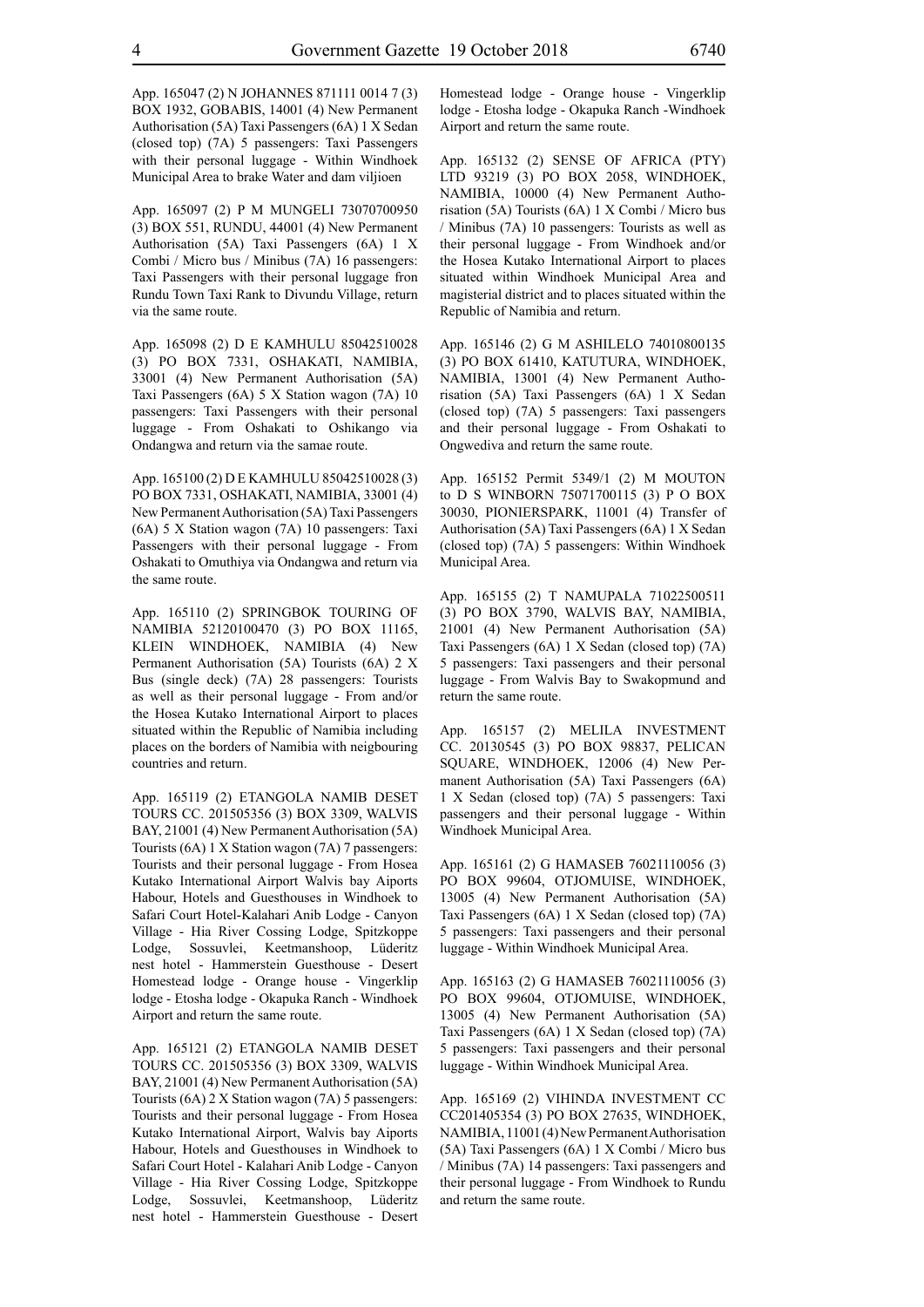App. 165171 (2) VULKAN RUINE TOURS & TRANSFERS CC CC201600859 (3) PO BOX 26939, WINDHOEK, NAMIBIA, 11001 (4) New Permanent Authorisation (5A) Tourists (6A) 1 X Bus (single deck) (7A) 35 passengers: Tourists and personal luggage - From Windhoek at Hosea International Airport to Walvis Bay Airport & Harbour- Kamanjab - Swakopmund - Sossusvlei-Lüderitz - Mariental - Keetmanshoop - Khorixas - Katima - Otjiwarongo - Tsumeb - Otavi - Rundu - Etosha National Park - Kongola - Gobabis - Grootfontein and Twentyfontein and also tourists attractions places in Namibia.

App. 165174 (2) VULKAN RUINE TOURS & TRANSFERS CC CC201600859 (3) PO BOX 26939, WINDHOEK, NAMIBIA, 11001 (4) New Permanent Authorisation (5A) Tourists (6A) 1 X Combi / Micro bus / Minibus (7A) 35 passengers: Tourists and personal luggage - From Windhoek at Hosea International Airport to Walvis Bay Airport & Harbour- Kamanjab - Swakopmund - Sossusvlei-Lüderitz - Mariental - Keetmanshoop - Khorixas - Katima - Otjiwarongo - Tsumeb - Otavi - Rundu - Etosha National Park - Kongola - Gobabis - Grootfontein and Twentyfontein and also tourists attractions places in Namibia.

App. 165175 (2) VULKAN RUINE TOURS & TRANSFERS CC CC201600859 (3) PO BOX 26939, WINDHOEK, NAMIBIA, 11001 (4) New Permanent Authorisation (5A) Tourists (6A) 1 X Bus (single deck) (7A) 35 passengers: Tourists and personal luggage - From Windhoek at Hosea International Airport to Walvis Bay Airport & Harbour- Kamanjab - Swakopmund - Sossusvlei-Lüderitz - Mariental - Keetmanshoop - Khorixas - Katima - Otjiwarongo - Tsumeb - Otavi - Rundu - Etosha National Park - Kongola - Gobabis - Grootfontein and Twentyfontein and also tourists attractions places in Namibia.

App. 165177 (2) E NAMWANDI 83082110681 (3) PO BOX 63188, WANAHEDA, WINDHOEK, NAMIBIA, 13007 (4) New Permanent Authorisation (5A) Taxi Passengers (6A) 1 X Sedan (closed top) (7A) 5 passengers: Taxi Passengers with their personal luggage from rank 207 Goreangab to town return via the same route - Within Windhoek Municipality area.

App. 165180 (2) G.W.S MALO 91112400297 (3) PO BOX 215, LÜDERITZ, NAMIBIA, 56001 (4) New Permanent Authorisation (5A) Taxi Passengers (6A) 1 X Sedan (closed top) (7A) 5 passengers: Taxi Passengers with their personal luggage - Within Build Together area in, Lüderitz and return via the same route.

App. 165181 (2) J I N NAKATUMBE 88091400519 (3) PO BOX 95157, DAAN VILJOEN, WIND-HOEK, NAMIBIA, 11001 (4) New Permanent Authorisation (5A) Taxi Passengers (6A) 1 X Sedan (closed top) (7A) 5 passengers: Taxi passengers and their personal luggage - From Daan Viljoen to Klein Windhoek and back.

App. 165183 Permit 52680/3 (2) P MOUTON to R W VAN WYK 78021800011 (3) PO BOX 2489, WINDHOEK, NAMIBIA (4) Transfer of Authorisation (5A) Passengers (6A) 1 X Combi / Micro bus / Minibus (7A) 16 passengers: Passengers and their personal luggage - From Bus terminus at Rehoboth to Bus terminus opposite Roman Catholic hospital, Windhoek and return via the same route.

App. 165187 (2) E.S NSUNDANO 91091100144 (3) PRIVATE BAG 357, KATIMA MULILO, NAMIBIA, 45002 (4) New Permanent Authorisation (5A) Taxi Passengers (6A) 4 X Sedan (closed top) (7A) 5 passengers: Taxi passengers with their personal luggage - Within the town of Katima Mulilo and return via the same route only in Zambezi region.

App. 165191 (2) F.K. N FESTUS 65060603237 (3) PO BOX 1005, KARIBIB, NAMIBIA, 25001 (4) New Permanent Authorisation (5A) Taxi Passengers (6A) 1 X Combi / Micro bus / Minibus (7A) 16 passengers: Taxi passengers with their personal luggage from Karibibi to Eenhana return via the same route.

App. 165192 (2) F.K. N FESTUS 65060603237 (3) PO BOX 1005, KARIBIB, NAMIBIA, 25001 (4) New Permanent Authorisation (5A) Taxi Passengers (6A) 1 X Combi / Micro bus / Minibus (7A) 16 passengers: Taxi Passengers with their personal luggage from Karibibi to Oshakati return via the same route.

App. 165205 (2) J NAMOLO 63020310016 (3) BOX 183, OSHAKATI (4) New Permanent Authorisation (5A) Taxi Passengers (6A) 1 X Sedan (closed top) (7A) 5 passengers: Taxi passengers with their personal luggage - Within Helao Nafidi town council return via the same route.

App. 165207 (2) T N SHILONGO 74072200417 (3) PO BOX 40, OKAHANDJA, NAMIBIA, 15001 (4) New Permanent Authorisation (5A) Taxi Passengers (6A) 1 X Sedan (closed top) (7A) 5 passengers: Taxi passengers and their personal luggage - Within Okahandja Municipal Area.

App. 165210 (2) A N KAULUMA 72050100736 (3) PO BOX 1613, ONDANGWA, NAMIBIA, 31001 (4) New Permanent Authorisation (5A) Taxi Passengers (6A) 1 X Station wagon (7A) 7 passengers: Taxi passengers and their personal luggage - From Ondangwa to Omuthiya and return the same route.

App. 165213 (2) A JOHANNES 89042600136 (3) PO BOX 55008, ROCKY CREST, WINDHOEK, 11011 (4) New Permanent Authorisation (5A) Taxi Passengers (6A) 1 X Sedan (closed top) (7A) 5 passengers: Taxi passengers and their personal luggage - From Wernhil park to Rocky Crest and return the same route.

App. 165217 (2) R SHIKONGO 79070810050 (3) PO BOX 8823, ONGWEDIVA, NAMIBIA,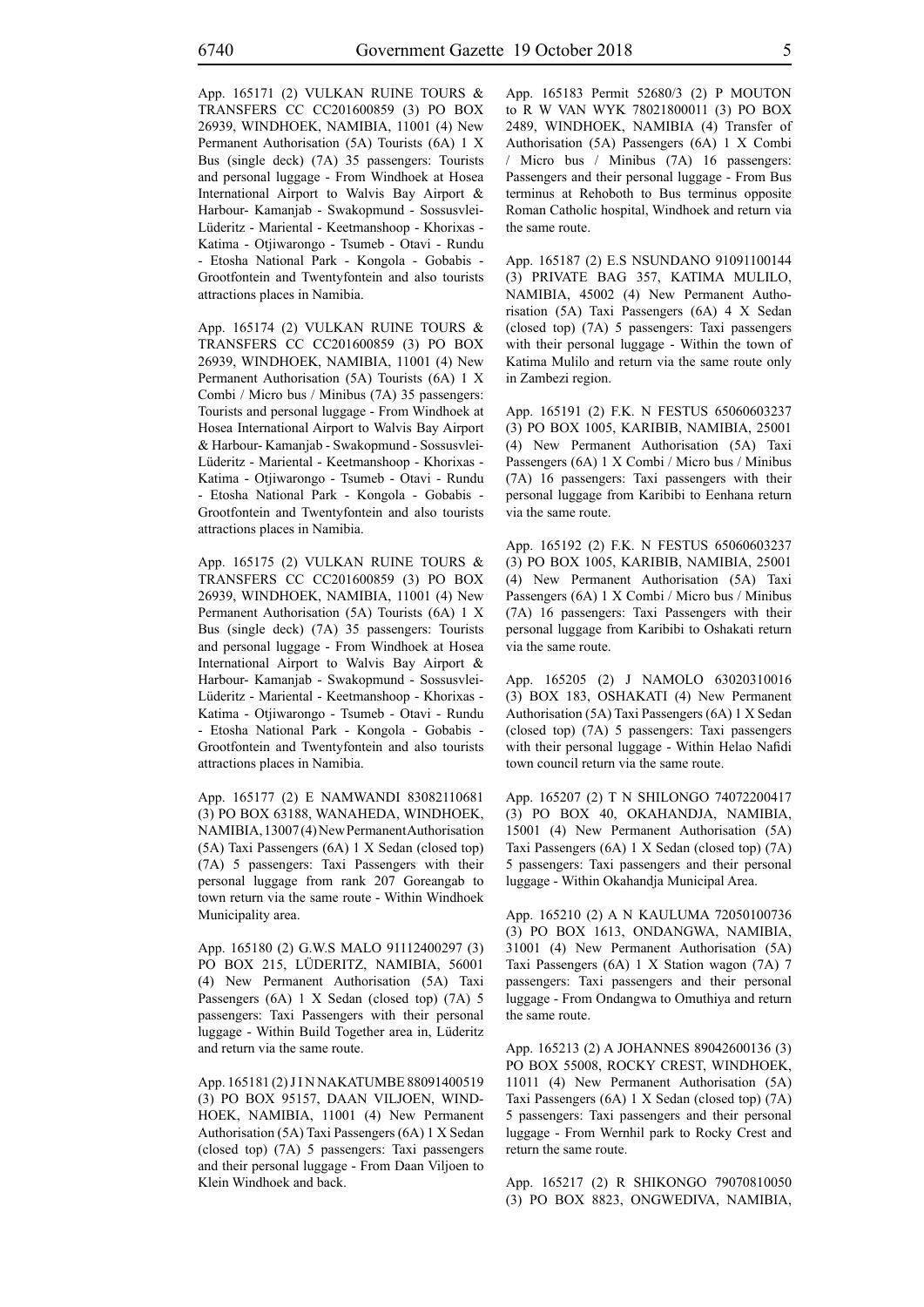33004 (4) New Permanent Authorisation (5A) Taxi Passengers (6A) 1 X Sedan (closed top) (7A) 5 passengers: Taxi passengers and their personal luggage - Within Ongwediva Municipal Area.

App. 165219 (2) K T MALAPI 74041800110 (3) PO BOX 4151, WALVIS BAY, NAMIBIA, 21001 (4) New Permanent Authorisation (5A) Taxi Passengers (6A) 1 X Sedan (closed top) (7A) 5 passengers: Taxi passengers and their personal luggage - From Walvis Bay to Swakopmund and return the same route.

App. 165223 (2) M SHIKONGO 74062610345 (3) PO BOX 8823, ONGWEDIVA, NAMIBIA, 33004 (4) New Permanent Authorisation (5A) Taxi Passengers (6A) 1 X Sedan (closed top) (7A) 5 passengers: Taxi passengers and their personal luggage - Within Oshakati Municipal Area.

App. 165224 (2) P N NAMHINDO 76081000699 (3) PO BOX 63135, WANAHEDA, WINDHOEK (4) New Permanent Authorisation (5A) Taxi Passengers (6A) 1 X Sedan (closed top) (7A) 5 passengers: Taxi passengers and their personal luggage - Within Eenhana Municipal Areas.

App. 165230 (2) M N HILENGWA 79081310259 (3) PO BOX 62095, KATUTURA, WINDHOEK, 13001 (4) New Permanent Authorisation (5A) Taxi Passengers (6A) 1 X Sedan (closed top) (7A) 5 passengers: Taxi passengers and their personal luggage - From Havana to town and return the same route.

App. 165238 (2) K.P K SHUTTLE & TRANSPORT CC 86081100367 (3) PO BOX 3185, VINETA, SWAKOPMUND, NAMIBIA, 22003 (4) New Permanent Authorisation (5A) Taxi Passengers (6A) 1 X Station wagon (7A) 7 passengers: Taxi passengers with their personal luggage from Windhoek via Hosea Kutako Noordoewer border post, Buitepose border post, Walvis Bay Wenela border post to Oshikango border post 738.6km return via the same route.

App. 165239 (2) K L KANYANGA 83101210410 (3) PO BOX 9785, EROS, WINDHOEK, NAMIBIA, 11005 (4) New Permanent Authorisation (5A) Taxi Passengers (6A) 1 X Sedan (closed top) (7A) 5 passengers: Taxi passengers and their personal luggage - Within Windhoek Municipal Area.

App. 165243 (2) D.H SHIPOPYENI 69070510170 (3) PO BOX 522, LÜDERITZ, NAMIBIA, 56001 (4) New Permanent Authorisation (5A) Taxi Passengers (6A) 1 X Sedan (closed top) (7A) 7 passengers: Taxi Passengers with their personal luggage from Oshikango, Okalongo to Outapi return via the same route.

App. 165246 (2) S HAUFIKU 64013100339 (3) PO BOX 1897, ONDANGWA, NAMIBIA, 31001 (4) New Permanent Authorisation (5A) Taxi Passengers (6A) 1 X Station wagon (7A) 7 passengers: Taxi passengers and their personal luggage - From Ondangwa to Oshikango and back.

App. 165247 (2) J SHIKOYENI 90072000228 (3) PO BOX 477, OSHIFO, RUACANA, 34004 (4) New Permanent Authorisation (5A) Taxi Passengers (6A) 1 X Sedan (closed top) (7A) 5 passengers: Taxi passengers with their personal luggage from Outapi to Ruacana return via the same route.

App. 165249 (2) A H IHEMBA 75081210137 (3) PO BOX 1734, OTJIWARONGO, NAMIBIA, 27001 (4) New Permanent Authorisation (5A) Taxi Passengers (6A) 1 X Sedan (closed top) (7A) 5 passengers: Taxi passengers and their personal luggage: Within Otjiwarongo Town.

App. 165250 (2) K LAZARUS 83071410182 (3) PO BOX 16206, ONAYENA, NAMIBIA, 31005 (4) New Permanent Authorisation (5A) Taxi Passengers (6A) 1 X Sedan (closed top) (7A) 5 passengers: Taxi passengers and their personal luggage - From Ondangwa to Oshigambo and back.

App. 165251 (2) N K ALEXANDER 92120700524 (3) PO BOX 806, OSHAKATI, NAMIBIA, 33001 (4) New Permanent Authorisation (5A) Taxi Passengers (6A) 1 X Sedan (closed top) (7A) 5 passengers: Taxi passengers and their personal luggage - From Oshakati to Ongwediva - Oshikuku - Ogongo and Outapi and back.

App. 165252 (2) N FILLEMON 82101710862 (3) PO BOX 61954, KATUTURA, WINDHOEK, NAMIBIA, 11001 (4) New Permanent Authorisation (5A) Taxi Passengers (6A) 1 X Station wagon (7A) 7 passengers: Taxi passengers and their personal luggage - Within Windhoek Municipal Area.

App. 165253 (2) R R ORLAM 85061010140 (3) PO BOX 3394, REHOBOTH, NAMIBIA, 16001 (4) New Permanent Authorisation (5A) Taxi Passengers (6A) 1 X Combi / Micro bus / Minibus (7A) 16 passengers: Taxi passengers and their personal luggage - From Rehoboth to Windhoek - Walvis Bay and return the same route.

App. 165254 (2) V HAMALWA 59030200286 (3) PO BOX 2485, OMUPUMBU, NAMIBIA (4) New Permanent Authorisation (5A) Taxi Passengers (6A) 1 X Sedan (closed top) (7A) 5 passengers: Taxi passengers and their personal luggage - From Ompumbu to Ontimbu location and back.

App. 165255 (2) H N UAHENGO 93031200683 (3) PO BOX 10, GROOT AUB, NAMIBIA (4) New Permanent Authorisation (5A) Taxi Passengers (6A) 1 X Sedan (closed top) (7A) 5 passengers: Taxi passengers and their personal luggage - From Groot-Aub to Omahenene border post and back.

App. 165256 (2) A H SHIMWENENI 93112800044 (3) PO BOX 26896, KATUTURA, WINDHOEK, NAMIBIA, 27001 (4) New Permanent Authorisation (5A) Taxi Passengers (6A) 1 X Sedan (closed top) (7A) 5 passengers: Taxi passengers and their personal luggage - Within Otjiwarongo Municipal Area.

App. 165257 (2) H NGHIKUFE 72062110097 (3) PO BOX 2435, OSHIKANGO, NAMIBIA, 32006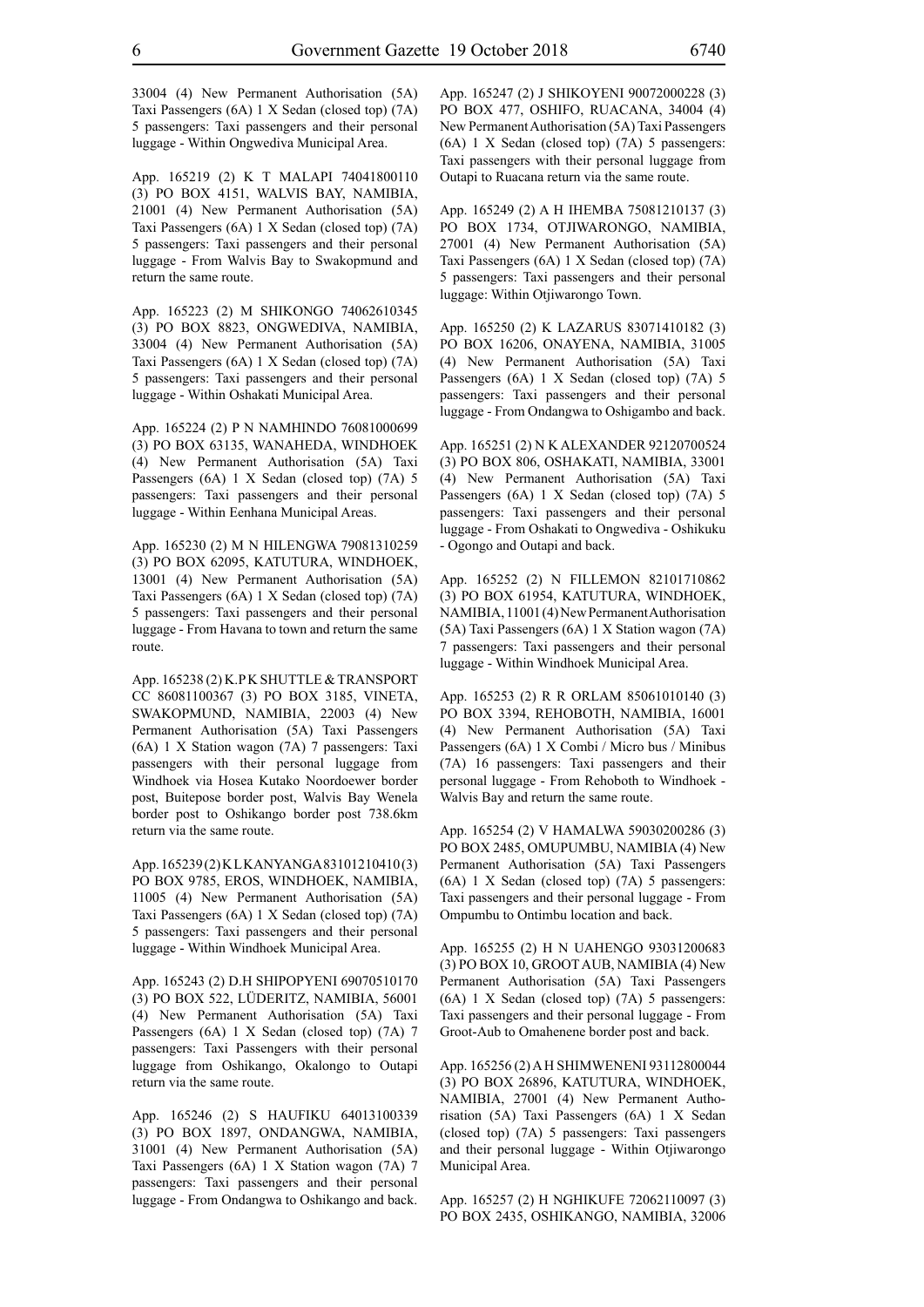(4) New Permanent Authorisation (5A) Passengers (6A) 1 X Bus (single deck) (7A) 28 passengers: Taxi passengers and their personal luggage - From Oshikango to Lüderitz and Oshakati and return the same route.

App. 165258 (2) V SHALIMBA 6909140021 (3) PO BOX 2958, ONDANGWA, NAMIBIA, 31001 (4) New Permanent Authorisation (5A) Passengers (6A) 1 X Bus (single deck) (7A) 23 passengers: Taxi passengers and their personal luggage - From Ondobe to Windhoek and return the same route.

App. 165260 (2) F MARTHUNG 56011000266 (3) PO BOX 13133, EENHANA, NAMIBIA, 32002 (4) New Permanent Authorisation (5A) Taxi Passengers (6A) 1 X Combi / Micro bus / Minibus (7A) 12 passengers: Taxi passengers and their personal luggage - From Oshikango to Eenhana and Okongo and return the same route.

App. 165261 (2) T IHEMBA 61121600158 (3) PO BOX 96592, WIKA SERVICE, WINDHOEK, NAMIBIA, 11001 (4) New Permanent Authorisation (5A) Taxi Passengers (6A) 2 X Sedan (closed top) (7A) 5 passengers: Taxi passengers and their personal luggage - From Rundu to Nkurenkuru and back the same route.

App. 165262 (2) J M HAINANE 81022010107 (3) PO BOX 295, SWAKOPMUND, NAMIBIA, 22001 (4) New Permanent Authorisation (5A) Taxi Passengers (6A) 1 X Sedan (closed top) (7A) 5 passengers: Taxi passengers and their personal luggage: Within Swakopmund Town.

App. 165263 (2) F.K JOHANNES 8410291013 (3) PO BOX 2114, TSUMEB, 43001 (4) New Permanent Authorisation (5A) Taxi Passengers (6A) 2 X Sedan (closed top) (7A) 5 passengers: Taxi passengers with their personal luggage from Tsumeb location to Town return via the same route.

App. 165264 (2) M SHIMWAFENI 83011010188 (3) PO BOX 13133, EENHANA, NAMIBIA, 32002 (4) New Permanent Authorisation (5A) Taxi Passengers (6A) 1 X Sedan (closed top) (7A) 5 passengers: Taxi passengers and their personal luggage - From Oshikango to Eenhana and back.

App. 165266 (2) J SHAKETANGE 72062100477 (3) PO BOX 13133, EENHANA, NAMIBIA, 32002 (4) New Permanent Authorisation (5A) Taxi Passengers (6A) 1 X Sedan (closed top) (7A) 5 passengers: Taxi passengers and their personal luggage - From Okongo to Eenhana and return the same route.

App. 165268 (2) N T SHANINGWA 80080710492 (3) PO BOX 1299, SWAKOPMUND, NAMIBIA, 22001 (4) New Permanent Authorisation (5A) Taxi Passengers (6A) 1 X Sedan (closed top) (7A) 5 passengers: Taxi passengers and their personal luggage: Within Swakopmund Municipal Area.

App. 165272 (2) N T KOOMA 94091300162 (3) PO BOX 13133, EENHANA, NAMIBIA, 32002 (4) New Permanent Authorisation (5A) Taxi Passengers (6A) 1 X Sedan (closed top) (7A) 5 passengers: Taxi passengers and their personal luggage: From Oshakati to Oshikuku and return back the same route.

App. 165275 (2) T KOKOLE 80090410289 (3) PO BOX 2438, ONDANGWA, 32004 (4) New Permanent Authorisation (5A) Taxi Passengers (6A) 1 X Sedan (closed top) (7A) 5 passengers: Taxi Passegers and their personal luggage - From Oshakati, Ondangwa, Oshikango and return via the same route.

App. 165276 (2) F MARTHUNG 56011000266 (3) PO BOX 13133, EENHANA, NAMIBIA, 32002 (4) New Permanent Authorisation (5A) Taxi Passengers (6A) 1 X Sedan (closed top) (7A) 5 passengers: Taxi passengers and their personal luggage: From Oshikango to Okongo via Enhana and return back the same route.

App. 165277 (2) FURAHA TOURS AND SAFARIS CC. 20121889 (3) PO BOX 5006, WINDHOEK, NAMIBIA, 11001 (4) New Permanent Authorisation (5A) Tourists (6A) 1 X Pick-up (7A) 5 passengers: Tourists and their personal luggage - From Windhoek Intenational Airport to Windhoek to Swakopmund, Walvis Bay, Okahandja, Otjiwarongo, Outjo, Opuwo, Tsumeb, Rundu and Katima and to pre-books placse situated in Nambia and return.

App. 165278 (2) D N KAMATI 94062601168 (3) BOX 5307, SWAKOPMUND, 22001 (4) New Permanent Authorisation (5A) Taxi Passengers (6A) 1 X Sedan (closed top) (7A) 5 passengers: Taxi Passegers and their personal luggage - From DRC location to Swakopmund area and return

App. 165279 (2) S GABRIEL 88060600974 (3) BOX 239, KARIBIB, 25001 (4) New Permanent Authorisation (5A) Taxi Passengers (6A) 1 X Station wagon (7A) 7 passengers: Taxi passengers and their personal luggage - From Karibib Station to Okahandja and back the same route.

App. 165280 (2) N JOHANNES 87111100147 (3) BOX 63214, KATUTURA, WINDHOEK, 11001 (4) New Permanent Authorisation (5A) Taxi Passengers (6A) 1 X Sedan (closed top) (7A) 5 passengers: Taxi passengers and their personal luggage - From taxi rank to town within Windhoek Municipal Area.

App. 165282 (2) S A MVULA 82102210170 (3) PO BOX 164, KARASBURG, NAMIBIA, 53001 (4) New Permanent Authorisation (5A) Passengers (6A) 1 X Combi / Micro bus / Minibus (7A) 16 passengers: Passenger and their personal luggage - From Windhoek Monte Cristo bustop to Oshakati and return

App. 165283 (2) S A MVULA 82102210170 (3) PO BOX 164, KARASBURG, NAMIBIA, 53001 (4) New Permanent Authorisation (5A) Passengers (6A) 1 X Sedan (closed top) (7A) 14 passengers: Taxi Passenger and their personal luggage - From rank T365 Otjomuise Windhoek Municipal Area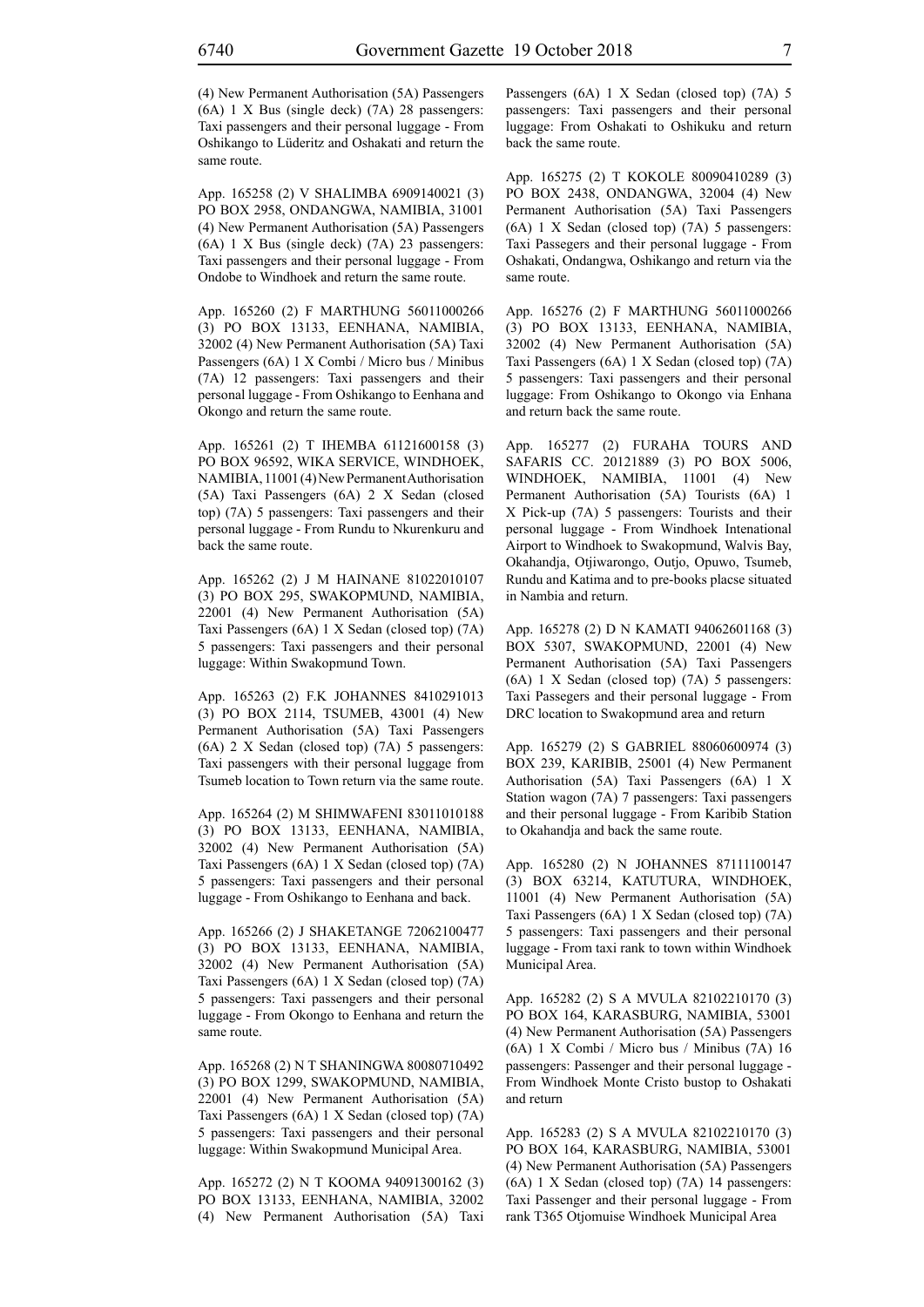App. 165285 (2) S SHIKONGO 8609140 024 7 (3) BOX 2736, ONDANGWA, 31001 (4) New Permanent Authorisation (5A) Passengers (6A) 1 X Combi / Micro bus / Minibus (7A) 14 passengers: Passenger and their personal luggage - From Windhoek Monte Cristo bustop to UUtapi and return

App. 165286 (2) F.O HAIKANGO 79042000236 (3) PRIVATE BAG 13307, WINDHOEK, NAMIBIA, 11001 (4) New Permanent Authorisation (5A) Taxi Passengers (6A) 1 X Sedan (closed top) (7A) 5 passengers: Taxi passengers with their personal luggage from Okongo to Eenhana main road and return via the same route.

App. 165290 (2) C.J RITTMANN 72050300158 (3) PO BOX 251, OUTJO, NAMIBIA, 28001 (4) New Permanent Authorisation (5A) Taxi Passengers (6A) 1 X Sedan (closed top) (7A) 5 passengers: Taxi passengers with their personal luggage from Swakopmund to Otiiwarongo via Kalkfeld, Omaruru, Karibib, Usakos, Arandis and outjo return via the same route.

App. 165293 (2) F.O HAIKANGO 79042000236 (3) PRIVATE BAG 13307, WINDHOEK, NAMIBIA, 11001 (4) New Permanent Authorisation (5A) Taxi Passengers (6A) 1 X Combi / Micro bus / Minibus (7A) 15 passengers: Taxi passengers with their personal luggage from Windhoek through B road via Otjiwarongo, Tsumeb, Tsetsabis, to Okongo return via the same route.

App. 165299 (2) F. K KANDJAMA 77080100283 (3) PO BOX 14144, OUTAPI, NAMIBIA, 34001 (4) New Permanent Authorisation (5A) Taxi Passengers (6A) 1 X Sedan (closed top) (7A) 5 passengers: Taxi passengers with their personal luggage from Ruacana to Oshikango and return via the same route.

App. 165302 (2) J S MUYENGA 92102300439 (3) PO BOX 3398, RUNDU, NAMIBIA, 44001 (4) New Permanent Authorisation (5A) Taxi Passengers (6A) 1 X Sedan (closed top) (7A) 5 passengers: Taxi passengers with their personal luggage from Kehemu to Kayirayira and return via the same route.

App. 165319 (2) R HAINDONGO 66021800052 (3) PO BOX 2011, ONDANGWA, NAMIBIA (4) New Permanent Authorisation (5A) Taxi Passengers (6A) 1 X Sedan (closed top) (7A) 5 passengers: Taxi passengers with their personal luggage from Eenhana to Ondangwa and return via the same route.

App. 165321 (2) SENSE OF AFRICA (PTY) LTD 93219 (3) PO BOX 2058, WINDHOEK, NAMIBIA, 10000 (4) New Permanent Authorisation (5A) Tourists (6A) 1 X Combi / Micro bus / Minibus (7A) 10 passengers: Tourists as well as their personal effects - From Windhoek hotels, B&B's, lodges on pre-booked tours for a minimum duration of 3 (days) to tourists attraction detination within the Republic of Namibia and return to place of embarkation;

App. 165328 (2) F.MUNANA 58061500116 (3) PO BOX 3433, VINETA, SWAKOPMUND, NAMIBIA, 22001 (4) New Permanent Authorisation (5A) Taxi Passengers (6A) 1 X Sedan (closed top) (7A) 16 passengers: Taxi passengers with their personal luggage from Swakopmund taxi rank via Walvis Bay to Ongenga and return back via the same route.

App. 165335 (2) H NGHUUMONO 74051900169 (3) PO BOX 27071, WINDHOEK, NAMIBIA (4) New Permanent Authorisation (5A) Taxi Passengers (6A) 1 X Sedan (closed top) (7A) 5 passengers: Taxi passengers with their personal luggage from Eenhana, Okongo to Oshikango location return via the same route.

App. 165337 (2) S.N INDONGO 76052210356 (3) PO BOX 280, ONDANGWA, NAMIBIA, 31001 (4) New Permanent Authorisation (5A) Taxi Passengers (6A) 1 X Sedan (closed top) (7A) 5 passengers: Taxi passengers with their personal luggage from Ondangwa to Oshakati return via the same route.

App. 165342 (2) A J COOPER 80061800066 (3) PO BOX 1384, KEETMANSHOOP, NAMIBIA, 52001 (4) New Permanent Authorisation (5A) Taxi Passengers (6A) 1 X Sedan (closed top) (7A) 5 passengers: Taxi passengers and their personal luggage - Within Keetmanshoop Municipal Area.

App. 165345 (2) L L KISTING 76121900121 (3) PO BOX 124, KEETMANSHOOP, NAMIBIA, 52001 (4) New Permanent Authorisation (5A) Taxi Passengers (6A) 1 X Sedan (closed top) (7A) 5 passengers: Taxi passengers and their personal luggage - Within Keetmanshoop Municipal Area.

App. 165346 (2) D MUTSCHUANA 63062600187 (3) PO BOX 784, KEETMANSHOOP, NAMIBIA, 52001 (4) New Permanent Authorisation (5A) Taxi Passengers (6A) 1 X Sedan (closed top) (7A) 5 passengers: Taxi passengers and their personal luggage - Within Keetmanshoop Municipal Area.

App. 165347 (2) F N SHAPAKA 74090610214 (3) PO BOX 258, GROOTFONTEIN, NAMIBIA, 41001 (4) New Permanent Authorisation (5A) Taxi Passengers (6A) 1 X Sedan (closed top) (7A) 5 passengers: Taxi passengers and their personal luggage - Within Grootfontein Municipal Area.

App. 165349 (2) ENYOTO BUSINESS TRADING CC CC20122400 (3) PO BOX 953, OMBALANTU, OUTAPI, NAMIBIA, 34001 (4) New Permanent Authorisation (5A) Taxi Passengers (6A) 1 X Sedan (closed top) (7A) 5 passengers: Taxi passengers and their personal luggage - Within Outapi Municipal Areas.

App. 165351 (2) E NAMWANDI 83041910152 (3) PO BOX 10, ARIES, NAMIBIA (4) New Permanent Authorisation (5A) Taxi Passengers (6A) 1 X Combi / Micro bus / Minibus (7A) 16 passengers: Taxi passengers with their personal luggage from Aries to Okahandja and return via the same route.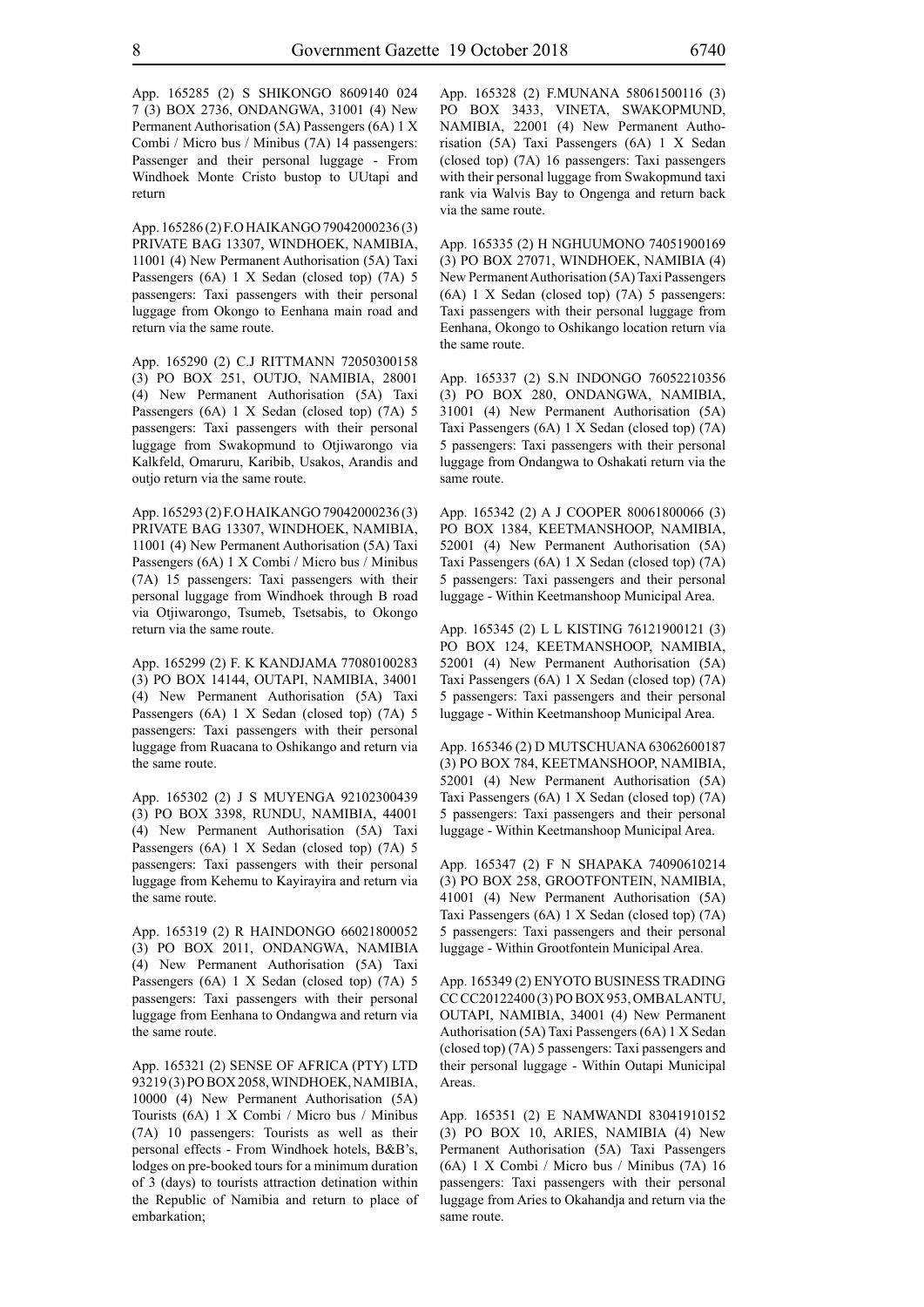App. 165352 (2) J T I NEPUNDA 77121610191 (3) PO BOX 115, GROOT-AUB, NAMIBIA (4) New Permanent Authorisation (5A) Taxi Passengers (6A) 1 X Sedan (closed top) (7A) 5 passengers: Taxi passengers with their personal luggage from Groot-Aub to Unam return via the same route.

App. 165353 (2) S N IIYAMBO 96051000585 (3) PO BOX 859, TSUMEB, NAMIBIA, 43001 (4) New Permanent Authorisation (5A) Taxi Passengers (6A) 1 X Sedan (closed top) (7A) 5 passengers: Taxi passengers and their personal luggage - Within Tsumeb Municipal Area.

App. 165354 (2) B MURANGI 81060710307 (3) PO BOX 604, OKAHANDJA, NAMIBIA (4) New Permanent Authorisation (5A) Taxi Passengers (6A) 1 X Sedan (closed top) (7A) 5 passengers: Taxi passengers with their personal luggage - Within Okahandja town and return via the same route.

App. 165355 (2) G I KASHIMA 91071700405 (3) PO BOX 138, TSANDI, UUKWALUUDHI, NAMIBIA, 33011 (4) New Permanent Authorisation (5A) Taxi Passengers (6A) 1 X Sedan (closed top) (7A) 5 passengers: Taxi passengers and their personal luggage - Within Windhoek Municipal Area.

App. 165356 (2) P KAMBINDA 75072800415 (3) PO BOX 64568, CHINA TOWN, WINDHOEK (4) New Permanent Authorisation (5A) Taxi Passengers (6A) 1 X Sedan (closed top) (7A) 5 passengers: Taxi passengers with their personal luggage From Groot-Aub via, Maerua Mall and to Southern Industry return back via the same route.

App. 165358 (2) G HESEKIEL 86092700255 (3) PO BOX 25143, WINDHOEK, NAMIBIA, 11001 (4) New Permanent Authorisation (5A) Taxi Passengers (6A) 1 X Sedan (closed top) (7A) 5 passengers: Taxi passengers with their personal luggage From Daan Viljoen to Mix -Settlement and return via back the same route.

App. 165359 (2) DANIEL JOSUA 92071901053 (3) PO BOX 2156, RUNDU, NAMIBIA, 44001 (4) New Permanent Authorisation (5A) Taxi Passengers (6A) 2 X Sedan (closed top) (7A) 5 passengers: Taxi passengers and their personal luggage - From town (Tsumeb) to location ansd school and return the same route.

App. 165364 (2) K T MALAPI 74041800110 (3) PO BOX 4151, WALVIS BAY, NAMIBIA, 21001 (4) New Permanent Authorisation (5A) Taxi Passengers (6A) 1 X Sedan (closed top) (7A) 5 passengers: Taxi passengers and their personal luggage - From Walvis Bay to Swakopmund and Henties Bay and back.

App. 165365 (2) P ABED TAXI 88022800333 (3) PO BOX 981, OSHAKATI, NAMIBIA, 33001 (4) New Permanent Authorisation (5A) Taxi Passengers (6A) 1 X Sedan (closed top) (7A) 5 passengers: Taxi passengers with their personal luggage From Hakahana taxi rank to Town return via the same route within Windhoek Municipal Area.

App. 165366 Permit 15121/2 (2) B KAZONDOVI to R KAZONDOVI 85032010097 (3) BOX 88852, EROS, WINDHOEK, 11005 (4) Transfer of Authorisation (5A) Taxi Passengers (6A) 1 X Sedan (closed top) (7A) 5 passengers: Passenger and their personal luggage - Within Windhoek Municipal Area.

App. 165368 (2) K KAVARI 86100300427 (3) PO BOX 274, OPUWO, NAMIBIA, 33012 (4) New Permanent Authorisation (5A) Taxi Passengers (6A) 1 X Station wagon (7A) 8 passengers: Taxi passengers with their personal luggage From Opuwo, via Otjokavare, Okakange to Okamanja and return via the same route.

App. 165370 (2) A CHRISTIAAN 82040411151 (3) PO BOX 8615, WINDHOEK, NAMIBIA, 11001 (4) New Permanent Authorisation (5A) Taxi Passengers (6A) 1 X Sedan (closed top) (7A) 5 passengers: Taxi passengers and their personal luggage - Within Windhoek Municipal Area.

App. 165373 Permit 66708/0 (2) I M RUBEN 62030303429 (3) PO BOX 61492, KATUTURA, WINDHOEK, 13001 (4) Change Route, Particulars etc. (5A) Taxi Passengers (6A) 1 X Combi / Micro bus / Minibus (5B) Taxi Passengers (6B) 1 X Combi / Micro bus / Minibus (7A) 16 passengers: Taxi passengers and their personal luggage - From Windhoek via Ondangwa and Eenhana to Okongo and back the same route. (7B) 16 passengers: Taxi passengers and their personal luggage - From Windhoek to Okongo and back the same route.

App. 165376 (2) D TSHIKONGO 92122501243 (3) PO BOX 1932, GOBABIS, NAMIBIA, 14001 (4) New Permanent Authorisation (5A) Taxi Passengers (6A) 1 X Sedan (closed top) (7A) 5 passengers: Taxi passengers and their personal luggage - Within Gobabis Municipal Area.

App. 165381 (2) M H NAMBWA 91011900227 (3) PO BOX 1420, KEETMANSHOOP, NAMIBIA, 52001 (4) New Permanent Authorisation (5A) Taxi Passengers (6A) 1 X Sedan (closed top) (7A) 5 passengers: Taxi passengers and their personal luggage - Within Keetmanshoop Municipal Area.

App. 165384 (2) G SHINYEMBA 860690800227 (3) PO BOX 15430, OSHAKATI, NAMIBIA, 33001 (4) New Permanent Authorisation (5A) Taxi Passengers (6A) 1 X Sedan (closed top) (7A) 5 passengers: Taxi passengers and their personal luggage - Within Windhoek Municipal Area.

App. 165386 (2) F N SILAS 90102100829 (3) PO BOX 287, RUNDU, NAMIBIA, 44001 (4) New Permanent Authorisation (5A) Taxi Passengers (6A) 1 X Sedan (closed top) (7A) 5 passengers: Taxi passengers and their personal luggage - Within Windhoek Municipal Area.

App. 165387 (2) F N SILAS 90102100829 (3) PO BOX 287, RUNDU, NAMIBIA, 44001 (4) New Permanent Authorisation (5A) Taxi Passengers (6A) 1 X Sedan (closed top) (7A) 5 passengers: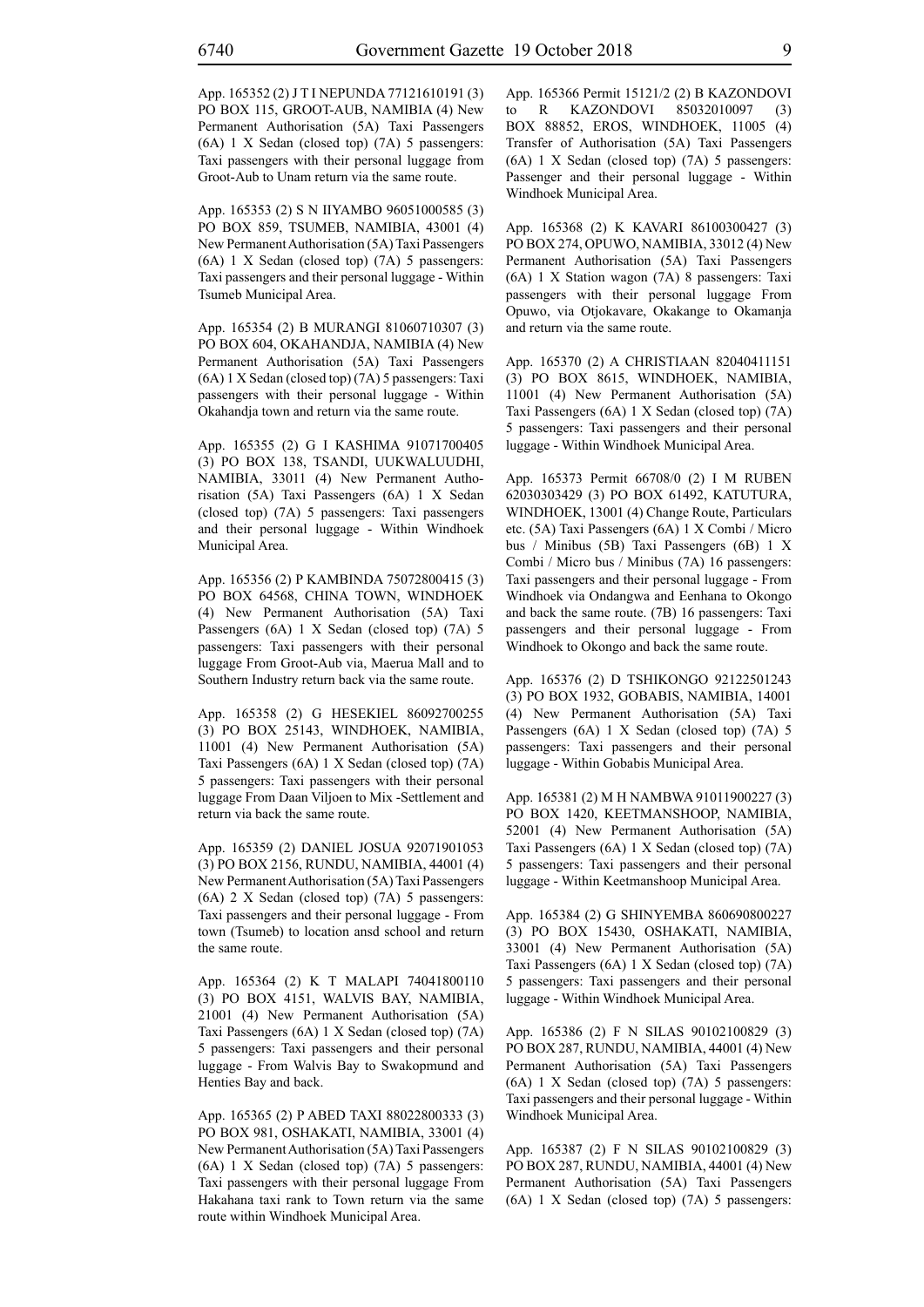Taxi passengers and their personal luggage - Within Windhoek Municipal Area.

App. 165388 (2) J N SHIDIWE 84020310548 (3) PO BOX 287, RUNDU, NAMIBIA, 44001 (4) New Permanent Authorisation (5A) Taxi Passengers (6A) 1 X Sedan (closed top) (7A) 5 passengers: Taxi passengers and their personal luggage - Within Windhoek Municipal Area.

App. 165389 (2) J N SHIDIWE 84020310548 (3) PO BOX 287, RUNDU, NAMIBIA, 44001 (4) New Permanent Authorisation (5A) Taxi Passengers (6A) 1 X Sedan (closed top) (7A) 5 passengers: Taxi passengers and their personal luggage - Within Windhoek Municipal Area.

App. 165392 (2) K KAVEZEPERE 77010210567 (3) PO BOX 131, OPUWO, NAMIBIA, 33012 (4) New Permanent Authorisation (5A) Taxi Passengers (6A) 1 X Station wagon (7A) 8 passengers: Taxi passengers and their personal luggage - From Opuwo to Kamanjab and return the same route.

App. 165393 (2) K KAVEZEPERE 77010210567 (3) PO BOX 131, OPUWO, NAMIBIA, 33012 (4) New Permanent Authorisation (5A) Taxi Passengers (6A) 1 X Sedan (closed top) (7A) 5 passengers: Taxi passengers and their personal luggage - Within Opuwo Municipal Area.

App. 165396 (2) W S AMUKWA 80082910359 (3) PO BOX 41839, AUSSPANNPLATZ, WIND-HOEK, 12001 (4) New Permanent Authorisation (5A) Taxi Passengers (6A) 1 X Sedan (closed top) (7A) 5 passengers: Taxi passengers and their personal luggage - Within Okahandja Municipal Area.

App. 165399 (2) V M IITEMBU 86090900281 (3) PO BOX 6894, AUSSPANNPLATZ, WIND-HOEK, NAMIBIA, 12001 (4) New Permanent Authorisation (5A) Taxi Passengers (6A) 1 X Sedan (closed top) (7A) 5 passengers: Taxi passengers and their personal luggage - Within Windhoek Municipal Area.

App. 165401 (2) FURAHA TOURS AND SAFARIS CC. 20121889 (3) PO BOX 5006, WINDHOEK, NAMIBIA, 11001 (4) New Permanent Authorisation (5A) Tourists (6A) 1 X Combi / Micro bus / Minibus (5B) Tourists (6B) 1 X Combi / Micro bus / Minibus (5C) Tourists (6C) 1 X Bus (single deck) (5D) Tourists (6D) 1 X Bus (single deck) (7A) 14 passengers: Tourists and their personal luggage - From Windhoek at Hosea International Airport to Waterberg - Etosha National Park- Opuwo - Epupa - Sesfontein- Damaraland - Twyfelfontein - Madisa - Khorixas - Swakopmund - Walvis Bay & Harbour and Namib Dessert and also tourists attraction places in Namibia. (7B) 26 passengers: From Namibia, Caprivi, Andara to to

App. 165402 (2) IGLEHAUT TOUR AND TRANSFER CC. 20104587 (3) BOX 5591, AUSS-PANNPLATZ, WINDHOEK (4) New Permanent Authorisation (5A) Tourists (6A) 1 X Combi / Micro bus / Minibus (7A) 14 passengers: Tourists and their personal luggage - From Windhoek and/ or the Hosea Kutako International Airport on prebooked tours for a minimum of three (3) days to various tourists attaction destinations within Namibia and return to places of embarkation

App. 165405 (2) J TWADILE 75100800313 (3) PO BOX 65814, KATUTURA, WINDHOEK, 13001 (4) New Permanent Authorisation (5A) Taxi Passengers (6A) 1 X Sedan (closed top) (7A) 5 passengers: Taxi passengers and their personal luggage - Within Windhoek Municipal Area.

App. 165407 (2) F. K KANDJAMA 77080100283 (3) PO BOX 14144, OUTAPI, NAMIBIA, 34001 (4) New Permanent Authorisation (5A) Taxi Passengers (6A) 1 X Overland Truck (7A) 7 passengers: Taxi passengers with their personal luggage From Ruacana to Oshikango return via the same route

App. 165417 (2) P S ALWEENDO 61080300244 (3) PO BOX 11165, KLEIN WINDHOEK, WIND-HOEK, NAMIBIA, 11009 (4) New Permanent Authorisation (5A) Taxi Passengers (6A) 1 X Combi / Micro bus / Minibus (7A) 10 passengers: Taxi passengers and their personal luggage - From Otamanzi to Okahao and Oshakati and return the same route.

App. 165418 (2) T NDUMBA 88052000580 (3) PO BOX 1084, GROOTFONTEIN, NAMIBIA, 41001 (4) New Permanent Authorisation (5A) Taxi Passengers (6A) 1 X Sedan (closed top) (7A) 5 passengers: Taxi passengers and their personal luggage - Within Grootfontein Municipal Area.

App. 165419 (2) L UATANAUA 83061910662 (3) PO BOX 65316, WINDHOEK, NAMIBIA, 11001 (4) New Permanent Authorisation (5A) Taxi Passengers (6A) 1 X Combi / Micro bus / Minibus (7A) 16 passengers: Taxi passengers and their personal luggage - From Windhoek to Gobabis and return the same route.

App. 165423 (2) J SOROSEB 90071900136 (3) PO BOX 728, GROOTFONTEIN, NAMIBIA, 41001 (4) New Permanent Authorisation (5A) Taxi Passengers (6A) 1 X Sedan (closed top) (7A) 5 passengers: Taxi passengers and their personal luggage - Within Grootfontein Municipal Area.

App. 165424 (2) L UATANAUA 83061910662 (3) PO BOX 65316, WINDHOEK, NAMIBIA, 11001 (4) New Permanent Authorisation (5A) Taxi Passengers (6A) 1 X Combi / Micro bus / Minibus (7A) 16 passengers: Taxi passengers and their personal luggage - From Windhoek to Gobabis via Otjinene and return back the same route.

App. 165425 (2) E S NAHOLE 83060310815 (3) PO BOX 19412, OMUTHIYA, NAMIBIA, 31010 (4) New Permanent Authorisation (5A) Taxi Passengers (6A) 1 X Sedan (closed top) (7A) 5 passengers: Taxi passengers and their personal luggage - From Omuthiya to Ondangwa and Oshakati and back.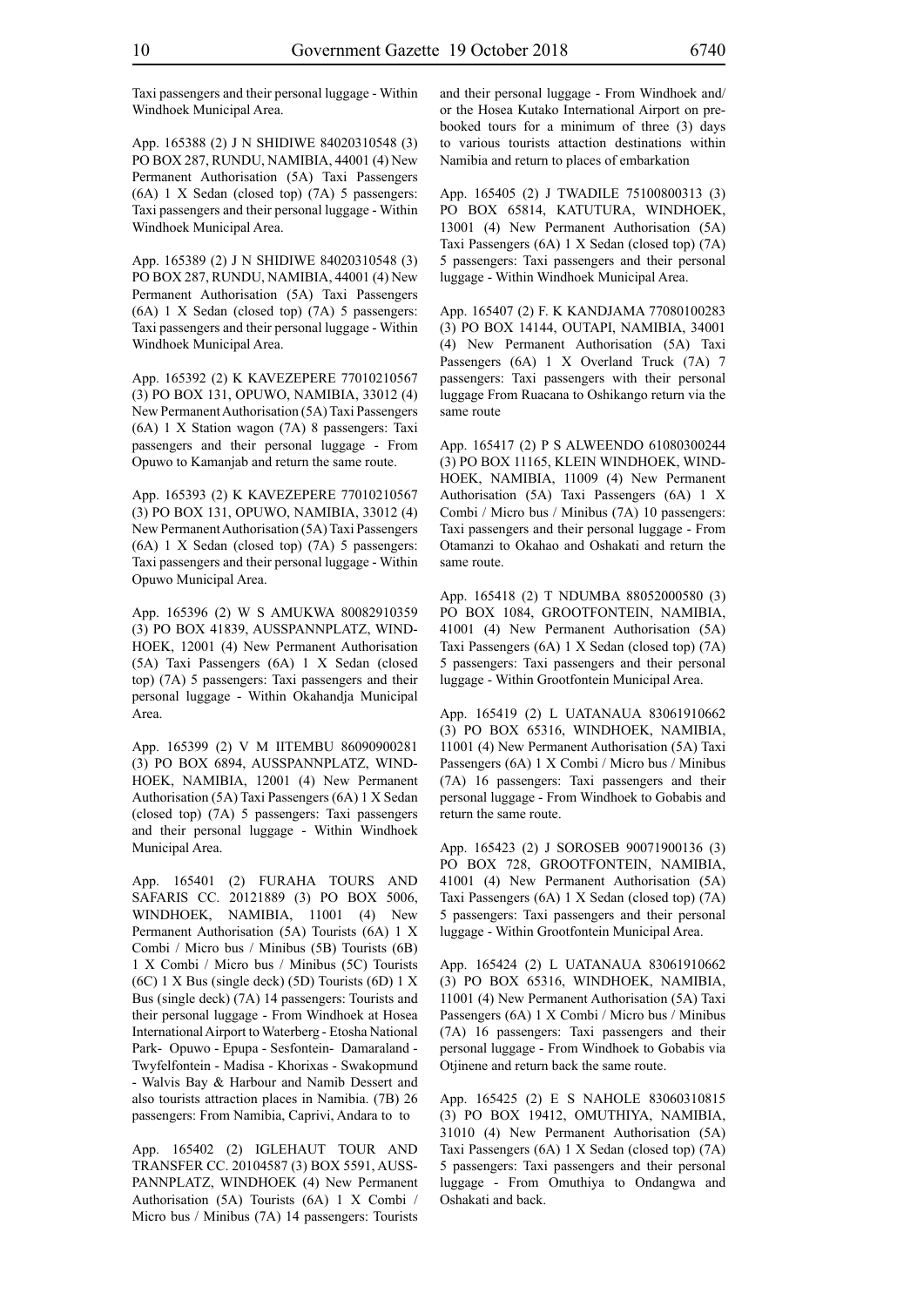App. 165426 (2) K NDENGU 77072010068 (3) BOX 90132, ONGWEDIVA, 33004 (4) New Permanent Authorisation (5A) Taxi Passengers (6A) 2 X Sedan (closed top) (7A) 5 passengers: Taxi passengers and their personal luggage - Within Oshakati and Ongwediva Municipal Area.

App. 165427 (2) RX TRANSPORT SERVICES CLOSE CORPORATION CC201804861 (3) PO BOX 7767, KATUTURA, WINDHOEK, 13001 (4) New Permanent Authorisation (5A) Taxi Passengers (6A) 1 X Station wagon (7A) 7 passengers: Taxi passengers and their personal luggage - From the Airport to the Country club and resorts and Daan Viljoen.

App. 165428 (2) M PELEKELO 62062800215 (3) P.O BOX 1385, NGWEZE, KATIMA MULILO, 45001 (4) New Permanent Authorisation (5A) Taxi Passengers (6A) 1 X Station wagon (7A) 8 passengers: Taxi passengers and their personal luggage - Katima Mulilo Municipal Area plus 60 km radius.

App. 165429 (2) J HAMUKOTO 70122400747 (3) PO BOX 1292, OTJIWARONGO, NAMIBIA, 27001 (4) New Permanent Authorisation (5A) Taxi Passengers (6A) 1 X Sedan (closed top) (7A) 5 passengers: Taxi passengers and their personal luggage - Within Otjiwarongo Municipal Area.

App. 165441 (2) L. N MAKAYAI 94021401164 (3) P. O BOX 9785, EROS, WINDHOEK, NAMIBIA, 11005 (4) New Permanent Authorisation (5A) Taxi Passengers (6A) 1 X Sedan (closed top) (7A) 5 passengers: Taxi passengers with their personal luggage From taxi rank 79 Okuryangava to Olympia taxi rank 556 and return back via the same route within Windhoek Municipal Area.

App. 165445 (2) B B DE KLERK 83021310109 (3) PO BOX 3312, REHOBOTH, NAMIBIA (4) New Permanent Authorisation (5A) Taxi Passengers (6A) 1 X Combi / Micro bus / Minibus (7A) 16 passengers: Taxi passengers with their personal luggage From Rehoboth to Windhoek and return back via the same route.

App. 165446 (2) J G DE KLERK 82081610728 (3) PO BOX 3312, REHOBOTH, NAMIBIA (4) New Permanent Authorisation (5A) Taxi Passengers (6A) 1 X Sedan (closed top) (7A) 5 passengers: Taxi passengers with their personal luggage within Rehoboth town and return back via the same route.

App. 165456 (2) EKONOLUX BUS RENTAL CC CC20011897 (3) BOX 3303, WALVIS BAY (4) New Permanent Authorisation (5A) Employees (6A) 1 X Bus (single deck) (7A) 56 passengers: Employees in the employ of China Harbour Engineering Company and Tunacor Fisheries as well as their personal effects - From their places of recidents situated within Walvis Bay and Swakopmund to their places of business situated between Walvis Bay and Walvis Bay Harbour and Swakopmund and return via the same route.

App. 165476 (2) D MALAHE 86060800025 (3) PO BOX 615, GOBABIS, NAMIBIA, 14001 (4) New Permanent Authorisation (5A) Taxi Passengers (6A) 2 X Sedan (closed top) (7A) 5 passengers: Taxi passengers and their personal luggage - From Damara block, Tswana block to town and return the same route.

App. 165478 (2) B K LUNGA 87040300327 (3) PO BOX 2246, RUNDU, NAMIBIA, 44001 (4) New Permanent Authorisation (5A) Passengers (6A) 1 X Bus (single deck) (7A) 23 passengers: Taxi passengers and their personal luggage - From Rundu to Noordoewer and return the same route.

App. 165480 (2) B K LUNGA 87040300327 (3) PO BOX 2246, RUNDU, NAMIBIA, 44001 (4) New Permanent Authorisation (5A) Taxi Passengers (6A) 1 X Bus (single deck) (7A) 26 passengers: Taxi passengers and their personal luggage - From Rundu to Rosh Pinah and Oranjemund and return the same route.

App. 165482 (2) B K LUNGA 87040300327 (3) PO BOX 2246, RUNDU, NAMIBIA, 44001 (4) New Permanent Authorisation (5A) Taxi Passengers (6A) 1 X Combi / Micro bus / Minibus (7A) 14 passengers: Taxi passengers and their personal luggage - From Nkure-Nkuru to Windhoek and return the same route.

App. 165485 (2) B K LUNGA 87040300327 (3) PO BOX 2246, RUNDU, NAMIBIA, 44001 (4) New Permanent Authorisation (5A) Taxi Passengers (6A) 3 X Sedan (closed top) (7A) 5 passengers: Taxi passengers and their personal luggage - From Rundu town to Kaisosi/Cuma road High Density suburb and back.

App. 165487 (2) B K LUNGA 87040300327 (3) PO BOX 2246, RUNDU, NAMIBIA, 44001 (4) New Permanent Authorisation (5A) Taxi Passengers (6A) 3 X Sedan (closed top) (7A) 5 passengers: Taxi passengers and their personal luggage - From Rundu town to Sarusungu and Kalayi border post and return the same route.

App. 165489 (2) E N HASHIYANA 87040700147 (3) BOX 20299, WINDHOEK, 11001 (4) New Permanent Authorisation (5A) Taxi Passengers (6A) 2 X Combi / Micro bus / Minibus (7A) 16 passengers: Taxi passengers and their personal luggage - From Windhoek to Oshakati and back the same route.

App. 165493 (2) L NAMESHO 80061010367 (3) PRIVATE BAG 2265, GOBABIS, 14001 (4) New Permanent Authorisation (5A) Taxi Passengers (6A) 1 X Sedan (closed top) (7A) 5 passengers: Taxi passengers with their personal luggage - From Herero taxi rank Location to FNB within Gobabis Municipal Area.

App. 165498 (2) L NDUMBA 68070400579 (3) PO BOX 1333, KASOTE, RUNDU, NAMIBIA, 44001 (4) New Permanent Authorisation (5A) Taxi Passengers (6A) 1 X Sedan (closed top) (7A)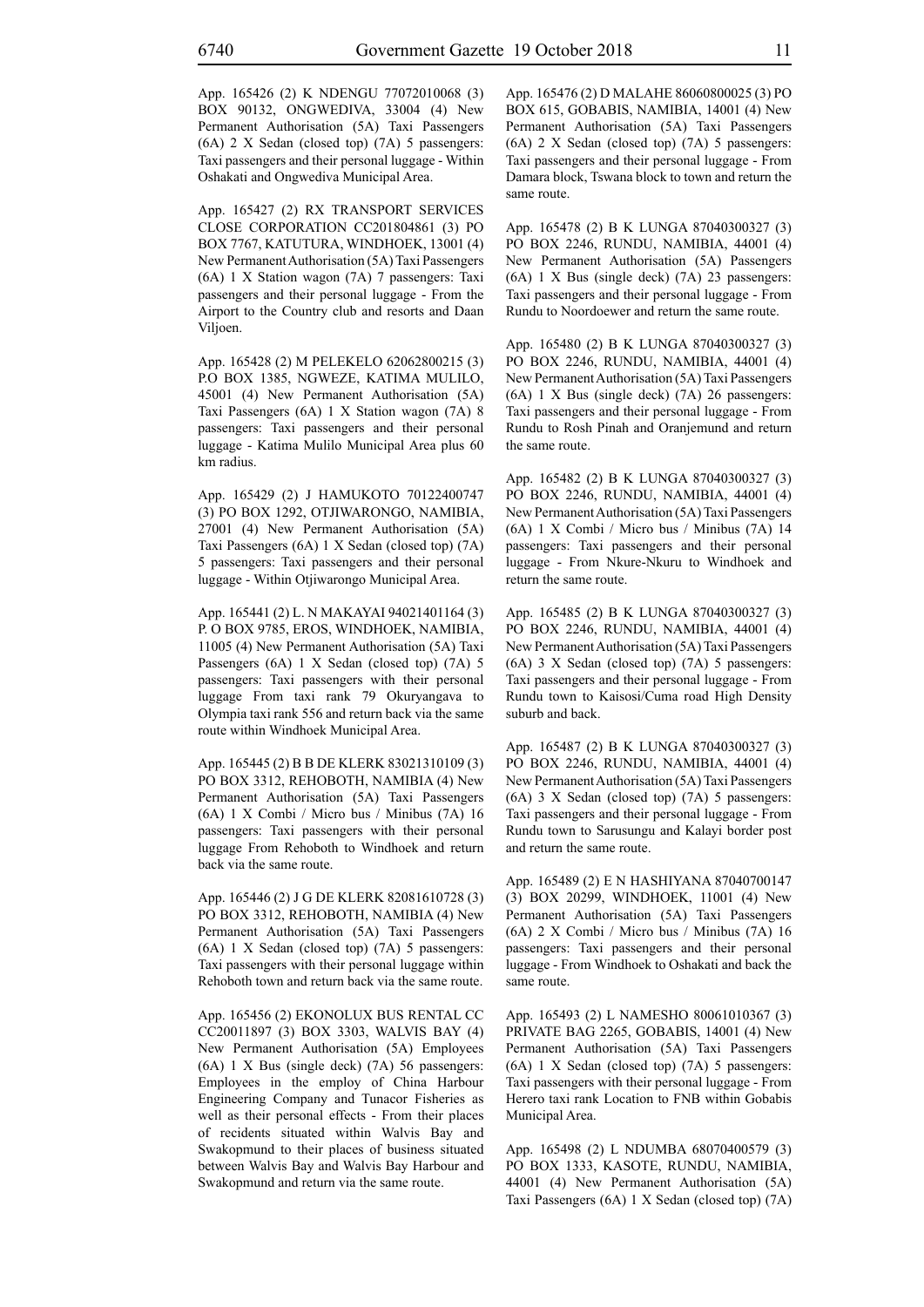1 passengers: Taxi passengers and their personal luggage - From Kasote to Kalai border within Rundu Municipal Area

App. 165501 (2) F MARKUS 44092400411 (3) PO BOX 4362, OKAHANDJA, NAMIBIA, 15001 (4) New Permanent Authorisation (5A) Taxi Passengers (6A) 1 X Sedan (closed top) (7A) 5 passengers: Taxi passengers and their personal luggage - Within Okahandja Municipal Area.

App. 165502 (2) J S NGHIYALWA 81060410729 (3) BOX 405, OKONGO, 32003 (4) New Permanent Authorisation (5A) Passengers (6A) 1 X Combi / Micro bus / Minibus (7A) 16 passengers: Passengers and their personal luggage - From Okongo to Klein Windhoek in Windhoek

App. 165507 (2) A KUUTONDOKWA 910- 42900388 (3) PO BOX 5512, WALVIS BAY, NAMIBIA, 21001 (4) New Permanent Authorisation (5A) Passengers (6A) 1 X Station wagon (7A) 7 passengers: Taxi passengers and their personal luggage - From W1ndhoek to Walvis Bay and return the same route.

App. 165511 Permit 62230/2 (2) D B MINING AND INDUSTRIAL SUPPLIES CC to H FIL-LIPUS 60072100362 (3) BOX 2471, WALVIS BAY (4) Transfer of Authorisation (5A) Tourists (6A) 1 X Bus (single deck) (7A) 23 passengers: Touirsts and their personal luggage - From Walvis Bay and/ or Swakopmund and/or Windhoek to hotels lodges and/or boarding houses and between Walvis Bay, Swakopmund, Husad mine, Sossuvlei areas and to places various places within the Republic of Namibia and return.

App. 165516 (2) T S NAMBALA 67121900165 (3) BOX 13532, EENHANA, 32002 (4) New Permanent Authorisation (5A) Taxi Passengers (6A) 1 X Sedan (closed top) (7A) 5 passengers: Taxi passengers and their personal luggage - From Eenhana to Ondangwa and return the same route.

App. 165521 (2) F P HAINDONGO 76041100285 (3) PO BOX 3017, OPUWO, NAMIBIA, 33012 (4) New Permanent Authorisation (5A) Taxi Passengers (6A) 1 X Sedan (closed top) (7A) 5 passengers: Tassenger and their personal luggage - From Opuwo to Alfab and return back the same route.

App. 165525 (2) F P HAINDONGO 76041100285 (3) PO BOX 3017, OPUWO, NAMIBIA, 33012 (4) New Permanent Authorisation (5A) Taxi Passengers (6A) 1 X Station wagon (7A) 8 passengers: Passenger and their personal luggage - From Opuwo to Omakange and return back the same route.

App. 165527 (2) I KALUMBU 76051100415 (3) BOX 78, WINDHOEK, 11001 (4) New Permanent Authorisation (5A) Passengers (6A) 1 X Combi / Micro bus / Minibus (7A) 15 passengers: Passenger and their personal luggage - From Windhoek to Ruacan and return back the same route.

App. 165532 (2) P N UUYUMBA 81032510153 (3) PO BOX 782, ONDANGWA, NAMIBIA, 31001 (4) New Permanent Authorisation (5A) Taxi Passengers (6A) 1 X Station wagon (7A) 7 passengers: Passengers with their personal luggage - From Ondangwa to Omuthiya and return back.

App. 165534 (2) N THIMOTHEUS 77120900013 (3) BOX 26338, WINDHOEK (4) New Permanent Authorisation (5A) Passengers (6A) 1 X Combi / Micro bus / Minibus (7A) 15 passengers: Passengers and their personal luggage - From Okalongoi to Windhoek and back the same route.

App. 165540 (2) G N IIKUYU 92082700372 (3) PO BOX 7475, KUISEBMUND, WALVIS BAY, 21003 (4) New Permanent Authorisation (5A) Taxi Passengers (6A) 1 X Sedan (closed top) (7A) 5 passengers: Taxi passengers and their personal luggage - From Walvis Bay to Swakopmund and return the same route.

App. 165541 (2) R N NEGUMBO 71091200548 (3) PRIVATE BAG 5005, WALVIS BAY, NAMIBIA, 21001 (4) New Permanent Authorisation (5A) Taxi Passengers (6A) 1 X Sedan (closed top) (7A) 5 passengers: Taxi passengers and their personal luggage - From Walvis Bay to Swakopmund and back.

App. 165543 (2) D SHIIMBI 55090800774 (3) PO BOX 1892, OTJIWARONGO, NAMIBIA, 27001 (4) New Permanent Authorisation (5A) Taxi Passengers (6A) 1 X Sedan (closed top) (7A) 5 passengers: Taxi passengers and their personal luggage - Within Otjiwarongo Municipal Area.

App. 165544 (2) J KAVHUNA 7408280070 (3) PO BOX 1578, RUNDU, NAMIBIA, 44001 (4) New Permanent Authorisation (5A) Taxi Passengers (6A) 1 X Sedan (closed top) (7A) 5 passengers: Taxi passengers and their personal luggage - Within Rundu Municipal Area.

App. 165545 (2) J MUSITU 83041110342 (3) PO BOX 130, RUNDU, NAMIBIA, 44001 (4) New Permanent Authorisation (5A) Taxi Passengers (6A) 1 X Sedan (closed top) (7A) 5 passengers: Taxi passengers and their personal luggage - From town to Rundu Vocational and Within Rundu Municipal Area.

App. 165546 (2) P W SIMUKETA 98051000501 (3) PO BOX 538, RUNDU, NAMIBIA (4) New Permanent Authorisation (5A) Taxi Passengers (6A) 2 X Sedan (closed top) (7A) 5 passengers: Taxi passengers and their personal luggage - Within Rundu Municipal Area.

App. 165547 (2) R M MAKUSHE 75030210415 (3) PO BOX 538, RUNDU, NAMIBIA, 44001 (4) New Permanent Authorisation (5A) Taxi Passengers (6A) 2 X Sedan (closed top) (7A) 5 passengers: Taxi passengers and their personal luggage - Within Rundu Municipal Area.

App. 165548 (2) NANDE JUNIAS EXPLORER TOURS CC CC201709125 (3) PO BOX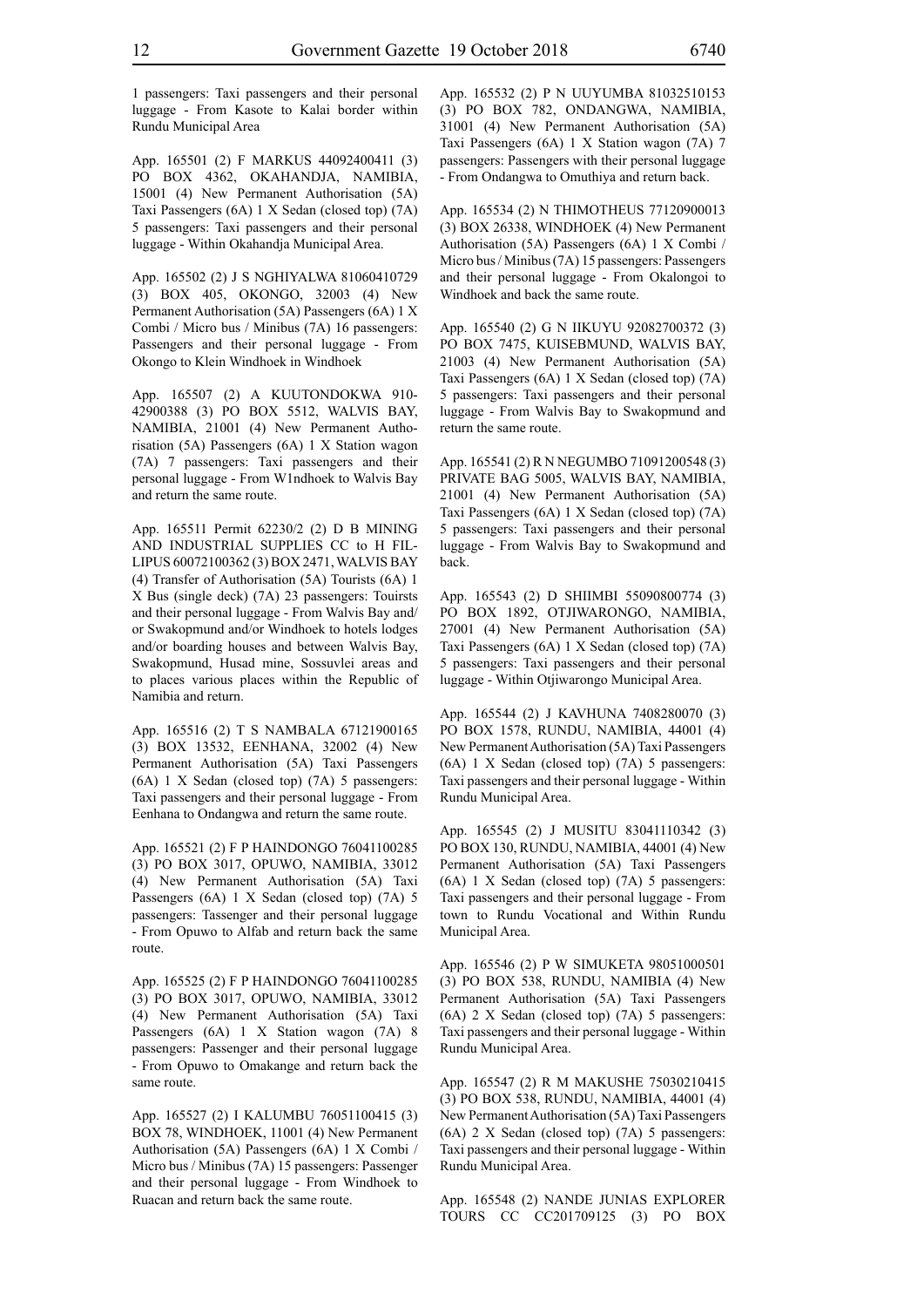5084, MONDESA, SWAKOPMUND (4) New Permanent Authorisation (5A) Tourists (6A) 2 X Station wagon (7A) 7 passengers: Tourists and their personal luggage - From Swakopmund to Walvis Bay Airport, Habour, Windhoek to Etoasha, Sossusvler, Sesriem Also do tours in and around Swakopmund and various attractive places within Namibia and return

App. 165549 (2) J J ULIKA 98012000172 (3) BOX 2096, RUNDU, 44001 (4) New Permanent Authorisation (5A) Taxi Passengers (6A) 1 X Sedan (closed top) (7A) 5 passengers: Taxi passengers and their personal luggage - Within Rundu Municipal Area.

App. 165550 (2) P FRANS 85081410047 (3) PO BOX 130, RUNDU, NAMIBIA, 44001 (4) New Permanent Authorisation (5A) Taxi Passengers (6A) 1 X Sedan (closed top) (7A) 5 passengers: Taxi passengers and their personal luggage - From Sauyemwa to town and return the same route.

App. 165551 (2) J MUSITU 83041110342 (3) PO BOX 130, RUNDU, NAMIBIA, 44001 (4) New Permanent Authorisation (5A) Taxi Passengers (6A) 1 X Sedan (closed top) (7A) 5 passengers: Taxi passengers and their personal luggage - From Kansukwa to town and return the same route.

App. 165552 (2) P SHIKONGO 96040600225 (3) PO BOX 538, RUNDU, NAMIBIA, 44001 (4) New Permanent Authorisation (5A) Taxi Passengers (6A) 1 X Sedan (closed top) (7A) 5 passengers: Taxi passengers and their personal luggage - Within Rundu Municipal Area.

App. 165553 (2) M S I N NAKALE 85122410917 (3) PO BOX 927, SAFARI, RUNDU, 44001 (4) New Permanent Authorisation (5A) Passengers (6A) 1 X Bus (single deck) (7A) 23 passengers: Taxi passengers and their personal luggage - From Rundu at Wimpy filing station to Windhoek at B1 filing station and return the same route.

App. 165554 (2) F K MAKUSHE 83050310332 (3) PO BOX 538, RUNDU, NAMIBIA, 44001 (4) New Permanent Authorisation (5A) Taxi Passengers (6A) 1 X Sedan (closed top) (7A) 5 passengers: Taxi passengers and their personal luggage - Within Rundu Municipal Area.

App. 165556 (2) P L NGHIFEKWENA 83101- 210240 (3) PO BOX 1816, TSUMEB, NAMIBIA, 43001 (4) New Permanent Authorisation (5A) Taxi Passengers (6A) 1 X Sedan (closed top) (7A) 5 passengers: Taxi passengers and their personal luggage - Within Tsumeb Municipal Area.

App. 165557 (2) N K DIHAKO 87070300573 (3) PO BOX 538, RUNDU, NAMIBIA, 44001 (4) New Permanent Authorisation (5A) Taxi Passengers (6A) 1 X Sedan (closed top) (7A) 5 passengers: Taxi passengers and their personal luggage - From Kasote to town via Satotwa and Within Rundu Municipal Area.

App. 165558 (2) F SHANINGUA 73032900220 (3) PO BOX 55146, ROCKY CREST, WINDHOEK, NAMIBIA (4) New Permanent Authorisation (5A) Taxi Passengers (6A) 1 X Sedan (closed top) (7A) 5 passengers: Taxi passengers and their personal luggage - Within Tsumeb Municipal Area.

App. 165562 (2) PMM SHUTTLE AND TOURS CC 201609071 (3) BOX 96040, WINDHOEK, 11001 (4) New Permanent Authorisation (5A) Tourists (6A) 1 X Sedan (closed top) (7A) 5 passengers: Tourists and their personal luggage - From Hosea Kutako Airport to hostels, B&B's, Guesthouses in Windhoek and place around Namibia and return.

App. 165568 (2) J R AMUTENYA 77060300260 (3) BOX 232, OGONGO, 84004 (4) New Permanent Authorisation (5A) Passengers (6A) 1 X Combi / Micro bus / Minibus (7A) 16 passengers: Passengers and their personal luggage - From Ogongo to Windhoek and return.

App. 165571 (2) S JOHANNES 76121500026 (3) BOX 64826, GOREAGAB, WINDHOEK, NAMIBIA, 11001 (4) New Permanent Authorisation (5A) Taxi Passengers (6A) 1 X Sedan (closed top) (7A) 5 passengers: Taxi and their personal luggage - From Hadino Hishongwa Location to Dobra within Windhoek Municipal Area and return.

App. 165574 (2) G H KAWONGO 83111010147 (3) BOX 51259, BRACHECHT, 13001 (4) New Permanent Authorisation (5A) Taxi Passengers (6A) 1 X Sedan (closed top) (7A) 5 passengers: Taxi and their personal luggage - From Ombili to town within Windhoek Municipal Area

App. 165576 (2) J N MOSES 84040210298 (3) PO BOX 62635, KATUTURA, WINDHOEK, 13001 (4) New Permanent Authorisation (5A) Taxi Passengers (6A) 1 X Sedan (closed top) (7A) 5 passengers: Taxi passengers and their personal luggage - From taxi 28 Khomasdal to town within Windhoek Municipal Area.

App. 165577 (2) SPRINGBOK TOURING OF NAMIBIA 52120100470 (3) PO BOX 11165, KLEIN WINDHOEK, NAMIBIA (4) New Permanent Authorisation (5A) Tourists (6A) 1 X Bus (single deck) (7A) 54 passengers: (a) Tourists as well as their personal luggage - From Windhoek and/or the Hosea Kutako International Airport to places situated within the Republic of Namibia including places on the borders with neighbouring countries and return. (b) Employees in the employ of Namdeb only - From Oshakati via various Towns to Oranjemund (*bona fide* place of Employment) and return.

App. 165579 (2) S M ERASTUS 65050505259 (3) PO BOX 26420, WINDHOEK, NAMIBIA, 11011 (4) New Permanent Authorisation (5A) Taxi Passengers (6A) 1 X Sedan (closed top) (7A) 5 passengers: Taxi passengers and their personal luggage - From taxi rank 74 Okuryangava in Katutura within Windhoek Municipal Area.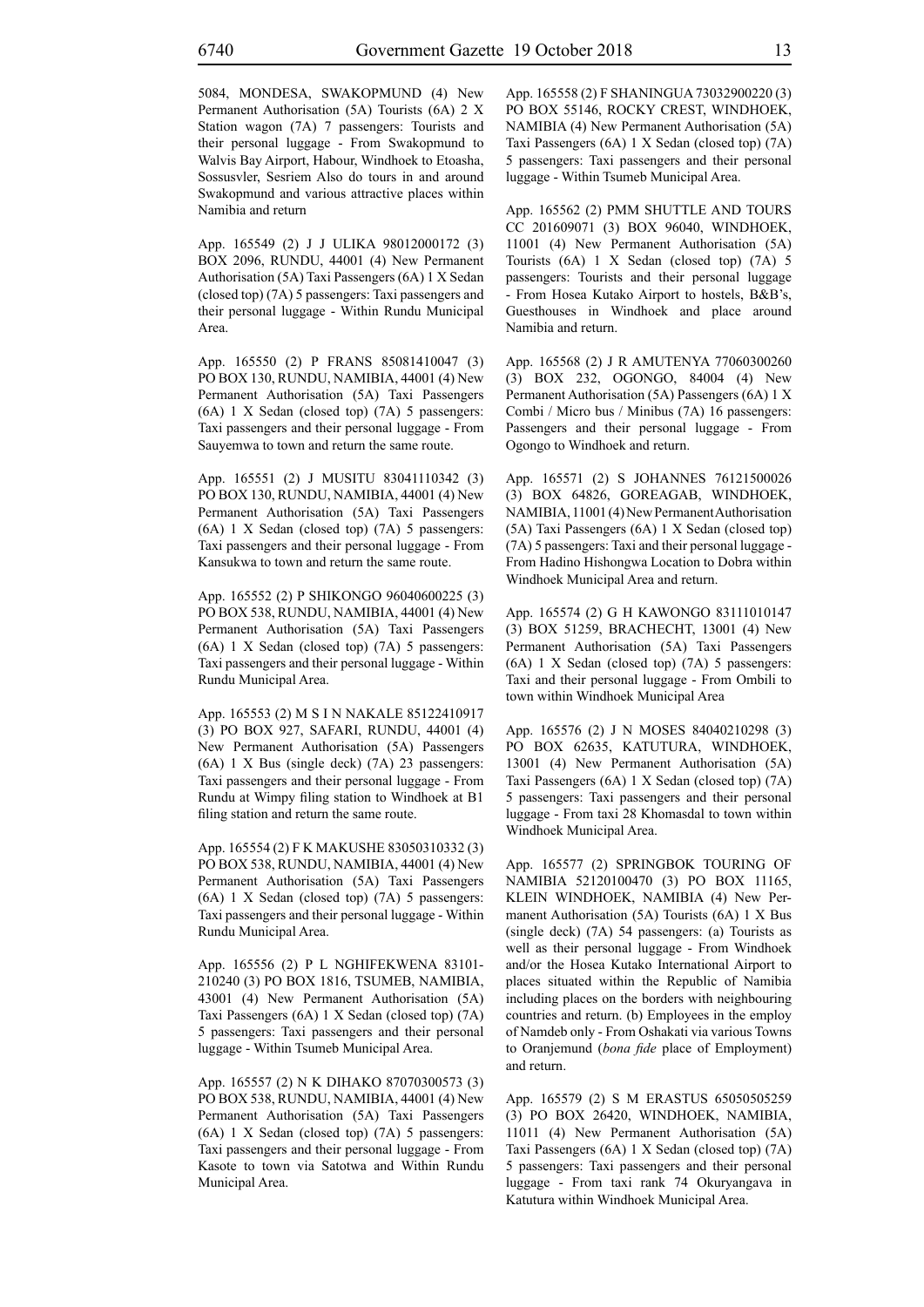App. 165582 (2) G F AMADHILA 83061710426 (3) PO BOX 2093, OSHAKATI, NAMIBIA (4) New Permanent Authorisation (5A) Taxi Passengers (6A) 1 X Sedan (closed top) (7A) 5 passengers: Taxi passengers and their personal luggage: From Oshakati and Outapi and return the same route.

App. 165583 (2) J N SHIKOKOLA 90092201040 (3) PO BOX 349, ONDANGWA, NAMIBIA, 31001 (4) New Permanent Authorisation (5A) Taxi Passengers (6A) 1 X Station wagon (7A) 7 passengers: Taxi passengers and their personal luggage: From Oshikango to Ondangwa and return the same route.

App. 165599 (2) A V NANGHA 8304111 027 7 (3) PO BOX 198, WALVIS BAY, NAMIBIA, 21001 (4) New Permanent Authorisation (5A) Taxi Passengers (6A) 1 X Sedan (closed top) (7A) 5 passengers: Taxi passengers and their personal luggage - From wthin Eenhana Municipal Area to Oshikango return back.

App. 165604 (2) E PETRUS 90031401023 (3) PO BOX 15756, ONDANGWA, NAMIBIA, 31001 (4) New Permanent Authorisation (5A) Tourists (6A) 1 X Station wagon (7A) 7 passengers: Taxi passengers and their personal luggage - From Oshakati to Rundu and return back.

App. 165605 (2) H HOCHOBEB 57091101162 (3) PO BOX 40, MARIENTAL, NAMIBIA, 51001 (4) New Permanent Authorisation (5A) Passengers (6A) 1 X Combi / Micro bus / Minibus (7A) 16 passengers: Passengers and their personal luggage - From Amperbo and Mariental and return.

App. 165608 (2) KILUBI SAFARI CC. CC9500417 (3) PO BOX 80674, OLYMPIA, WINDHOEK, NAMIBIA, 0000 (4) New Permanent Authorisation (5A) Tourists (6A) 1 X Station wagon (7A) 8 passengers: Tourists and their personal luggage - From Windhoek and /Hosea Kutako International Airport on pre-booked tours to attraction places within Namibia and neighbouring country and return

App. 165615 (2) H ILEKA 58060500821 (3) PO BOX 1123, OKAHANDJA, NAMIBIA, 15001 (4) New Permanent Authorisation (5A) Passengers (6A) 1 X Combi / Micro bus / Minibus (7A) 14 passengers: Taxi passengers and their personal luggage - From Okahandja - Outapi and Onesi and return.

App. 165616 (2) L L NSUNDANO 84021710558 (3) PRIVATE BAG 13341, MIN OF WORKS & TRANSPORT, AUSSPANNPLATZ, WINDHOEK, 12001 (4) New Permanent Authorisation (5A) Taxi Passengers (6A) 1 X Sedan (closed top) (7A) 5 passengers: Taxi passengers and their personal luggage - Within Windhoek Municipal Area.

App. 165619 (2) A S TUBUSENGE 62021800415 (3) PRIVATE BAG 357, KATIMA MULILO, ZAMBEZI REGION, NAMIBIA, 45002 (4) New Permanent Authorisation (5A) Taxi Passengers (6A) 5 X Sedan (closed top) (7A) 5 passengers: Taxi passengers and their personal luggage - Within Katima Mulilo Municipal Area.

App. 165620 (2) RAMSOSA CONSULTANCY & MARKETING CC CC201704350 (3) PRIVATE BAG 529, OUTAPI, OMBALANTU, NAMIBIA, 34001 (4) New Permanent Authorisation (5A) Taxi Passengers (6A) 1 X Station wagon (7A) 7 passengers: Taxi passengers and their personal luggage - From Outapi to Rundu via Oshakati and Oshikango and back.

App. 165623 (2) H NDJAMBULA 72040410740 (3) BOX 8850, WINDHOEK, NAMIBIA, 11001 (4) New Permanent Authorisation (5A) Taxi Passengers (6A) 1 X Station wagon (7A) 7 passengers: Taxi passengers and their personal luggage - From Elisenheim to UNAM within Windhoek Municipal Area

App. 165624 (2) M KADHIKWA 80081010157 (3) PO BOX 955, GROOTFONTEIN, NAMIBIA, 41001 (4) New Permanent Authorisation (5A) Taxi Passengers (6A) 1 X Sedan (closed top) (7A) 5 passengers: Taxi passengers and their personal luggage - From Oshakati to Ondangwa and Oshikango and return the same route.

App. 165625 (2) K P BURUTTA 77050410586 (3) PO BOX 11, MUPINI, DIVUNDU, NAMIBIA, 44004 (4) New Permanent Authorisation (5A) Taxi Passengers (6A) 1 X Sedan (closed top) (7A) 5 passengers: Taxi passengers and their personal luggage - From Mupini to Ndama within Rundu Municipal Area

App. 165627(2) NSNNAKASHOLE 77031300118 (3) PO BOX 484, OSHAKATI, NAMIBIA, 33001 (4) New Permanent Authorisation (5A) Taxi Passengers (6A) 1 X Sedan (closed top) (7A) 5 passengers: Taxi passengers and their personal luggage - From Oshakati to Ongwediva and return the same route.

App. 165631 (2) M N MATHEUS 86100200481 (3) PO BOX 8367, SWAKOPMUND, NAMIBIA, 22001 (4) New Permanent Authorisation (5A) Taxi Passengers (6A) 1 X Sedan (closed top) (7A) 5 passengers: Taxi passengers and their personal luggage - From Swakopmund to Walvis Bay and return

App. 165634 (2) NAMIBIA KAYAK TOURS CC 20110681 (3) BOX 647, WALVIS BAY, 21001 (4) New Permanent Authorisation (5A) Tourists (6A) 1 X Station wagon (7A) 7 passengers: Tourists and their personal luggage - From Walvis Bay Airport, Habour to Pelican and return

App. 165637 (2) C JOHANNES 90011500433 (3) PO BOX 240, RUNDU, NAMIBIA, 44001 (4) New Permanent Authorisation (5A) Taxi Passengers (6A) 1 X Sedan (closed top) (7A) 5 passengers: Taxi passengers and their personal luggage - From Matende location to Mavanze and return the same route.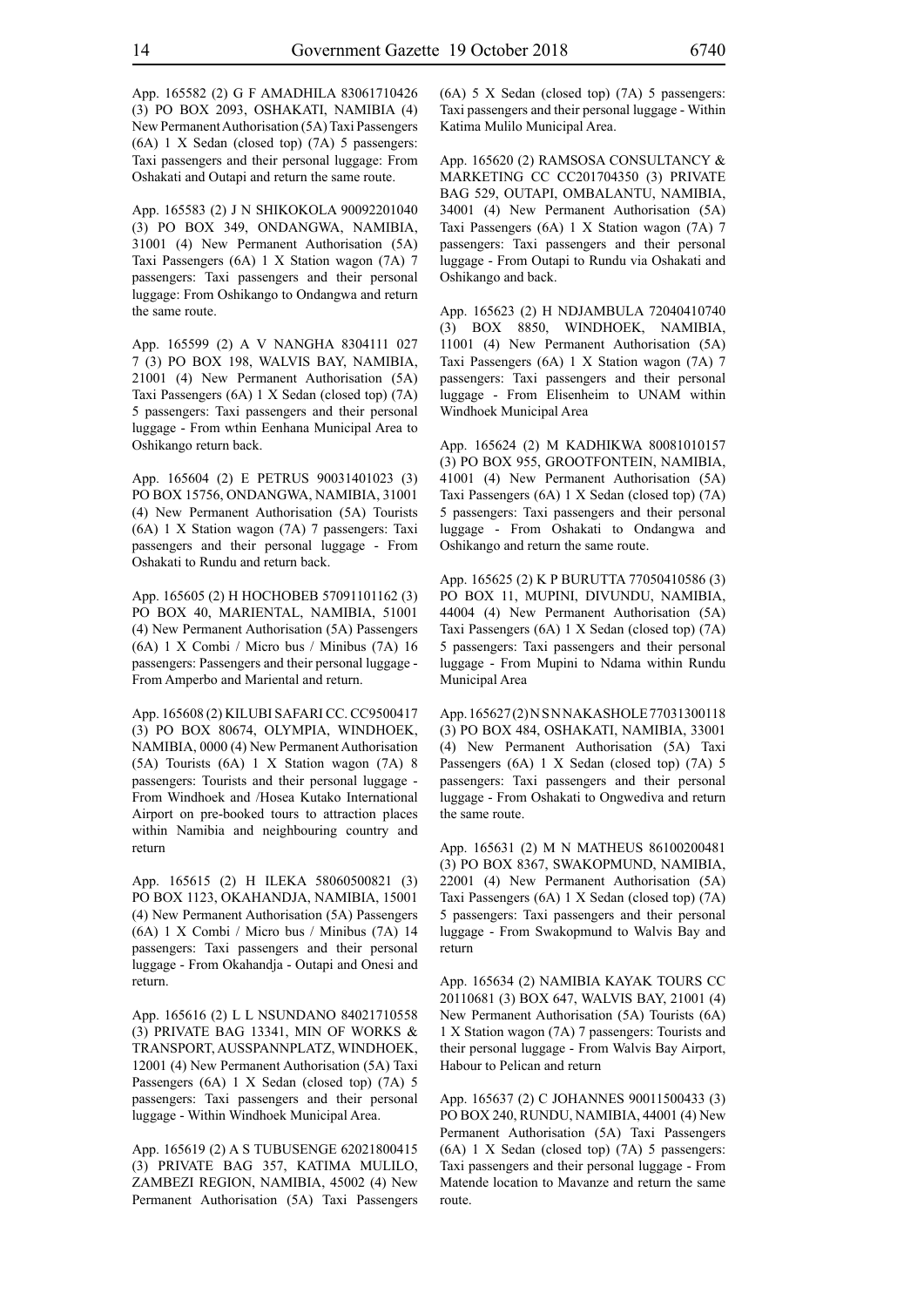App. 165639 (2) S JOHANNES 76121500026 (3) BOX 64826, GOREAGAB, WINDHOEK, NAMIBIA, 11001 (4) New Permanent Authorisation (5A) Passengers (6A) 1 X Combi / Micro bus / Minibus (7A) 16 passengers: Taxi and their personal luggage - From Hadino Hishongwa Location to Dobra within Windhoek Municipal Area and return.

App. 165641 Permit 4050/9 (2) M SHOOYA 81112710442 (3) PO BOX 312, OTJIWARONGO, NAMIBIA, 27001 (4) Change Route, Particulars etc. (5A) Taxi Passengers (6A) 1 X Sedan (closed top) (5B) Taxi Passengers (6B) 1 X Sedan (closed top) (7A) 5 passengers: Taxi and their personal luggage - From within Ruacna to Outapi area and return. (7B) 5 passengers: Passenger and their personal luggage - Within Otjiwarongo Municipal Area.

App. 165644 (2) J TISCHER 71031900500 (3) BOX 2076, NGWEZE (4) New Permanent Authorisation (5A) Taxi Passengers (6A) 2 X Station wagon (7A) 7 passengers: Passengers and their personal luggage - Within Katima Mulilo to Ngoma. Isize, Linyati and Nicongola

App. 165647 (2) J N T UUGWANGA 76052100141 (3) PO BOX 375, RUNDU, NAMIBIA (4) New Permanent Authorisation (5A) Passengers (6A) 1 X Combi / Micro bus / Minibus (7A) 16 passengers: Passengers and their personal luggage: From Rundu town to Walvis Bay and return the same route.

App. 165649 (2) N KATUNDU 83030810143 (3) PO BOX 75, OPUWO, NAMIBIA (4) New Permanent Authorisation (5A) Passengers (6A) 1 X Combi / Micro bus / Minibus (7A) 15 passengers: Passengers and their personal luggage: From Opuwo to Keetmanshoop and return the same route.

App. 165652 (2) A KANAMBUNGA 86122900079 (3) BOX 123, OPUWO, 33012 (4) New Permanent Authorisation (5A) Passengers (6A) 1 X Station wagon (7A) 8 passengers: Passengers and their personal luggage: From Opuwo to Otjekondo and return the same route.

App. 165654 (2) M KAMKAEBES 87031600138 (3) BOX 526, HENTIES BAY, 22005 (4) New Permanent Authorisation (5A) Taxi Passengers (6A) 1 X Station wagon (7A) 8 passengers: Passengers and their personal luggage: From Windhoek, Walvis Bay, Swakopmund and Henties Bay and return the same route.

App. 165659 (2) CHOX SHUTTLE SERVICES CC 201604841 (3) BOX 60577, WINDHOEK, 11001 (4) New Permanent Authorisation (5A) Tourists (6A) 1 X Sedan (closed top) (7A) 5 passengers: Tourists and their personal luggage - From Windhoek / Hosea Kutako International to Eros Airport to the Hotels, Guesthouses and return.

App. 165661 (2) E M SAKARIA 85111910247 (3) BOX 968, ONDANGWA, 31001 (4) New Permanent Authorisation (5A) Taxi Passengers (6A) 1 X Sedan (closed top) (7A) 5 passengers: Taxi passengers and their personal luggage - From Within Ondangwa, Onandjokwe Hospital and oluno

App. 165664 (2) M M DJUULUME 78061600285 (3) PRIVATE BAG 2613, OTJIWARONGO, NAMIBIA, 27001 (4) New Permanent Authorisation (5A) Taxi Passengers (6A) 1 X Sedan (closed top) (7A) 5 passengers: Taxi passengers and their personal luggage - Within Otjiwarongo Municipal Area

App. 165667 (2) MATITI SAFARIS CC. CC99362 (3) PO BOX 1190, WINDHOEK, NAMIBIA, 11001 (4) New Permanent Authorisation (5A) Tourists (6A) 1 X Pick-up (7A) 11 passengers: Tourists as well as their personal luggage - From the Hosea Kutakon International Airport and /or Windhoek to places within Windhoek Municipal Area and magisterial district and to places, Lodges and Hotel situated within the Republic of Namibia including places on the borders of Namibia within neighbouring countries and return.

App. 165668 (2) A JASON 67122100154 (3) PO BOX 1724, ONDANGWA, NAMIBIA, 31001 (4) New Permanent Authorisation (5A) Taxi Passengers (6A) 1 X Sedan (closed top) (7A) 5 passengers: Taxi passengers and their personal luggage - From Ondangwa, Onandjokwe Hospital and Oluno

App. 165671 (2) J N NEL 91020100036 (3) PO BOX 754, SWAKOPMUND, NAMIBIA, 22001 (4) New Permanent Authorisation (5A) Tourists (6A) 1 X Sedan (closed top) (7A) 5 passengers: Taxi passengers and their personal luggage - From Swakopmund Municipal Area to Walvis Bay, Arandis and back.

App. 165673 (2) N N NDEUTAPO 89012800463 (3) PO BOX 524, OMBALANTU, 0000 (4) New Permanent Authorisation (5A) Taxi Passengers (6A) 1 X Sedan (closed top) (7A) 5 passengers: Passenger and their personal luggage - between Oshakati and Outapi and back.

App. 165677 (2) A MUAPOPI 49061800382 (3) BOX 2681, ONDANGWA, 31001 (4) New Permanent Authorisation (5A) Taxi Passengers (6A) 1 X Sedan (closed top) (7A) 5 passengers: Passenger and their personal luggage - From Ondangwa to Oshikangoa and back.

App. 165679 (2) C BASSON 88043000042 (3) PO BOX 1551, SWAKOPMUND, NAMIBIA, 22001 (4) New Permanent Authorisation (5A) Taxi Passengers (6A) 1 X Combi / Micro bus / Minibus (7A) 15 passengers: Passenger and their personal luggage - From Walvis Bay, Windhoek to Oshakati and and back.

App. 165681 (2) D SO-OABEB 84031710593 (3) PO BOX 370, SWAKOPMUND, NAMIBI, 22001 (4) New Permanent Authorisation (5A) Passengers (6A) 1 X Combi / Micro bus / Minibus (7A) 15 passengers: Passenger and their personal luggage - From Walvis Bay; Windhoek to Oshakati and back.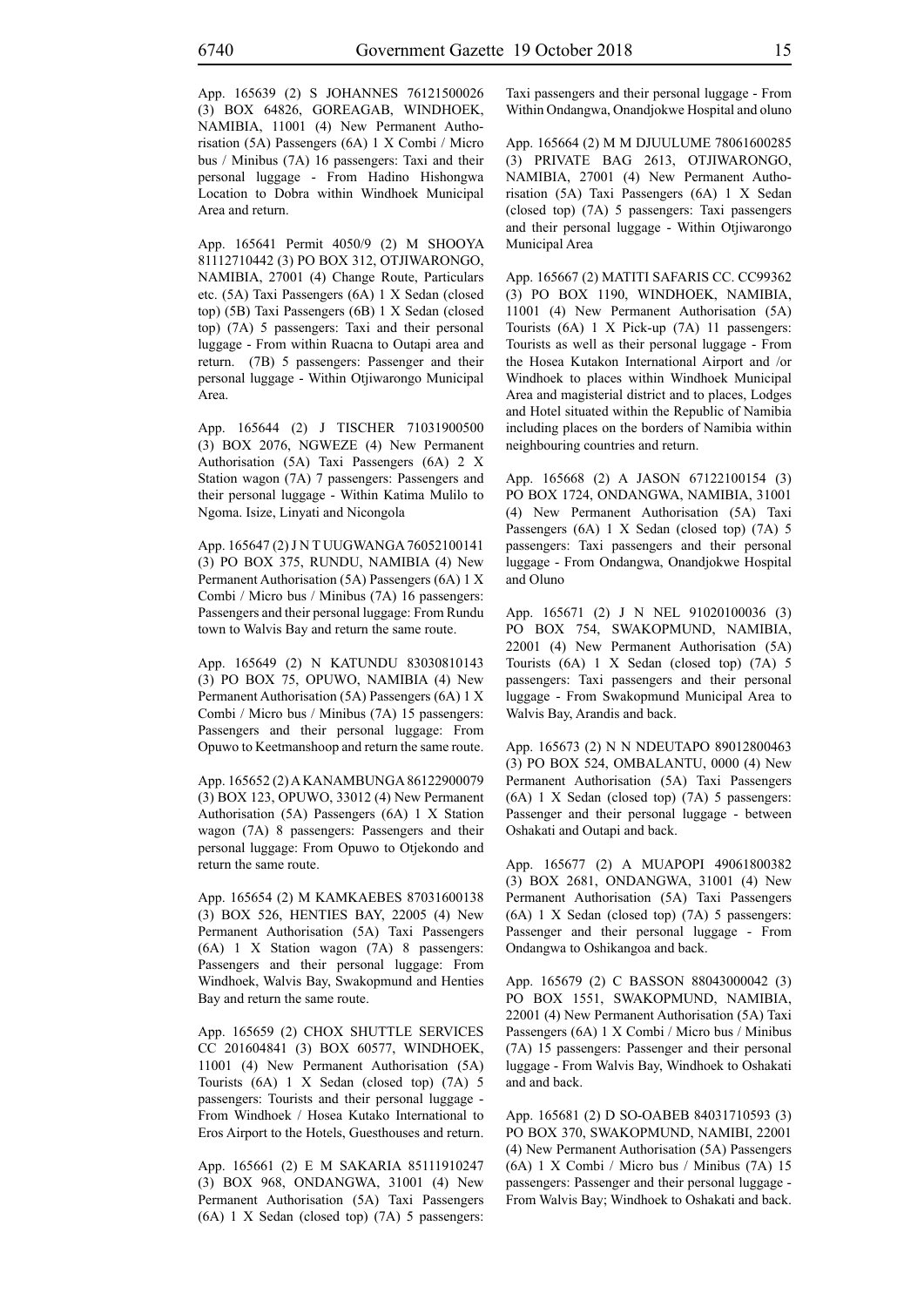App. 165682 (2) DESERT SCORPION ADVENTURE TOURS CC. CC201709180 (3) BOX 3880, WALVIS BAY, 21001, 0000 (4) New Permanent Authorisation (5A) Tourists (6A) 5 X Station wagon (7A) 6 passengers: TOURISTS as well as their personal luggage on pre-booked tours - From Walvis Bay/Rooikop Airport and/ or Windhoek/Hose Kutako International Airport to different Tourist destinations situated within the Repulbc of Namibia and return to the place of embarkation.

App. 165685 (2) A ALFEUS 64082100121 (3) PO BOX 21439, WINDHOEK, NAMIBIA, 11001 (4) New Permanent Authorisation (5A) Taxi Passengers (6A) 1 X Sedan (closed top) (7A) 5 passengers: Taxi passenger and their personal luggage - From Okongo to Eenhana and return

App. 165690 (2) E K MVULA 80101310102 (3) PO BOX 295, OSHAKATI, NAMIBIA, 33001 (4) New Permanent Authorisation (5A) Taxi Passengers (6A) 1 X Sedan (closed top) (7A) 5 passengers: Taxi passengers and their personal luggage - From Oshakati to Ruacan via Outapi and return back the same route.

App. 165691 (2) J KANYEMBA 72022800451 (3) BOX 295, OSHAKATI, NAMIBIA, 33001 (4) New Permanent Authorisation (5A) Taxi Passengers (6A) 1 X Sedan (closed top) (7A) 5 passengers: Taxi passenger and their personal luggage - From Oshakati, Oshikango, Eenhana and back.

App. 165692 (2) L NEHALE 72061300391 (3) PO BOX 330, ONDANGWA, NAMIBIA, 31001 (4) New Permanent Authorisation (5A) Taxi Passengers (6A) 1 X Sedan (closed top) (7A) 5 passengers: Taxi passengers and their personal luggage - From Oshakati to Omuthiya via Ondangwa and return back the same route.

App. 165693 (2) P KAMUSHEETHA 62100600788 (3) PO BOX 295, OSHAKATI, NAMIBIA, 33001 (4) New Permanent Authorisation (5A) Taxi Passengers (6A) 2 X Sedan (closed top) (7A) 5 passengers: Taxi passenger and their personal luggage - From Oshakati, Ondangwa, Ohangwena and back.

App. 165694 (2) N NTINDA 66092401363 (3) PO BOX 295, OSHAKATI, NAMIBIA, 33001 (4) New Permanent Authorisation (5A) Taxi Passengers (6A) 1 X Station wagon (7A) 7 passengers: Taxi passengers and their personal luggage - From Oshakati to Oshikango via Engela and return back the same route.

App. 165695 (2) A ERASTUS 64110400155 (3) PO BOX 31415, PIONEERSPARK, WINDHOEK, 11001 (4) New Permanent Authorisation (5A) Taxi Passengers (6A) 1 X Combi / Micro bus / Minibus (7A) 16 passengers: Taxi passengers and their personal luggage - From Windhoek to Lüderitz and back the same route.

App. 165696 (2) R SHIKOMBA 82072210097 (3) BOX 1974, OSHAKATI, 33001 (4) New Permanent Authorisation (5A) Taxi Passengers (6A) 1 X Sedan (closed top) (7A) 5 passengers: Taxi passengers and their personal luggage - From Oshakati to Outapi via Okahao and back the same route.

App. 165698 (2) M J N ASHIKOTO 79101800116 (3) PO BOX 1974, OSHAKATI, NAMIBIA, 33001 (4) New Permanent Authorisation (5A) Passengers (6A) 1 X Bus (single deck) (7A) 23 passengers: Taxi passengers and their personal luggage - From Ruacana to Oranjemund and return the same route.

App. 165699 (2) J N NDINONGUWO 80091610826 (3) PO BOX 295, OSHAKATI, NAMIBIA, 33001 (4) New Permanent Authorisation (5A) Taxi Passengers (6A) 1 X Sedan (closed top) (7A) 5 passengers: Taxi passengers and their personal luggage - From Oshakati-Ongwediva to Oshikango and back.

App. 165700 (2) F A UUSIKU 59071800822 (3) PO BOX 19353, OMUTHIYA, NAMIBIA, 31010 (4) New Permanent Authorisation (5A) Taxi Passengers (6A) 1 X Station wagon (7A) 7 passengers: Taxi passengers and their personal luggage - From Ondangwa, Oshifukwa, Omuthiya and back the same route.

App. 165704 (2) S NDJENDJA 72011200458 (3) BOX 7765, OTJIWARONGO, 27001 (4) New Permanent Authorisation (5A) Taxi Passengers (6A) 2 X Sedan (closed top) (5B) Taxi Passengers (6B) 2 X Sedan (closed top) (7A) 5 passengers: Taxi passengers and their personal luggage - Within Otjiwarongo Municipal Area (7B) 5 passengers: Taxi passengers and their personal luggage - Within Otjiwarongo Municipal Area

App. 165706 (2) S NDJENDJA 72011200458 (3) BOX 7765, OTJIWARONGO, 27001 (4) New Permanent Authorisation (5A) Taxi Passengers (6A) 1 X Sedan (closed top) (7A) 5 passengers: Taxi passengers and their personal luggage - Within Otjiwarongo Municipal Area

App. 165708 (2) S NAHOLO 77041200361 (3) PO BOX 295, OSHAKATI, NAMIBIA, 33001 (4) New Permanent Authorisation (5A) Taxi Passengers (6A) 2 X Sedan (closed top) (7A) 5 passengers: Taxi passengers and their personal luggage - From Oshakati to Eenhna via Oshalumbu and back the same route.

App. 165710 (2) S N UUTA 76032300161 (3) PO BOX 608, OMEYA, WINDHOEK, 11001 (4) New Permanent Authorisation (5A) Passengers (6A) 1 X Combi / Micro bus / Minibus (7A) 16 passengers: Taxi passengers and their personal luggage - From Omeya to Otjomuise within Windhoek Municipal Area

App. 165712 (2) M M D A MACKENZIE 980711- 00986 (3) PO BOX 27171, ARIES, WINDHOEK, NAMIBUIA, 11001 (4) New Permanent Authorisation (5A) Taxi Passengers (6A) 1 X Sedan (closed top) (7A) 5 passengers: Taxi passengers and their personal luggage - From Aries to Finkerstein Village area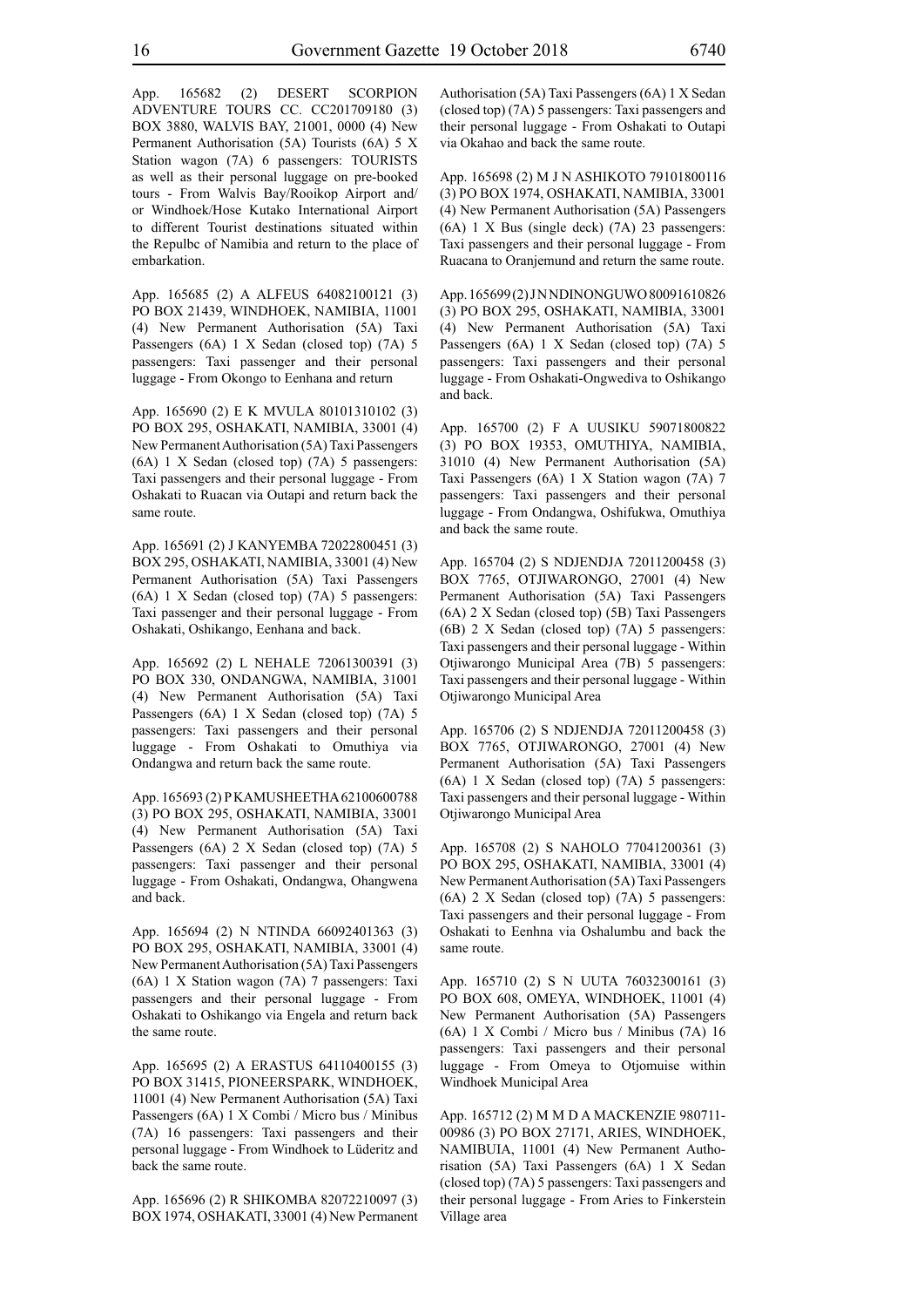App. 165713 (2) F NGONGA 79031000264 (3) PRIVATE BAG 2011, GROOTFONTEIN, NAMIBIA, 41001 (4) New Permanent Authorisation (5A) Passengers (6A) 2 X Station wagon (7A) 7 passengers: Taxi passenges and their personal luggage - From Grootfontein to Oshikango and back the same route.

App. 165714 (2) A ERASTUS 64110400155 (3) PO BOX 31415, PIONEERSPARK, WINDHOEK, 11001 (4) New Permanent Authorisation (5A) Passengers (6A) 1 X Combi / Micro bus / Minibus (7A) 16 passengers: Taxi passengers and their personal luggage - From Windhoek to Lüderitz via Mariental, Keetmanshoop, Aus and back the same route.

App. 165715 (2) H SHEENYA 80100410138 (3) PO BOX 13575, EENHANA, NAMIBIA, 32002 (4) New Permanent Authorisation (5A) Taxi Passengers (6A) 1 X Sedan (closed top) (7A) 5 passengers: Taxi passengers and their personal luggage - From Eenhana to Oshikunde and back.

App. 165717 (2) L M MAGADHI 76091510649 (3) PO BOX 1276, OTJIWARONGO, NAMIBIA, 27001 (4) New Permanent Authorisation (5A) Taxi Passengers (6A) 1 X Sedan (closed top) (7A) 5 passengers: Taxi passengers and their personal luggage - Within Otjiwarongo Municipal Area to Tsaraxa- Aibes

App. 165720 (2) I E JAKOBS 89090900144 (3) PRIVATE BAG 2014, MARIENTAL, NAMIBIA, 51001 (4) New Permanent Authorisation (5A) Taxi Passengers (6A) 1 X Sedan (closed top) (7A) 5 passengers: Taxi passengers and their personal luggage - Within Mariental Municipal Area

App. 165722 Permit 11410/0 (2) P NAMHANDO 73061000364 (3) box 5541, AUSSPANNPLATZ, WINDHOEK (4) Change Route, Particulars etc. (5A) Passengers (6A) 1 X Combi / Micro bus / Minibus (5B) Passengers (6B) 1 X Combi / Micro bus / Minibus (7A) 5 passengers: Passengers and their personal luggage - From Windhoek to Oshakati and return (7B) 16 passengers: Passenger and their personal luggage - From Tsumeb to Oshakati.

App. 165724 (2) M MUPUPA 76121100192 (3) PO BOX 50280, BACHBRECHT, WINDHOEK, NAMIBIA, 11003 (4) New Permanent Authorisation (5A) Taxi Passengers (6A) 1 X Sedan (closed top) (7A) 5 passengers: Taxi passengers and their personal luggage from rank taxi 114-within Windhoek Municipal Area

App. 165727 (2) N NTINDA 76100400405 (3) PO BOX 72039, KATUTURA, WINDHOEK, 13001 (4) New Permanent Authorisation (5A) Passengers (6A) 1 X Combi / Micro bus / Minibus (7A) 16 passengers: Passengers and their personal luggage - From Windhoek to Oshakati and back the same route.

App. 165728 (2) G T SHIPANGA 75082510697 (3) BOX 5919, AUSSPANNPLATZ, 11001 (4) New Permanent Authorisation (5A) Taxi Passengers (6A) 1 X Sedan (closed top) (7A) 5 passengers: Taxi passengers and their personal luggage - From rank 302 Otjomuise to town within Windhoek the Municipal Area

App. 165731 (2) L N SHIMBABA 81092910395 (3) PO BOX 850, GOBABIS, NAMIBIA, 14001 (4) New Permanent Authorisation (5A) Taxi Passengers (6A) 1 X Sedan (closed top) (7A) 5 passengers: Taxi passengers and theri personal luggage - From Tswana taxi rank T31 Block to Town within Gobabis Municipal Area.

App. 165733 (2) D D BOHITILE 96022900204 (3) PO BOX 425, GOBABIS, NAMIBIA (4) New Permanent Authorisation (5A) Taxi Passengers (6A) 1 X Sedan (closed top) (7A) 5 passengers: Taxi passengers and theri personal luggage - From Epako taxi rank 12 to Town within Gobabis Municipal Area.

App. 165736 (2) L NELULU 85020810387 (3) PO BOX 31376, PIONEERSPARK, WINDHOEK, NAM (4) New Permanent Authorisation (5A) Taxi Passengers (6A) 1 X Sedan (closed top) (7A) 5 passengers: Taxi passengers and their personal luggage - From taxi rank T37 within Windhoek Municipal Area.

App. 165737 (2) M F MWIYA 84122710545 (3) PO BOX 1660, NGWEZE, NAMIBIA, 45001 (4) New Permanent Authorisation (5A) Taxi Passengers (6A) 1 X Station wagon (7A) 7 passengers: Taxi passengers and their personal luggage - From Mafuta to town within Katima Mulilo Municipal Area.

App. 165739 (2) M F MWIYA 84122710545 (3) PO BOX 1660, NGWEZE, NAMIBIA, 45001 (4) New Permanent Authorisation (5A) Taxi Passengers (6A) 1 X Station wagon (7A) 7 passengers: Taxi passengers and their personal luggage - From Mafuta to town within Katima Mulilo Municipal Area.

App. 165740 (2) D M HAUSIKU 85110310513 (3) PO BOX 6227, NKURENKURU, NAMIBIA, 44002 (4) New Permanent Authorisation (5A) Taxi Passengers (6A) 1 X Sedan (closed top) (7A) 5 passengers: Taxi passengers and their personal luggage - From within Rundu Municipal Area.

App. 165742 (2) J HANDUBA 79051810156 (3) PO BOX 50035, BACHBRECHT, WINDHOEK, 11003 (4) New Permanent Authorisation (5A) Taxi Passengers (6A) 1 X Sedan (closed top) (7A) 5 passengers: Taxi passengers and their personal luggage - From Agt de laan within WindhoekMunicipal Area.

App. 165743 (2) S NTINDA 80082710635 (3) PO BOX 5919, AUSSPANNPLATZ, WINDHOEK, NAMIBIA, 12001 (4) New Permanent Authorisation (5A) Taxi Passengers (6A) 1 X Sedan (closed top) (7A) 5 passengers: Taxi passengers and their personal luggage - From taxi rank T302 Otjomuise to town within Windhoek Municipal Area.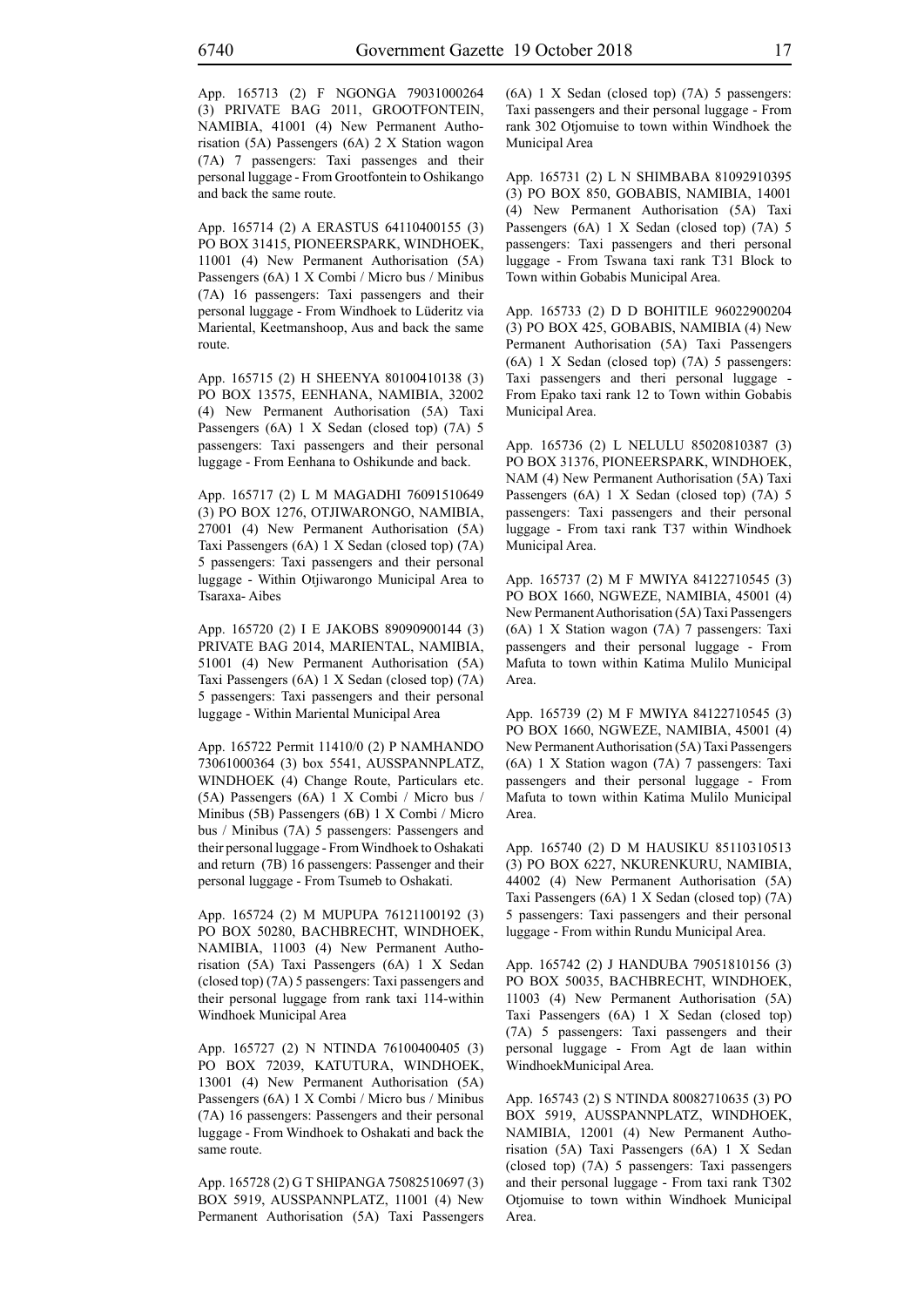App. 165747 (2) A ALFEUS 64082100121 (3) PO BOX 21439, WINDHOEK, NAMIBIA, 11001 (4) New Permanent Authorisation (5A) Taxi Passengers (6A) 1 X Sedan (closed top) (7A) 5 passengers: Taxi passengers and their personal luggage - From Okongo to Eenhana and return

App. 165748 (2) M L KAELA 66121100478 (3) PO BOX 3882, RUNDU, NAMIBIA, 44001 (4) New Permanent Authorisation (5A) Taxi Passengers (6A) 1 X Sedan (closed top) (7A) 5 passengers: Taxi passengers and their personal luggage - From within Rundu Municipal Area.

App. 165752 (2) J NAOBEB 76122900133 (3) BOX 3401, WINDHOEK, 11001 (4) New Permanent Authorisation (5A) Taxi Passengers (6A) 1 X Sedan (closed top) (7A) 5 passengers: Taxi passengers and their personal luggage - From taxi rank 1 Dorado Park close to juni to town within Windhoek Municipal Area.

App. 165753 (2) J A AINDJEMBI 78050100251 (3) PO BOX 875, GOBABIS, NAMIBIA, 14001 (4) New Permanent Authorisation (5A) Taxi Passengers (6A) 1 X Sedan (closed top) (7A) 5 passengers: Taxi passengers and their personal luggage - From within Gobabis Municipal Area.

App. 165756 (2) I H SHEPYA 79080210331 (3) PO BOX 586, OUTAPI, 34001 (4) New Permanent Authorisation (5A) Taxi Passengers (6A) 2 X Sedan (closed top) (7A) 5 passengers: Taxi passengers and their personal luggage - From within Outapi Municipal Area.

App. 165758 (2) E N MATEUS 81061310213 (3) PO BOX 258, OSHAKATI, NAMIBIA, 33001 (4) New Permanent Authorisation (5A) Taxi Passengers (6A) 1 X Sedan (closed top) (7A) 5 passengers: Taxi passengers and their personal luggage - From Oshakati, Ondangwa and oshikango

App. 165759 (2) M TJIRONDU 81091810583 (3) BOX 301, OPUWO, NAMIBIA, 33012 (4) New Permanent Authorisation (5A) Taxi Passengers (6A) 1 X Station wagon (7A) 8 passengers: Taxi passengers and their personal luggage - From Opuwo to Otjekondo return the same route.

App. 165765 (2) P TJIVIKUA 91122800681 (3) PRIVATE BAG 5007, KAMANJAB, NAMIBIA, 28005 (4) New Permanent Authorisation (5A) Taxi Passengers (6A) 1 X Combi / Micro bus / Minibus (7A) 15 passengers: Taxi passengers with their personal luggage - From Opuwo to Walvis Bay and return.

App. 165766 (2) U S TJAMBIRU 89090901213 (3) PO BOX 301, OPUWO, NAMIBIA, 33012 (4) New Permanent Authorisation (5A) Taxi Passengers (6A) 1 X Station wagon (7A) 8 passengers: Taxi passengers and their personal luggage - From Opuwo to Otjekondo return the same route.

App. 165767 (2) J ALFEUS 90082500894 (3) PO BOX 295, OSHAKATI, NAMIBIA, 33001 (4) New Permanent Authorisation (5A) Taxi Passengers (6A) 1 X Sedan (closed top) (7A) 5 passengers: Taxi passengers and their personal luggage - From Oshakati to Ondangwa and Oshikango and back.

App. 165768 (2) J N SHAPI 84111210546 (3) PO BOX 1470, RUNDU, NAMIBIA, 44001 (4) New Permanent Authorisation (5A) Taxi Passengers (6A) 1 X Sedan (closed top) (7A) 5 passengers: Taxi passengers and their personal luggage - Within Rundu Municipal Area.

App. 165769 (2) S KANYETU 85040810857 (3) PO BOX 691, RUNDU, NAMIBIA, 44001 (4) New Permanent Authorisation (5A) Taxi Passengers (6A) 2 X Sedan (closed top) (7A) 5 passengers: Taxi passengers and their personal luggage - From Kehemu to town and return the same route.

App. 165770 (2) S KANYETU 85040810857 (3) PO BOX 691, RUNDU, NAMIBIA, 44001 (4) New Permanent Authorisation (5A) Taxi Passengers (6A) 2 X Sedan (closed top) (7A) 5 passengers: Taxi passengers and their personal luggage - From Satotwa to town and return the same route.

App. 165771 (2) L S NDARA 95053000611 (3) PO BOX 86, RUNDU, NAMIBIA, 44001 (4) New Permanent Authorisation (5A) Taxi Passengers (6A) 2 X Sedan (closed top) (7A) 5 passengers: Taxi passengers and their personal luggage - Within Rundu Municipal Area.

App. 165772 (2) L S NDARA 95053000611 (3) PO BOX 86, RUNDU, NAMIBIA, 44001 (4) New Permanent Authorisation (5A) Taxi Passengers (6A) 2 X Sedan (closed top) (7A) 5 passengers: Taxi passengers and their personal luggage - From Kayira-Yira taxi rank to Sauyemwa - Ndama - Tutungeni - and Safari taxi rank and return the same route.

App. 165774 (2) F HAUSIKU 89041401407 (3) PO BOX 6183, NKURE-NKURU, NAMIBIA, 44002 (4) New Permanent Authorisation (5A) Taxi Passengers (6A) 1 X Sedan (closed top) (7A) 5 passengers: Taxi passengers and their personal luggage - Within Nkure-Nkuru Municipal Area

App. 165776 (2) NEKANDA AIRPORT TRANS-FERS AND TOURS 201711843 (3) PO BOX 65952, KATUTURA, WINDHOEK, 13001 (4) New Permanent Authorisation (5A) Taxi Passengers (6A) 1 X Sedan (closed top) (7A) 5 passengers: Tourists and their personal luggage - From Avani Hotel in town Windhoek to Hosea kutako International Airport and Eros Airpor and others Hoels, Gueshouses, B&B Within windhoek

App. 165777 (2) E V MWANDU 84040510984 (3) PO BOX 6183, NKURE-NKURU, NAMIBIA, 44002 (4) New Permanent Authorisation (5A) Taxi Passengers (6A) 1 X Sedan (closed top) (7A) 5 passengers: Taxi passengers and their personal luggage - From Kulisuka location to Nkure-Nkuru and return the same route.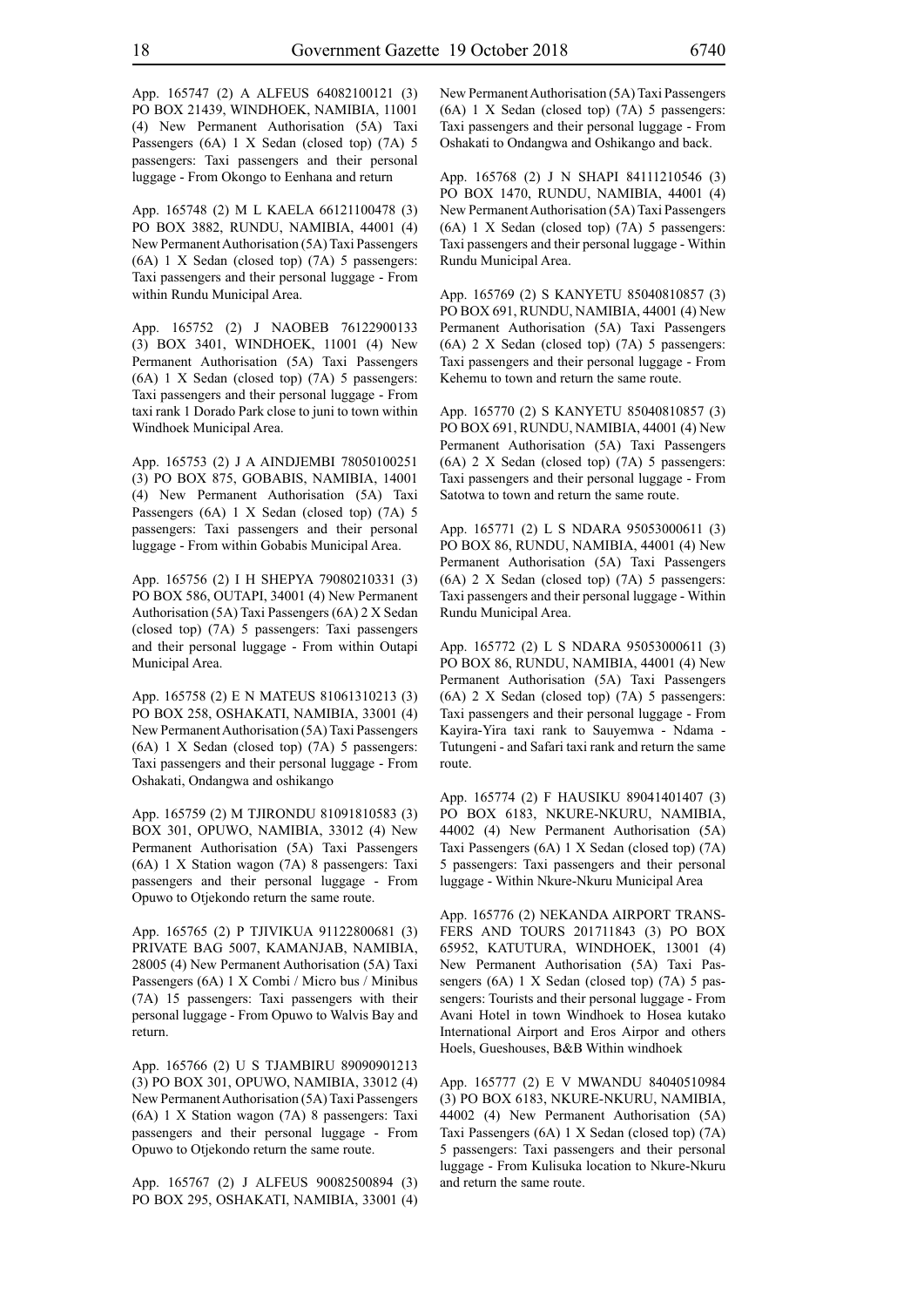App. 165778 (2) M K KAKOKO 62061000819 (3) PO BOX 691, RUNDU, NAMIBIA, 44001 (4) New Permanent Authorisation (5A) Taxi Passengers (6A) 1 X Sedan (closed top) (7A) 5 passengers: Taxi passengers and their personal luggage - From Kasote to Sauyemwa and back.

App. 165781 (2) I E UUTA 79090510109 (3) PO BOX 1295, KEETMANSHOOP, NAMIBIA, 52001 (4) New Permanent Authorisation (5A) Taxi Passengers (6A) 2 X Sedan (closed top) (7A) 5 passengers: Taxi passengers with their personal luggage - Within Keetmanshoop Municipal Area.

App. 165782 (2) M K KAKOKO 62061000819 (3) PO BOX 691, RUNDU, NAMIBIA, 44001 (4) New Permanent Authorisation (5A) Taxi Passengers (6A) 2 X Sedan (closed top) (7A) 5 passengers: Taxi passengers and their personal luggage - From Ndama to Mavanze taxi rank and return the same route.

App. 165783 (2) F M SHIVUTE 81022810022 (3) BOX 3401, WINDHOEK, 11001 (4) New Permanent Authorisation (5A) Taxi Passengers (6A) 1 X Sedan (closed top) (7A) 5 passengers: Taxi passengers and their personal luggage - From Oshakati to Oshikngo and Ondobe and back the same route.

App. 165784 (2) T A ABISAI 77100300312 (3) PO BOX 1295, KEETMANSHOOP, NAMIBIA, 52001 (4) New Permanent Authorisation (5A) Taxi Passengers (6A) 1 X Sedan (closed top) (7A) 5 passengers: Taxi passengers and their personal luggage - Within Keetmanshoop Municipal Area.

App. 165785 (2) C M NDJANGU 79122810277 (3) PO BOX 691, RUNDU, NAMIBIA, 44001 (4) New Permanent Authorisation (5A) Taxi Passengers (6A) 3 X Sedan (closed top) (7A) 5 passengers: Taxi passengers and their personal luggage - From Safari to Sauyemwa and return the same route.

App. 165786 (2) I IITEMBU 71122600356 (3) PO BOX 2123, WALVIS BAY, NAMIBIA, 21001 (4) New Permanent Authorisation (5A) Taxi Passengers (6A) 1 X Sedan (closed top) (7A) 5 passengers: Taxi passengers and their personal luggage - Within Walvis Bay Municipal Area.

App. 165787 (2) S JOHANNES 88111101236 (3) PO BOX 86, RUNDU, NAMIBIA, 44001 (4) New Permanent Authorisation (5A) Taxi Passengers (6A) 2 X Sedan (closed top) (7A) 5 passengers: Taxi passengers and their personal luggage - From Kayira-yira taxi rank to town and return the same route.

App. 165788 (2) E V MWANDU 84040510984 (3) PO BOX 6183, NKURE-NKURU, NAMIBIA, 44002 (4) New Permanent Authorisation (5A) Taxi Passengers (6A) 1 X Sedan (closed top) (7A) 5 passengers: Taxi passengers and their personal luggage - From Kakaro location to Nkure-Nkuru and return the same route.

App. 165789 (2) C M KARUPU 68061400391 (3) BOX 7282, WALVIS BAY, NAMIBIA (4) New Permanent Authorisation (5A) Taxi Passengers (6A) 1 X Sedan (closed top) (7A) 5 passengers: Taxi passengers and their personal luggage - Within Walvis Bay Municipal Area.

App. 165793 (2) J C SWARTZ 81060510634 (3) PO BOX 70, KEETMANSHOOP, NAMIBIA, 52001 (4) New Permanent Authorisation (5A) Bus Passengers (6A) 1 X Bus (single deck) (7A) 27 passengers: Passengers and their personal luggage - From Keetmanshoop bus stop to Rundu bus stop and return.

App. 165796 (2) Q C NAIYUMA 870315 0015 7 (3) PO BOX 159, WINDHOEK, NAMIBIA, 11001 (4) New Permanent Authorisation (5A) Bus Passengers (6A) 1 X Combi / Micro bus / Minibus (7A) 21 passengers: Passengers and their personal luggage - From Windhoek B1 to Katima Mulilo bus stop and return.

App. 165800 (2) J NAIYUMA 76051000461 (3) PO BOX 23, RUNDU, NAMIBIA, 44001 (4) New Permanent Authorisation (5A) Bus Passengers (6A) 1 X Bus (single deck) (7A) 28 passengers: Passengers and their personal luggage - From Rundu bus stop to Aussenkehr and return.

App. 165801 (2) J NAIYUMA 76051000461 (3) PO BOX 23, RUNDU, NAMIBIA, 44001 (4) New Permanent Authorisation (5A) Passengers (6A) 1 X Bus (single deck) (7A) 23 passengers: Passengers and their personal luggage - From Rundu bus stop to Windhoek and return.

App. 165807 (2) A L MATHEUS 93110401010 (3) PO BOX 3078, RUNDU, NAMIBIA, 44001 (4) New Permanent Authorisation (5A) Taxi Passengers (6A) 1 X Sedan (closed top) (7A) 5 passengers: Taxi passengers and their personal luggage - From from Salem. Nakazaza within Rundu Municipal Area

App. 165808 (2) L M MAGADHI 76091510649 (3) PO BOX 1276, OTJIWARONGO, NAMIBIA, 27001 (4) New Permanent Authorisation (5A) Taxi Passengers (6A) 1 X Sedan (closed top) (7A) 5 passengers: Taxi passengers and their personal luggage - From DRC to Cheetah Cement Factory and return.

App. 165810 (2) C M NDARA 81011510154 (3) PO BOX 61, DOBRA, NAMIBIA, 10000 (4) New Permanent Authorisation (5A) Taxi Passengers (6A) 1 X Sedan (closed top) (7A) 5 passengers: Taxi passengers and their personal luggage - From Dobra to Klein Okapuka and return

App. 165813 (2) AITEMBU FELIX A 80081810598 (3) PO BOX 95186, SOWETO, WINDHOEK (4) New Permanent Authorisation (5A) Taxi Passengers (6A) 1 X Sedan (closed top) (7A) 5 passengers: Taxi Passengers and their personal luggage - From Taxi rank No: 6 Ongombo Wests within Windhoek Municipal Area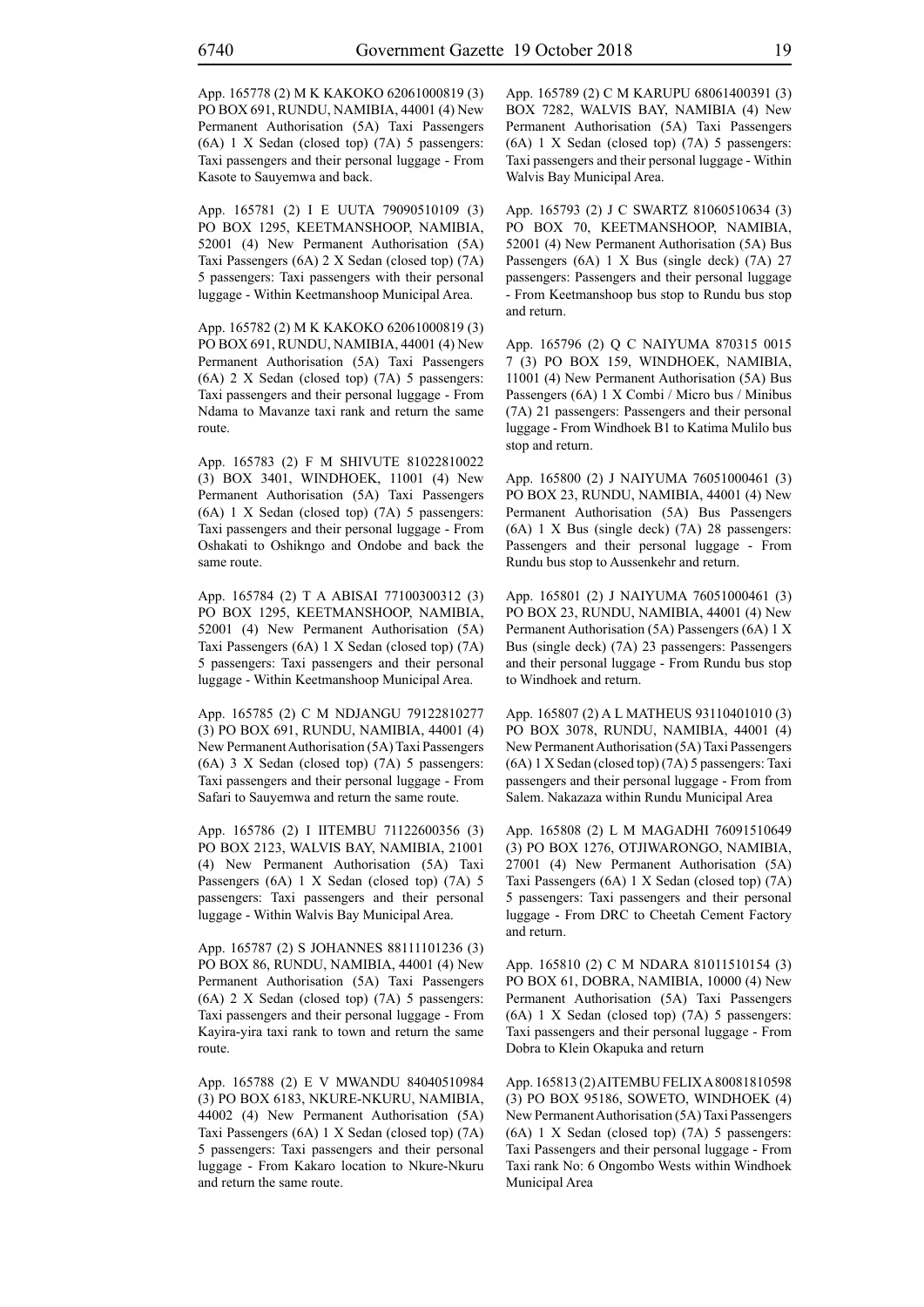App. 165815 (2) R N KASHILE 75061600231 (3) PO BOX 7702, KATUTURA, WINDHOEK, 13001 (4) New Permanent Authorisation (5A) Taxi Passengers (6A) 1 X Sedan (closed top) (7A) 5 passengers: Taxi passengers and their personal luggage - Within Windhoek Municipal Area.

App. 165817 (2) C C MBURUU 75011500195 (3) BOX 4064, WALVIS BAY, 21001 (4) New Permanent Authorisation (5A) Taxi Passengers (6A) 1 X Hatch back (7A) 5 passengers: Taxi passengers and their personal luggage - Within Walvis Bay Municipal Area.

App. 165820 (2) S N SHITOKELWA 75061500687 (3) BOX 13808, Eenhana, 32002 (4) New Permanent Authorisation (5A) Taxi Passengers (6A) 1 X Sedan (closed top) (7A) 5 passengers: Taxi Passengers and their personal luggage - From Eehana to Okongo and return

App. 165824 (2) E T HAINGHONO 69050600417 (3) PO BOX 426, OHANGWENA, NAMIBIA, 32005 (4) New Permanent Authorisation (5A) Taxi Passengers (6A) 1 X Sedan (closed top) (7A) 5 passengers: Taxi Passengers and their personal luggage - Between Oshakati, Ongwediva to Ondangwa

App. 165827 (2) N FILLEMON 80082810834 (3) PO BOX 26210, WINDHOEK, NAMIBIA, 11001 (4) New Permanent Authorisation (5A) Taxi Passengers (6A) 1 X Hatch back (7A) 5 passengers: Taxi passengers and their personal luggage - Within Windhoek Municipal Area.

App. 165830 (2) S NANGOLO 97101700233 (3) PO BOX 7195, KATUTURA, WINDHOEK, NAMIBIA, 11001 (4) New Permanent Authorisation (5A) Taxi Passengers (6A) 1 X Sedan (closed top) (7A) 5 passengers: Taxi passengers and their personal luggage - Within Windhoek Municipal Area.

App. 165831 (2) V S MALUMANI 80051610389 (3) BOX 615, GOBABIS, 14001 (4) New Permanent Authorisation (5A) Taxi Passengers (6A) 2 X Sedan (closed top) (7A) 5 passengers: Taxi passengers and their personal luggage: within Gobabis Municipal Area.

App. 165833 (2) S NANGOLO 97101700233 (3) PO BOX 7195, KATUTURA, WINDHOEK, NAMIBIA, 11001 (4) New Permanent Authorisation (5A) Taxi Passengers (6A) 1 X Sedan (closed top) (7A) 5 passengers: Taxi passengers and their personal luggage - Within Gobabis Municipal Area.

App. 165834 (2) H V KNITTLE 58070300191 (3) PO BOX 50006, BACHBRECHT, WINDHOEK, NAMIBIA, 11003 (4) New Permanent Authorisation (5A) Taxi Passengers (6A) 1 X Sedan (closed top) (7A) 5 passengers: Taxi passengers and their personal luggage - Within Windhoek Municipal Area.

App. 165837 (2) C M SITAPATA 87121000210 (3) PO BOX 615, GOBABIS, NAMIBIA, 14001 (4) New Permanent Authorisation (5A) Taxi Passengers (6A) 1 X Sedan (closed top) (7A) 5 passengers: Taxi passengers and their personal luggage - Within Gobabis Municipal Area.

App. 165839 (2) C M SITAPATA 87121000210 (3) PO BOX 615, GOBABIS, NAMIBIA, 14001 (4) New Permanent Authorisation (5A) Taxi Passengers (6A) 1 X Sedan (closed top) (7A) 5 passengers: Taxi passengers with their personal luggage - Within Gobabis Municipal Area.

App. 165844 (2) K BOANE 90082400725 (3) PO BOX 80684, OLYMPIA, WINDHOEK, NAMIBIA, 11001 (4) New Permanent Authorisation (5A) Taxi Passengers (6A) 1 X Sedan (closed top) (7A) 5 passengers: Taxi passengers with their personal luggage - Within Windhoek Municipal Area.

App. 165845 (2) K BOANE 90082400725 (3) PO BOX 80684, OLYMPIA, WINDHOEK, NAMIBIA, 11001 (4) New Permanent Authorisation (5A) Taxi Passengers (6A) 1 X Sedan (closed top) (7A) 5 passengers: Taxi passengers and their personal luggage - Within Gobabis Municipal Area.

App. 165847 (2) C M SITAPATA 87121000210 (3) PO BOX 615, GOBABIS, NAMIBIA, 14001 (4) New Permanent Authorisation (5A) Taxi Passengers (6A) 1 X Sedan (closed top) (7A) 5 passengers: Taxi passengers with their personal luggage - Within Katima Mulilo Municipal Area.

App. 165850 (2) T I EKAKU 8508191052 7 (3) PO BOX 7017, OSHAKATI, NAMIBIA, 33001 (4) New Permanent Authorisation (5A) Taxi Passengers (6A) 1 X Sedan (closed top) (7A) 5 passengers: Taxi passengers with their personal luggage - From Ondangwa to Oshakati and return.

App. 165853 (2) M M SIBESO 73062600160 (3) PRIVATE BAG 2129, RUNDU, NAMIBIA, 44001 (4) New Permanent Authorisation (5A) Taxi Passengers (6A) 3 X Sedan (closed top) (7A) 5 passengers: Taxi passengers and their personal luggges - Within Rundu Municipal Areas.

App. 165861 (2) A N NGENOKESHO 951118- 00557 (3) PO BOX 61711, KATUTURA, WIND-HOEK, NAMIBIA, 13001 (4) New Permanent Authorisation (5A) Taxi Passengers (6A) 1 X Sedan (closed top) (7A) 5 passengers: Taxi passengers and their personal luggage - Within Windhoek Municipal Area.

App. 165862 (2) K K AMUPOLO 73081600308 (3) BOX 64584, NORTHERN INDUSTRY, 11001 (4) New Permanent Authorisation (5A) Taxi Passengers (6A) 1 X Sedan (closed top) (7A) 5 passengers: Taxi passengers and their personal luggage - Within Windhoek Municipal Area.

App. 165863 (2) M M NAUNDJOMBA 7004- 0810097 (3) PO BOX 586, OUTAPI, NAMIBIA,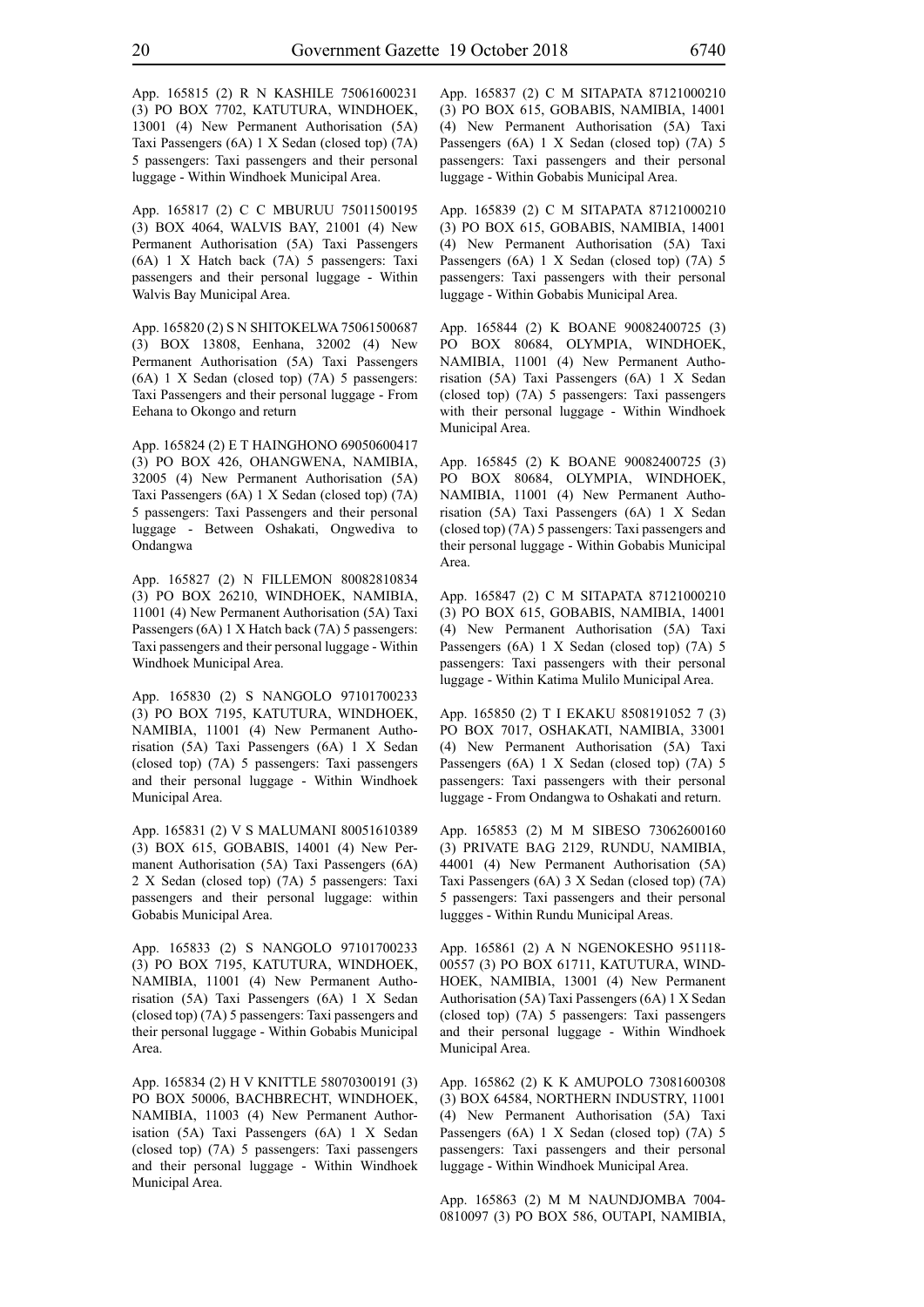34001 (4) New Permanent Authorisation (5A) Taxi Passengers (6A) 2 X Sedan (closed top) (7A) 5 passengers: Taxi passengers and their personal luggage - Within Outapi Municipal Area.

App. 165865 (2) F W MOMBELA 86122300087 (3) BOX 992, NGWEZE, NAMIBIA, 45001 (4) New Permanent Authorisation (5A) Tourists (6A) 1 X Sedan (closed top) (7A) 8 passengers: Taxi Passengers and their personal luggage - Within Katima Mulilo Municipal Area.

App. 165866 (2) F W MOMBELA 86122300087 (3) BOX 992, NGWEZE, NAMIBIA, 45001 (4) New Permanent Authorisation (5A) Taxi Passengers (6A) 1 X Sedan (closed top) (7A) 5 passengers: Taxi Passengers and their personal luggage - Within Katima Mulilo Municipal Area.

App. 165872 (2) J E INDONGO 93101400236 (3) BOX 8625, BACHRECHT, 11001 (4) New Permanent Authorisation (5A) Taxi Passengers (6A) 1 X Sedan (closed top) (7A) 5 passengers: Taxi passengers and their personal luggage - From taxi rank to town within Windhoek Municipal Area.

App. 165876 (2) A M JONAS 77050300136 (3) PO BOX 646, ONDANGWA, WINDHOEK, 31001 (4) New Permanent Authorisation (5A) Taxi Passengers (6A) 1 X Sedan (closed top) (7A) 5 passengers: Taxi passengers and their personal luggage - From Omuthiya to Ondangwa and return.

App. 165878 (2) V TURITJO 83120510033 (3) PO BOX 55, KAMANJAB, NAMIBIA, 28005 (4) New Permanent Authorisation (5A) Bus Passengers (6A) 1 X Bus (single deck) (7A) 16 passengers: Passengers and their personal luggage - From Opuwo to Windhoek and return.

App. 165882 (2) V HEPUTE 84043010017 (3) PO BOX 55, KAMANJAB, NAMIBIA, 28005 (4) New Permanent Authorisation (5A) Taxi Passengers (6A) 1 X Sedan (closed top) (7A) 8 passengers: Taxi passengers and their personal luggage - From Opuwo to Omakange and return.

App. 165885 (2) W N HAIPINGE 96111700437 (3) PO BOX 1918, OSHAKATI, NAMIBIA, 33001 (4) New Permanent Authorisation (5A) Bus Passengers (6A) 1 X Bus (single deck) (7A) 16 passengers: Passengers and their personal luggage - From Omungwelume to Windhoek and return.

App. 165887 (2) V HEPUTE 84043010017 (3) PO BOX 55, KAMANJAB, NAMIBIA, 28005 (4) New Permanent Authorisation (5A) Taxi Passengers (6A) 1 X Sedan (closed top) (7A) 1 passengers: Taxi passengers and their personal luggage - Within Opuwo Municipal Area.

App. 165888 (2) P U KASAONA 51022100238 (3) PRIVATE BAG 3003, OPUWO (4) New Permanent Authorisation (5A) Taxi Passengers (6A) 1 X Station wagon (7A) 8 passengers: Taxi passengers and their personal luggage - From Sesfontein to Opuwo and return.

App. 165889 (2) W N HAIPINGE 96111700437 (3) PO BOX 1918, OSHAKATI, NAMIBIA, 33001 (4) New Permanent Authorisation (5A) Bus Passengers (6A) 1 X Bus (single deck) (7A) 16 passengers: Passengers and their personal luggage - From Onheleiwa to Windhoek and return.

App. 165890 (2) P H HAUFIKU 75113000140 (3) PO BOX 1918, OSHAKATI, NAMIBIA, 33001 (4) New Permanent Authorisation (5A) Bus Passengers (6A) 1 X Bus (single deck) (7A) 16 passengers: Passengers and their personal luggage - From Onhuno to Lüderitz and return.

App. 165891 (2) B B MUPELI 73062600799 (3) BOX 60962, KATUTURA, WINDHOEK (4) New Permanent Authorisation (5A) Taxi Passengers (6A) 1 X Sedan (closed top) (7A) 5 passengers: Taxi passengers and their personal luggage - From 7 DE Laan to town within Windhoek Municipal Area.

App. 165894 (2) P TJITURI 79050200230 (3) PO BOX 35, OPUWO, NAMIBIA, 33012 (4) New Permanent Authorisation (5A) Taxi Passengers (6A) 1 X Sedan (closed top) (7A) 5 passengers: Taxi passengers and their personal luggage - Within Opuwo Municipal Area.

App. 165897 (2) HAMMOS VEHICLES AND SELF-CATERING ACCOMDATION 20002192 (3) BOX 130, SWAKOPMUND, 22001 (4) New Permanent Authorisation (5A) Tourists (6A) 2 X Sedan (closed top) (7A) 5 passengers: Tourists and their luggage - Fom Hosea Kutako Airport International Airport to Windhoek to various tour atraction places within Namibia as pre-booked and return

App. 165898 (2) U TJITURI 80122410424 (3) PO BOX 34, OPUWO, NAMIBIA, 33012 (4) New Permanent Authorisation (5A) Taxi Passengers (6A) 1 X Sedan (closed top) (7A) 8 passengers: Taxi passengers and their personal luggage - From Opuwo to Omakange and return.

App. 165900 (2) U MUTAMBO 79101300067 (3) PO BOX 23, OPUWO, NAMIBIA, 33012 (4) New Permanent Authorisation (5A) Taxi Passengers (6A) 1 X Sedan (closed top) (7A) 8 passengers: Taxi passengers and their personal luggage - From Opuwo to Omakange and return.

App. 165914 (2) MARLENE ADVENTURES TOURS AND TRANSFERS CC. CC201702114 (3) PO BOX 9018, WALVIS BAY, 21001 (4) New Permanent Authorisation (5A) Tourists (6A) 1 X Combi / Micro bus / Minibus (5B) Tourists (6B) 1 X Combi / Micro bus / Minibus (5C) Tourists (6C) 1 X Station wagon (5D) Tourists (6D) 1 X Station wagon (7A) 14 passengers: TOURISTS as well as their personal luggage on pre-bookerd tours - From Walvis Bay - Rooikop Airport, Swakopmund, Henties Bay and/or the Hosea Kutako International Aiport/Windhoek to different Tourist destinations situated within the Republic of Namibia including places on the border of Namibia with Neighbouring countries and return. (7B) 7 passengers: TOURISTS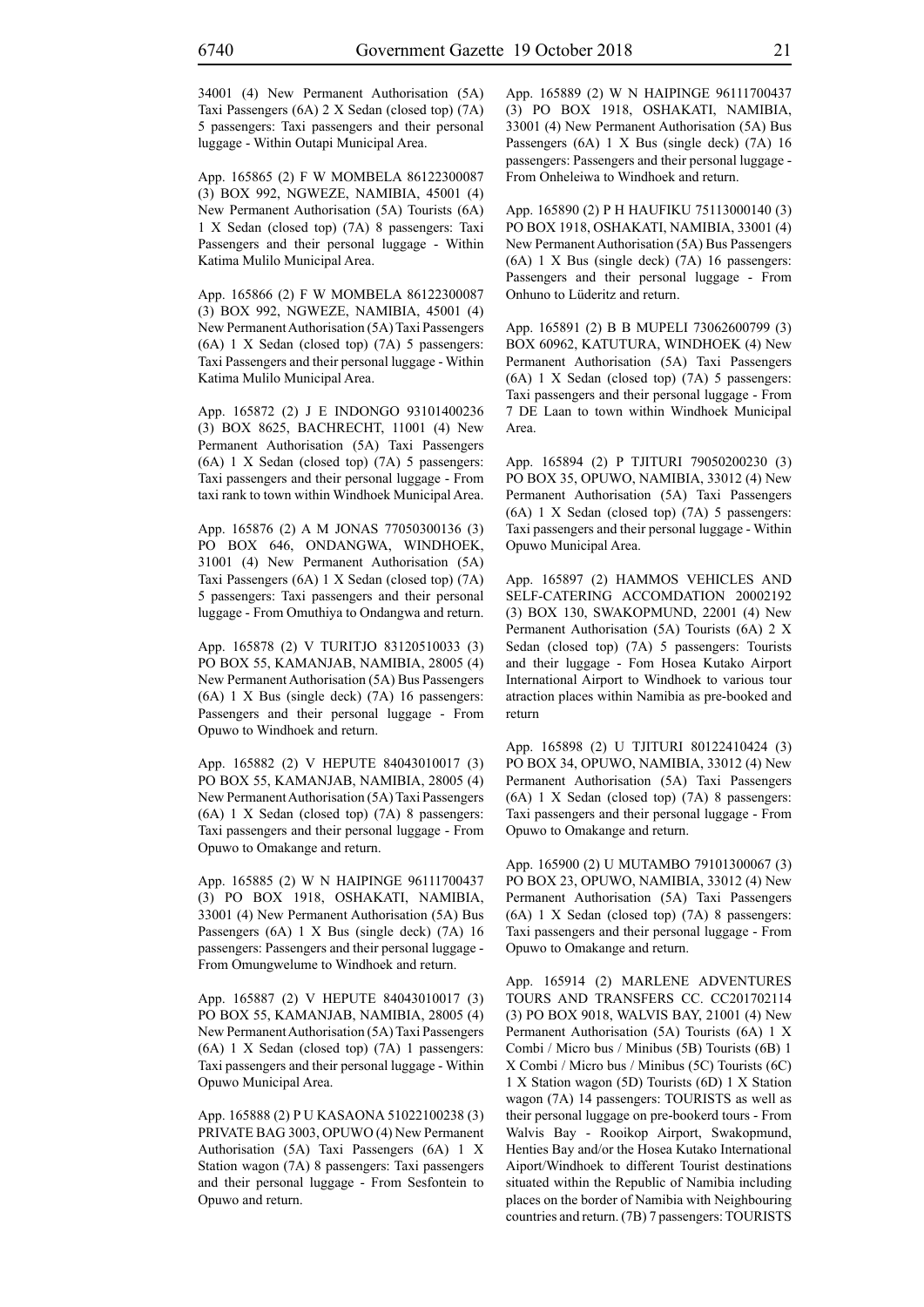as well as their personal luggage on pre-bookerd tours - From Walvis Bay - Rooikop Airport, Swakopmund, Henties Bay and/or the Hosea Kutako International Aiport/Windhoek to different Tourist destinations situated within the Republic of Namibia including places on the border of Namibia with neighbouring countries and return.

App. 165916 (2) HAMUKWAYA A P 93122200074 (3) PO BOX 2682, SWAKOPMUND, NAMIBIA, 22001 (4) New Permanent Authorisation (5A) Taxi Passengers (6A) 1 X Sedan (closed top) (7A) 5 passengers: Taxi passengers and their personal luggage - Within Swakopmund Municipal Area.

App. 165919 (2) ZEBRA TRAVEL AND TOURS CC CC201409938 (3) PO BOX 90834, WINDHOEK, NAMIBIA (4) New Permanent Authorisation (5A) Tourists (6A) 2 X Bus (single deck) (7A) 36 passengers: Tourists and their personal luggage: From Windhoek to Hotels, Lodges, Guest Houses and any other Tourist attractive destinations on pre-booked tours for a minimum of 3(three) days in towns such as Opuwo, Ruacana, Kavango, Etosha, Walvis Bay, Swakopmund, Katima Mulilo, Halali, Sossusvlei and Henties Bay and return to place of embarkation S

App. 165927 (2) N NGHININGWA 78120910222 (3) PO BOX 193, MARIENTAL, NAMIBIA, 51001 (4) New Permanent Authorisation (5A) Taxi Passengers (6A) 1 X Sedan (closed top) (7A) 5 passengers: Taxi passengers and their personal luggage - Within Mariental Municipal Area.

App. 165929 (2) F W MOMBELA 86122300087 (3) BOX 992, NGWEZE, NAMIBIA, 45001 (4) New Permanent Authorisation (5A) Taxi Passengers (6A) 1 X Sedan (closed top) (7A) 5 passengers: Taxi passengers and their personal luggage - Within Katima mulilo Municipal Area.

App. 165930 (2) F W MOMBELA 86122300087 (3) BOX 992, NGWEZE, NAMIBIA, 45001 (4) New Permanent Authorisation (5A) Taxi Passengers (6A) 1 X Sedan (closed top) (7A) 5 passengers: Taxi passengers and their personal luggage - Within Katima mulilo Municipal Area.

App. 165931 (2) V SHAANYENENGE 7403- 1900139 (3) PO BOX 821, EDUNDJA, OHAN-GWENA, 32005 (4) New Permanent Authorisation (5A) Taxi Passengers (6A) 1 X Sedan (closed top) (7A) 5 passengers: Taxi passengers and their personal luggage - From Oshikango to Ondangwa and return.

App. 165934 (2) Y O JAGGER 89122200169 (3) PO BOX 7129, KATUTURA, WINDOEK, NAMIBIA, 13001 (4) New Permanent Authorisation (5A) Taxi Passengers (6A) 1 X Sedan (closed top) (7A) 5 passengers: Taxi passengers and their personal luggage - Within Windhoek Municipal Area.

App. 165937 (2) P U KASAONA 51022100238 (3) PRIVATE BAG 3003, OPUWO (4) New Permanent Authorisation (5A) Taxi Passengers (6A) 1 X Sedan (closed top) (7A) 14 passengers: Passengers and their personal luggage - From Sesfontein to Ongama and return.

App. 165938 (2) P TJITURI 79050200230 (3) PO BOX 35, OPUWO, NAMIBIA, 33012 (4) New Permanent Authorisation (5A) Bus Passengers (6A) 1 X Combi / Micro bus / Minibus (7A) 16 passengers: Passengers and their personal luggage - From Opuwo, Windhoek to Ongama and return.

App. 165939 (2) D XOUGUB 61080710019 (3) BOX 120063, EROS, 11001I (4) New Permanent Authorisation (5A) Taxi Passengers (6A) 1 X Sedan (closed top) (7A) 5 passengers: Taxi passengers and their personal luggage - From Katutura to C B D Town Within Windhoek Municipal Area.

App. 165941 (2) P U KASAONA 51022100238 (3) PRIVATE BAG 3003, OPUWO (4) New Permanent Authorisation (5A) Taxi Passengers (6A) 1 X Sedan (closed top) (7A) 8 passengers: Taxi passengers and their personal luggage - From Opuwo to Kamanjab and return.

App. 165942 (2) AFRICA 4X4 RENTALS CC 20141116 (3) BOX 5199, WINDHOEK, NAMIBIA (4) New Permanent Authorisation (5A) Tourists (6A) 1 X Station wagon (7A) 7 passengers: Tourists and their personal luggage - From Hosea kutako airport. Windhoek, Sesriem, Swakopmund brandberg, Etosha, Rundu, Katima Mulilo, Fishriver Canyon, Lüderitz, Twyfelfontein, Lodge, Wndhoek and back the same to Airport International.

App. 165943 (2) U TJITURI 80122410424 (3) PO BOX 34, OPUWO, NAMIBIA, 33012 (4) New Permanent Authorisation (5A) Passengers (6A) 1 X Combi / Micro bus / Minibus (7A) 16 passengers: Passengers and their personal luggage - From Opuwo, Windhoek and Ongama and return.

App. 165944 (2) AFRICA 4X4 RENTALS CC 20141116 (3) BOX 5199, WINDHOEK, NAMIBIA (4) New Permanent Authorisation (5A) Tourists (6A) 1 X Combi / Micro bus / Minibus (7A) 14 passengers: Tourists and their personal luggage - From Hosea Kutako Airport. Windhoek, Sesriem, Swakopmund Brandberg, Etosha, Rundu, Katima Mulilo, Fishriver Canyon, Lüderitz, Twyfelfontein, Lodges, Guesthouses, Sossuvlei, Wndhoek and back the same to Airport International.

App. 165945 (2) U TJITURI 80122410424 (3) PO BOX 34, OPUWO, NAMIBIA, 33012 (4) New Permanent Authorisation (5A) Taxi Passengers (6A) 1 X Sedan (closed top) (7A) 5 passengers: Taxi passengers and their personal luggage - Within Opuwo Municipal Area.

App. 165949 (2) S S JOHANNES 80052010217 (3) BOX 494, OHANGWENA, 32005 (4) New Permanent Authorisation (5A) Taxi Passengers (6A) 1 X Station wagon (7A) 7 passengers: Taxi passengers and their personal luggage - From Ondangwa, Oshikango to Oshakati and return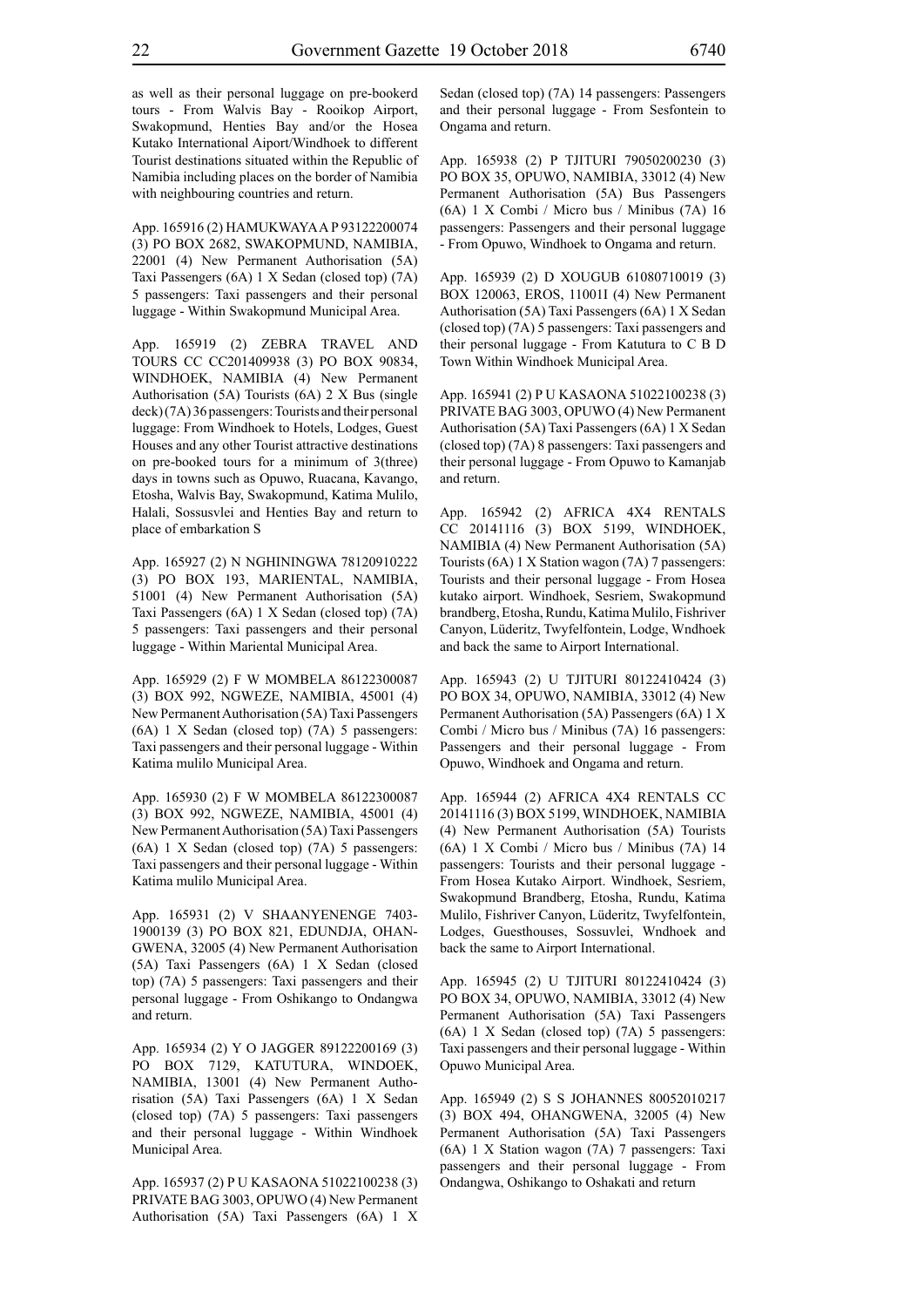App. 165950 (2) L NEKOTO 77041400115 (3) PO BOX 454, OTJIWARONGO, NAMIBIA, 27001 (4) New Permanent Authorisation (5A) Taxi Passengers (6A) 1 X Sedan (closed top) (7A) 5 passengers: Taxi passengers and their personal luggage - Within Otjiwarongo Municipal Area.

App. 165954 (2) T K KAUNA 87091100727 (3) PO BOX 940, GOBABIS, NAMIBIA, 14001 (4) New Permanent Authorisation (5A) Taxi Passengers (6A) 1 X Sedan (closed top) (7A) 5 passengers: Taxi passengers and their personal luggage - Within Gobabis Municipal Area.

App. 165957 (2) B DAWIDS 84032010145 (3) PO BOX 894, LÜDERITZ, NAMIBIA (4) New Permanent Authorisation (5A) Taxi Passengers (6A) 1 X Sedan (closed top) (7A) 5 passengers: Taxi Passengers and their personal luggage: Within Lüderitz Municipal Area.

App. 165958 (2) S N ELIASER 83062310944 (3) PO BOX 4159, ONGWEDIVA, NAMIBIA, 33004 (4) New Permanent Authorisation (5A) Taxi Passengers (6A) 1 X Sedan (closed top) (7A) 7 passengers: Taxi passengers and their personal luggage - From Oshakati to Ruacana and return.

App. 165961 (2) H N NANDOYA 72041200529 (3) PO BOX 4159, ONGWEDIVA, NAMIBIA, 33004 (4) New Permanent Authorisation (5A) Taxi Passengers (6A) 1 X Sedan (closed top) (7A) 5 passengers: Taxi passengers and their personal luggage - From Oshakati to Okalongo and return.

App. 165963 (2) J M MUYENGA 90010103287 (3) PO BOX 179, RUNDU, NAMIBIA, 44001 (4) New Permanent Authorisation (5A) Passengers (6A) 1 X Combi / Micro bus / Minibus (7A) 16 passengers: Taxi passengers and their personal luggage - From Divundu to Rundu and back.

App. 165965 (2) J M MUYENGA 90010103287 (3) PO BOX 179, RUNDU, NAMIBIA, 44001 (4) New Permanent Authorisation (5A) Passengers (6A) 1 X Combi / Micro bus / Minibus (7A) 14 passengers: Taxi passengers and their personal luggage - From Mabushe to Rundu and back.

App. 165967 (2) G M MUNENE 67121510065 (3) PO BOX 70479, WINDHOEK, NAMIBIA, 11001 (4) New Permanent Authorisation (5A) Taxi Passengers (6A) 1 X Sedan (closed top) (7A) 7 passengers: Taxi passengers and their personal luggage - Within Windhoek Municipal Area.

App. 165977 (2) M KAULINGE 75071200309 (3) PO BOX 27257, WINDHOEK, NAMIBIA, 11001 (4) New Permanent Authorisation (5A) Taxi Passengers (6A) 1 X Station wagon (7A) 7 passengers: Taxi passenger and their personal luggage - From Ondangwa to Oshikango via Eenhana and back the same route.

App. 165979 (2) S S ANGALA 79063010451 (3) PO BOX 1842, OTJIWARONGO, NAMIBIA, 27001 (4) New Permanent Authorisation (5A) Taxi Passengers (6A) 1 X Sedan (closed top) (7A) 5 passengers: Taxi passengers and their personal luggage - Within Otjiwarongo Municipal Area.

App. 165980 (2) P S MOSHANA 86081900697 (3) PRIVATE BAG 2125, RUNDU, NAMIBIA, 44001 (4) New Permanent Authorisation (5A) Taxi Passengers (6A) 2 X Sedan (closed top) (7A) 5 passengers: Taxi passenges and their personal luggage - Within Rundu Windhoek Municipal Area

App. 165982 (2) H N POPYEINAWA 77040110121 (3) PRIVATE BAG 2125, RUNDU, NAMIBIA, 44001 (4) New Permanent Authorisation (5A) Taxi Passengers (6A) 2 X Sedan (closed top) (7A) 5 passengers: Taxi passenges and their personal luggage -within Rundu Municipal Area

App. 165987 (2) PAARL ROCK TOURS NAMIBIA 201507307 (3) PO BOX 673, MA-RIENTAL, NAMIBIA, 51001 (4) New Permanent Authorisation (5A) Tourists (6A) 2 X Bus (single deck) (7A) 29 passengers: Tourists and their personal luggage - From Windhoek hotels, lodges, Guest houses to attraction various places within Namibia such as Swakopmund, Walvis Bay, Sossusvlei, Etosha and return back.

App. 165991 (2) A N KAMEYA 67051400517 (3) PO BOX 26205, WINDHOEK, NAMIBIA, 11001 (4) New Permanent Authorisation (5A) Taxi Passengers (6A) 1 X Sedan (closed top) (7A) 5 passengers: Taxi passengers and their personal luggage - Within Windhoek Municipal Area.

App. 165993 (2) S K N JOSEPH 92070900177 (3) PO BOX 62860, WANAHEDA, WINDHOEK, 13007 (4) New Permanent Authorisation (5A) Taxi Passengers (6A) 2 X Sedan (closed top) (7A) 5 passengers: Taxi passengers and their personal luggage - Within Tsumeb Municipal Area.

App. 165994 (2) J K KAZANGA 89060200829 (3) PO BOX 2377, TSUMEB, NAMIBIA, 43001 (4) New Permanent Authorisation (5A) Taxi Passengers (6A) 2 X Sedan (closed top) (7A) 5 passengers: Taxi passengers and their personal luggage - Within Tsumeb Municipal Area.

App. 165995 (2) SUN STAR LUXURY BUS HIRE CC 201801823 (3) PO BOX 81534, OLYMPIA, WINDHOEK, NAMIBIA, 12005 (4) New Permanent Authorisation (5A) Tourists (6A) 2 X Bus (single deck) (5B) Tourists (6B) 2 X Bus (single deck) (7A) 40 passengers: Tourists and their personal luggage - From Hosea Kutako Airport to Avani Hotel in Windhoek to attraction various places within Namibia such as Sossusvlei, Swakopmund, Twyfontein, Etosha National Park as pre- bookek and return (7B) 37 passengers: Tourists and their personal luggage - From Hosea Kutako Airport to Avani Hotel in Windhoek to attraction various places within Namibia such as Sossusvlei, Swakopmund, Twyfontein, Etosha National Park as pre-booked and return

App. 165997 (2) J N HAINDONGO 79050410607 (3) BOX 7845, KATUTURA, 0000 (4) New Permanent Authorisation (5A) Taxi Passengers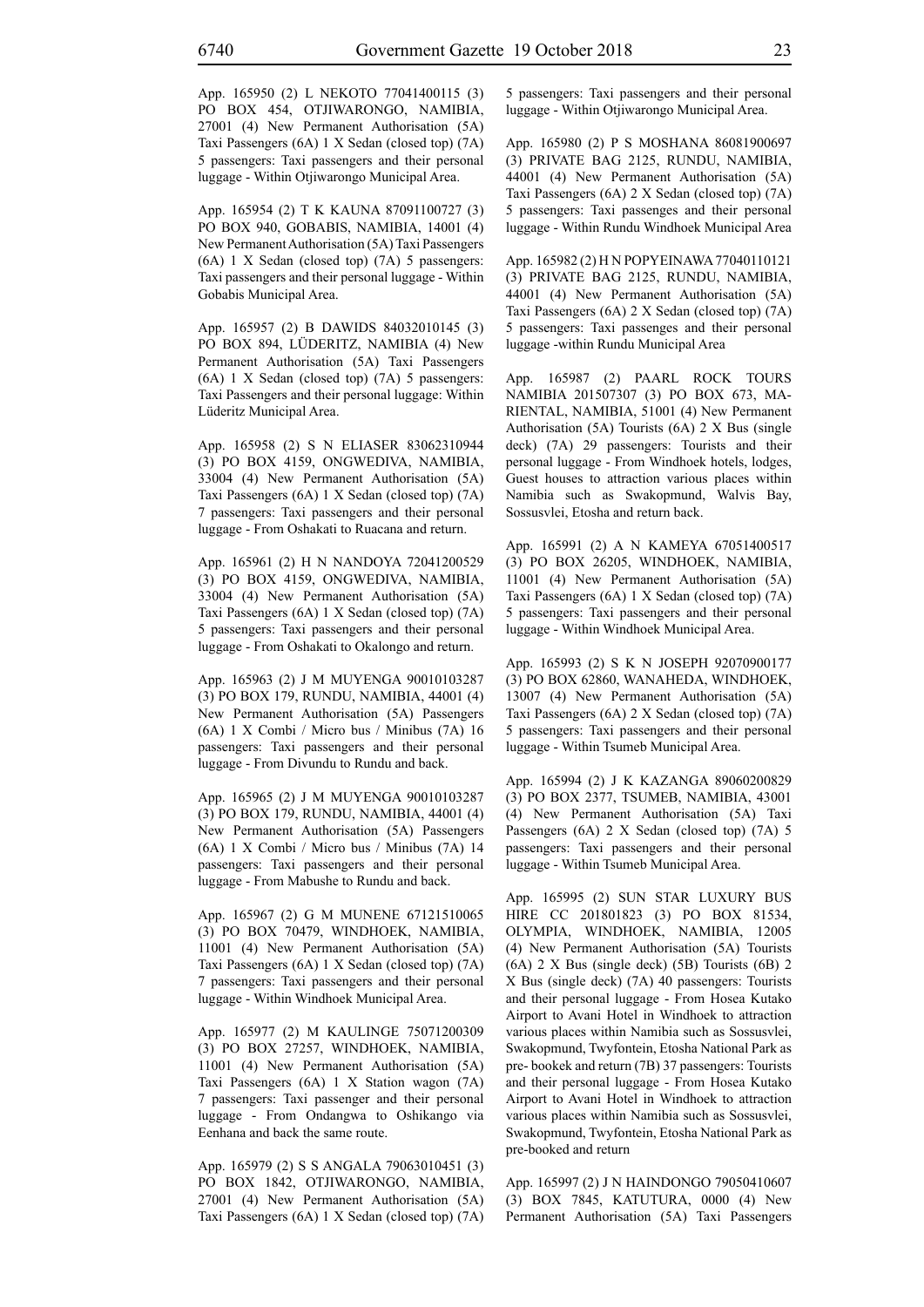(6A) 1 X Sedan (closed top) (7A) 5 passengers: Taxi passenges and their personal luggage - Within Windhoek Municipal Area.

App. 165999 (2) L JOHANNES 89051200285 (3) PO BOX 1745, WINDHOEK, NAMIBIA (4) New Permanent Authorisation (5A) Taxi Passengers (6A) 1 X Sedan (closed top) (7A) 5 passengers: Taxi passenges and their personal luggage - Within Windhoek Municipal Area.

App. 166002 (2) D FRANSISCO 92021601285 (3) PO BOX 1873, OTJIWARONGO, NAMIBIA, 27001 (4) New Permanent Authorisation (5A) Taxi Passengers (6A) 1 X Hatch back (7A) 5 passengers: Taxi passengers and their personal luggage - Within Windhoek Municipal Area.

App. 166006 (2) K N IIPINGE 84091510094 (3) PO BOX 7439, KATUTURA, WINDHOEK, NAMIBIA, 11001 (4) New Permanent Authorisation (5A) Taxi Passengers (6A) 1 X Sedan (closed top) (7A) 5 passengers: Taxi passengers and their personal luggage - Within Windhoek Municipal Area.

App. 166008 (2) M M IIPINGE 94120600114 (3) PO BOX 7439, KATUTURA, WINDHOEK, NAMIBIA, 13001 (4) New Permanent Authorisation (5A) Taxi Passengers (6A) 1 X Sedan (closed top) (7A) 5 passengers: Taxi passengers and their personal luggage - Within Windhoek Municipal Area.

App. 166010 (2) M N HAIMBODI 71111400113 (3) BOX 61467, KATUTURA, WINDHOEK, NAMIBIA, 13001 (4) New Permanent Authorisation (5A) Taxi Passengers (6A) 1 X Sedan (closed top) (7A) 5 passengers: Taxi passengers and their personal luggage - Within Windhoek Municipal Area.

App. 166013 (2) R MUTILIFA 86060601057 (3) PO BOX 64116, WINDHOEK, NAMIBIA, 11001 (4) New Permanent Authorisation (5A) Taxi Passengers (6A) 1 X Sedan (closed top) (7A) 5 passengers: Taxi passengers and their personal luggage - Within Windhoek Municipal Area.

App. 166014 (2) F N NEKETA 820322 10387 (3) BOX 134, ROSH PINAH, 54001 (4) New Permanent Authorisation (5A) Taxi Passengers (6A) 1 X Sedan (closed top) (7A) 5 passengers: Taxi passenges and their personal luggage - Within Karasburg Municipal Area

App. 166032 (2) T JOYI 79121110603 (3) PO BOX 354, KATIMA MULILO, NGWEZE, NAMIBIA, 45002 (4) New Permanent Authorisation (5A) Taxi Passengers (6A) 1 X Station wagon (7A) 8 passengers: Taxi passengers and their personal luggage - From Katima to Rundu and return the same route.

App. 166038 (2) J N SHAPI 84111210546 (3) PO BOX 1470, RUNDU, NAMIBIA, 44001 (4) New Permanent Authorisation (5A) Taxi Passengers (6A) 1 X Sedan (closed top) (7A) 5 passengers: Taxi passengers and their personal luggage - From Nakazaza to Kalayi border post and Within Rundu Municipal Area.

App. 166047 (2) A N MUNDILO 74101610037 (3) PO BOX 360, MARIENTAL, NAMIBIA, 51001 (4) New Permanent Authorisation (5A) Taxi Passengers (6A) 1 X Sedan (closed top) (7A) 5 passengers: Taxi passengers and their personal luggage - Within Mariental Municipal Area.

App. 166048 (2) H PEERSTOFF 78090300308 (3) PO BOX 649, GOBABIS, NAMIBIA, 14001 (4) New Permanent Authorisation (5A) Taxi Passengers (6A) 1 X Sedan (closed top) (7A) 5 passengers: Taxi passenger and their personal luggage - Within Gobabis Municipal Area.

App. 166051 (2) H NJAMBA 80080910610 (3) PO BOX 688, MARIENTAL, NAMIBIA, 51001 (4) New Permanent Authorisation (5A) Taxi Passengers (6A) 1 X Sedan (closed top) (7A) 5 passengers: Taxi passenger and their personal luggage - Within Mariental Municipal Area.

App. 166060 (2) G M KARAWORA 84082610413 (3) PO BOX 1555, TSUMEB, NAMIBIA, 43001 (4) New Permanent Authorisation (5A) Taxi Passengers (6A) 1 X Sedan (closed top) (7A) 5 passengers: Taxi passengers and their personal luggage - Within Tsumeb Municipal Area.

App. 166063 (2) L N SHAANIKA 74032410070 (3) PO BOX 1868, WINDHOEK, NAMIBIA, 11001 (4) New Permanent Authorisation (5A) Taxi Passengers (6A) 1 X Sedan (closed top) (7A) 5 passengers: Taxi passengers and their personal luggage - Within Windhoek Municipal Area.

App. 166068 (2) S SHIPANGA 75091500243 (3) PO BOX 4157, WALVIS BAY, NAMIBIA, 21001 (4) New Permanent Authorisation (5A) Taxi Passengers (6A) 1 X Sedan (closed top) (7A) 5 passengers: Taxi passengers and their personal luggage - From Walvis Bay to Swakopmund Municipal Area and return.

App. 166069 (2) S SHIPANGA 75091500243 (3) PO BOX 4157, WALVIS BAY, NAMIBIA, 21001 (4) New Permanent Authorisation (5A) Taxi Passengers (6A) 1 X Sedan (closed top) (7A) 5 passengers: Taxi passengers and their personal luggage - Walvis Bay to Swakopmund Municipal Area and return.

App. 166072 (2) P V HIYOWA 94110500990 (3) PO BOX 24534, WINDHOEK, NAMIBIA, 11001 (4) New Permanent Authorisation (5A) Taxi Passengers (6A) 1 X Sedan (closed top) (7A) 5 passengers: Taxi passengers and their personal luggage - Within Windhoek Municipal Area.

App. 166075 (2) TARANGA OKAVANGO VENTURES CC 20092394 (3) BOX 9533, EROS, 11001 (4) New Permanent Authorisation (5A) Tourists (6A) 1 X Station wagon (7A) 11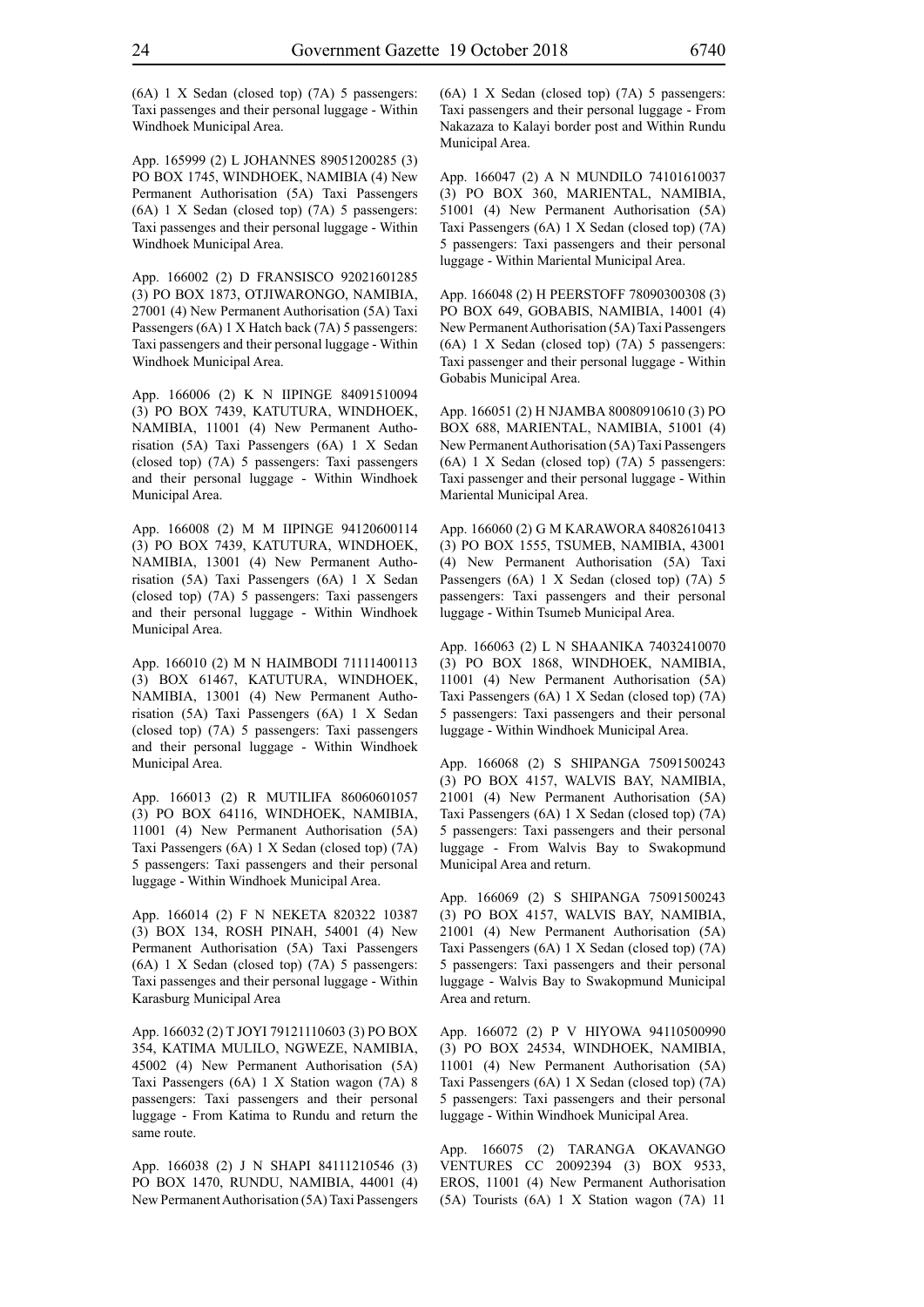passengers: Tourists and their personal luggage: From Windhoek to Safari Lodges, Murrurani gate, Tsukwe, Divindu, Guest Houses and any other Tourist attractive destinations on pre-booked tours for a minimum of 3(three) days in towns such as Opuwo, Ruacana, Kavango, Etosha, Walvis Bay, Swakopmund, Katima Mulilo, Halali, Sossusvlei and Henties Bay and return to place of embarkation

App. 166084 (2) M NJAMBA 68081601406 (3) PO BOX 688, MARIENTAL, NAMIBIA, 51001 (4) New Permanent Authorisation (5A) Taxi Passengers (6A) 1 X Sedan (closed top) (7A) 5 passengers: Taxi passengers and their personal luggage - Within Mariental Municipal Area.

App. 166086 (2) M EMVULA 79060100093 (3) BOX 99222, EROS, WINDHOEK, NAMIBIA, 11005 (4) New Permanent Authorisation (5A) Taxi Passengers (6A) 1 X Sedan (closed top) (7A) 5 passengers: Taxi passengers and their personal luggage - From taxi rank B09 in Greenwell Matongo to town within Windhoek Municipal Area.

App. 166088 (2) P JASON 75102000217 (3) PO BOX 98445, PELICAN SQUARE, WIND-HOEK, NAMIBIA, 12006 (4) New Permanent Authorisation (5A) Taxi Passengers (6A) 1 X Sedan (closed top) (7A) 5 passengers: Taxi passengers and their personal luggage: From 7de Laan Otjomuise within Windhoek Municipal Area to town. S

App. 166090 (2) P JASON 75102000217 (3) PO BOX 98445, PELICAN SQUARE, WIND-HOEK, NAMIBIA, 12006 (4) New Permanent Authorisation (5A) Taxi Passengers (6A) 1 X Sedan (closed top) (7A) 5 passengers: Taxi passengers and their personal luggage - From Grove Mall, Kleine Kuppe within Windhoek Municipal Area.

App. 166094 Permit 16526/4 (2) N AMUTENYA 570921 1005 7 (3) PO BOX 661, ONDANGWA, NAMIBIA, 31001 (4) Change Route, Particulars etc. (5A) Passengers (6A) 1 X Station wagon (5B) Passengers (6B) 1 X Station wagon (7A) 8 passengers: Passengers and their personal luggage: From Ondangwa to Omuthiya and return the same route. (7B) 10 passengers: Passengers and their luggage - From Okahao to Windhoek and return via the same route set out.

App. 166096 (2) C PICKERING 73092610067 (3) BOX 2708, WALVIS BAY, 21001 (4) New Permanent Authorisation (5A) Taxi Passengers (6A) 1 X Sedan (closed top) (7A) 5 passengers: Taxi passengers and their personal luggage - Within Walvis Bay Municipal Area

App. 166099 (2) J N SHAPI 84111210546 (3) PO BOX 1470, RUNDU, NAMIBIA, 44001 (4) New Permanent Authorisation (5A) Taxi Passengers (6A) 1 X Station wagon (7A) 7 passengers: Taxi passengers and their personal luggage - From Nkure-Nkuru to Divundu and return the same route.

App. 166100 (2) J N SHAPI 84111210546 (3) PO BOX 1470, RUNDU, NAMIBIA, 44001 (4) New Permanent Authorisation (5A) Taxi Passengers (6A) 1 X Station wagon (7A) 7 passengers: Taxi passengers and their personal luggage - From Divundu to Rundu and return the same route.

App. 166101 (2) J N SHAPI 84111210546 (3) PO BOX 1470, RUNDU, NAMIBIA, 44001 (4) New Permanent Authorisation (5A) Taxi Passengers (6A) 1 X Station wagon (7A) 7 passengers: Taxi passengers and their personal luggage - From Nkure-Nkuru to Divundu and return the same route.

App. 166102 (2) J N SHAPI 84111210546 (3) PO BOX 1470, RUNDU, NAMIBIA, 44001 (4) New Permanent Authorisation (5A) Taxi Passengers (6A) 1 X Station wagon (7A) 7 passengers: Taxi passengers and their personal luggage - From Divundu to Rundu and return the same route.

App. 166104 (2) J N SHAPI 84111210546 (3) PO BOX 1470, RUNDU, NAMIBIA, 44001 (4) New Permanent Authorisation (5A) Taxi Passengers (6A) 1 X Sedan (closed top) (7A) 5 passengers: Taxi passengers and their personal luggage - From Kehemu to Millitary Base and Within Rundu Municipal Area.

App. 164931 Permit 36466/0 (2) C N DAVID to DAVID ELIAS ALFREDO 84071410124 (3) PO BOX 49, RUNDU, NAMIBIA, 44001 (4) Transfer of Authorisation (5A) Passengers (6A) 1 X Combi / Micro bus / Minibus (7A) 14 passengers: Passengers and their personal luggage - From Rundu to Lüderitz via Windhoek / Rundu to Oshakati and Rundu to Katima Mulilo and return on the same routes.

App. 165023 Permit 63292/4 (2) W SHIMBIDIWA to D NASHIME 82092200011 (3) PO BOX 65543, KATUTURA, WINDHOEK, NAMIBIA, 13001 (4) Transfer of Authorisation (5A) Taxi Passengers (6A) 1 X Hatch back (7A) 1 passengers: Passengers and their personal luggage - From taxi rank 136 in Katutura to town within Windhoek Municipal Area.

App. 165067 Permit 11068/11 (2) F P NGHIFIVALI to A S SHEKUNYENGE 78070710950 (3) BOX 24359, WINDHOEK, 11001 (4) Transfer of Authorisation (5A) Taxi Passengers (6A) 1 X Sedan (closed top) (7A) 5 passengers: Taxi passengers and their personal luggage - Within Windhoek Municipal Area.

App. 165303 Permit 67223/1 (2) M PAULUS to A C PAULUS 64070300627 (3) PO BOX 13061, EENHANA, NAMIBIA, 32002 (4) Transfer of Authorisation (5A) Taxi Passengers (6A) 1 X Sedan (closed top) (5B) Taxi Passengers (6B) 1 X Sedan (closed top) (5C) Taxi Passengers (6C) 1 X Sedan (closed top) (5D) Taxi Passengers (6D) 1 X Sedan (closed top) (5E) Taxi Passengers (6E) 3 X Hatch back (5F) Taxi Passengers (6F) 3 X Hatch back (5G) Taxi Passengers (6G) 3 X Hatch back (5H) Taxi Passengers (6H) 3 X Hatch back (7A) 5 passengers: Taxi passenger and their personal luggage - From Eenhana via Oshikango to Okongo and back the same route. (7B) 5 passengers: Taxi passengers and their personal luggage - Within Eenhana Municipal Area to Ondangwa and Oshikango and return. (7C)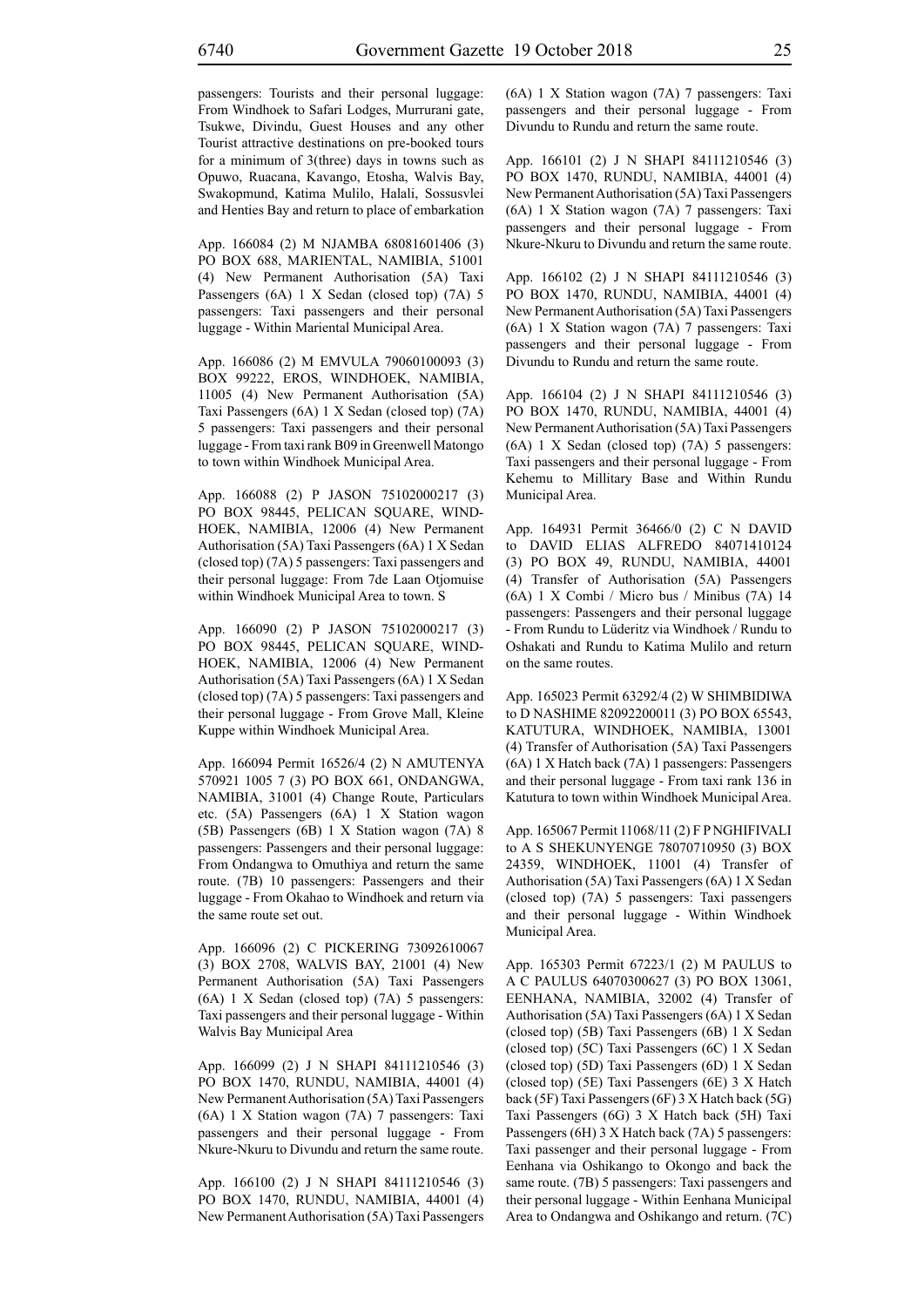7 passengers: Passengers and their luggage - From Eenhana to Okongo and Ondangwa and return back. (7D) 5 passengers: Taxi passenger and their personal luggage - From Eenhana via Oshikango to Okongo and back the same route.

App. 165303 Permit 17220/3 (2) M PAULUS to A C PAULUS 64070300627 (3) PO BOX 13061, EENHANA, NAMIBIA, 32002 (4) Transfer of Authorisation (5A) Taxi Passengers (6A) 1 X Sedan (closed top) (5B) Taxi Passengers (6B) 1 X Sedan (closed top) (5C) Taxi Passengers (6C) 1 X Sedan (closed top) (5D) Taxi Passengers (6D) 1 X Sedan (closed top) (5E) Taxi Passengers (6E) 3 X Hatch back (5F) Taxi Passengers (6F) 3 X Hatch back (5G) Taxi Passengers (6G) 3 X Hatch back (5H) Taxi Passengers (6H) 3 X Hatch back (7A) 5 passengers: Taxi passenger and their personal luggage - From Eenhana via Oshikango to Okongo and back the same route. (7B) 5 passengers: Taxi passengers and their personal luggage - Within Eenhana Municipal Area to Ondangwa and Oshikango and return. (7C) 7 passengers: Passengers and their luggage - From Eenhana to Okongo and Ondangwa and return back. (7D) 5 passengers: Taxi passenger and their personal luggage - From Eenhana via Oshikango to Okongo and back the same route.

App. 165303 Permit 65158/2 (2) M PAULUS to A C PAULUS 64070300627 (3) PO BOX 13061, EENHANA, NAMIBIA, 32002 (4) Transfer of Authorisation (5A) Taxi Passengers (6A) 1 X Sedan (closed top) (5B) Taxi Passengers (6B) 1 X Sedan (closed top) (5C) Taxi Passengers (6C) 1 X Sedan (closed top) (5D) Taxi Passengers (6D) 1 X Sedan (closed top) (5E) Taxi Passengers (6E) 3 X Hatch back (5F) Taxi Passengers (6F) 3 X Hatch back (5G) Taxi Passengers (6G) 3 X Hatch back (5H) Taxi Passengers (6H) 3 X Hatch back (7A) 5 passengers: Taxi passenger and their personal luggage - From Eenhana via Oshikango to Okongo and back the same route. (7B) 5 passengers: Taxi passengers and their personal luggage - Within Eenhana Municipal Area to Ondangwa and Oshikango and return. (7C) 7 passengers: Passengers and their luggage - From Eenhana to Okongo and Ondangwa and return back. (7D) 5 passengers: Taxi passenger and their personal luggage - From Eenhana via Oshikango to Okongo and back the same route.

App. 165303 Permit 19078/12 (2) M PAULUS to A C PAULUS 64070300627 (3) PO BOX 13061, EENHANA, NAMIBIA, 32002 (4) Transfer of Authorisation (5A) Taxi Passengers (6A) 1 X Sedan (closed top) (5B) Taxi Passengers (6B) 1 X Sedan (closed top) (5C) Taxi Passengers (6C) 1 X Sedan (closed top) (5D) Taxi Passengers (6D) 1 X Sedan (closed top) (5E) Taxi Passengers (6E) 3 X Hatch back (5F) Taxi Passengers (6F) 3 X Hatch back (5G) Taxi Passengers (6G) 3 X Hatch back (5H) Taxi Passengers (6H) 3 X Hatch back (7A) 5 passengers: Taxi passenger and their personal luggage - From Eenhana via Oshikango to Okongo and back the same route. (7B) 5 passengers: Taxi passengers and their personal luggage - Within Eenhana Municipal Area to Ondangwa and Oshikango and return. (7C) 7 passengers: Passengers and their luggage - From Eenhana to Okongo and Ondangwa and return back. (7D) 5 passengers: Taxi passenger and their personal luggage - From Eenhana via Oshikango to Okongo and back the same route.

App. 165309 Permit 10534/4 (2) N SIMON to E S SHILUMBU 94030500207 (3) BOX 61953, WINDHOEK, 11001 (4) Transfer of Authorisation (5A) Taxi Passengers (6A) 1 X Hatch back (7A) 5 passengers: Passenger and their personal luggage - Within Windhoek Municipal Area.

App. 165312 Permit 12689/9 (2) L ANDIMA 56090800848 (3) BOX 344, ONGWEDIVA, 33004 (4) Change Route, Particulars etc. (5A) Taxi Passengers (6A) 2 X Sedan (closed top) (5B) Taxi Passengers (6B) 2 X Sedan (closed top) (5C) Taxi Passengers (6C) 2 X Sedan (closed top) (7A) 5 passengers: Taxi passengers and their personal luggage - From Oshakati to Ondangwa via Ongwediva and back the same route. (7B) 5 passengers: Passenger and their personal luggage - Within Windhoek Municipal Area. (7C) 5 passengers: Taxi passengers and their personal luggage - Within Windhoek Municipal Area.

App. 165312 Permit 7807/7 (2) L ANDIMA 56090800848 (3) BOX 344, ONGWEDIVA, 33004 (4) Change Route, Particulars etc. (5A) Taxi Passengers (6A) 2 X Sedan (closed top) (5B) Taxi Passengers (6B) 2 X Sedan (closed top) (5C) Taxi Passengers (6C) 2 X Sedan (closed top) (7A) 5 passengers: Taxi passengers and their personal luggage - From Oshakati to Ondangwa via Ongwediva and back the same route. (7B) 5 passengers: Passenger and their personal luggage - Within Windhoek Municipal Area. (7C) 5 passengers: Taxi passengers and their personal luggage - Within Windhoek Municipal Area.

App. 165324 (2) A N SHANDWAMA 94102- 400699 (3) PRIVATE BAG 1652, ONDANGWA, NAMIBIA, 31001 (4) New Permanent Authorisation (5A) Taxi Passengers (6A) 1 X Sedan (closed top) (7A) 5 passengers: Taxi passengers with their personal luggage from Ondangwa Gwashamba and around town return via the same route.

App. 165361 (2) S K KADHIDHI 72041700505 (3) PO BOX 140, OKAHAO, NAMIBIA (4) New Permanent Authorisation (5A) Taxi Passengers (6A) 1 X Sedan (closed top) (7A) 5 passengers: Taxi passengers with their personal luggage From Okahao to Outapi and return back via the same route.

App. 165565 Permit 65179/1 (2) F KANYEUMBO 80042910323 (3) PO BOX 726, OHANGWENA, NAMIBIA, 32005 (4) Change Route, Particulars etc. (5A) Taxi Passengers (6A) 1 X Sedan (closed top) (5B) Taxi Passengers (6B) 1 X Sedan (closed top) (7A) 5 passengers: Taxi passengers and their personal luggage - From Omafo to Eenhana and return back the same route. (7B) 5 passengers: Taxi passengers and their personal luggage - From Omafo to Oniimwandi settlement and return.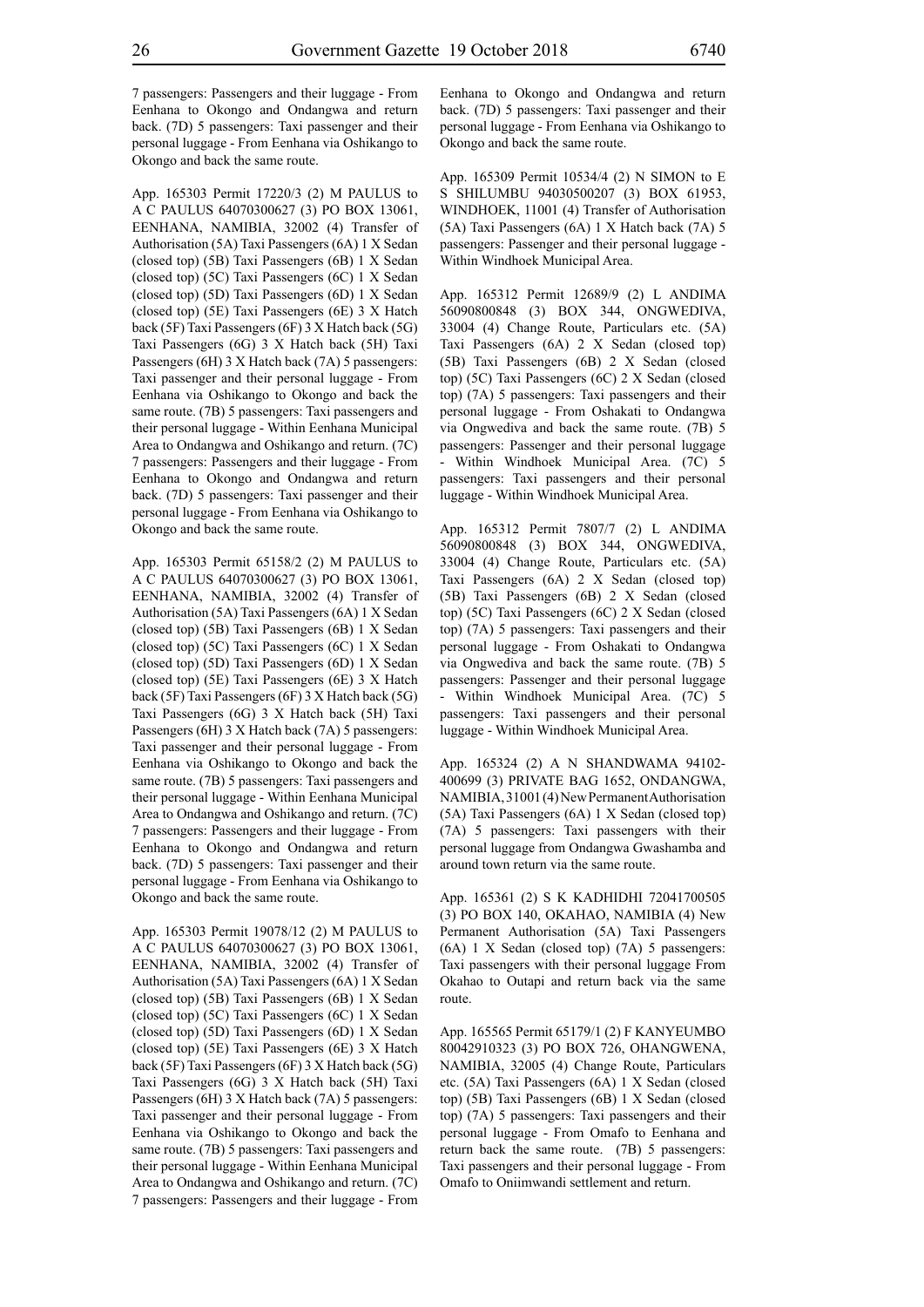App. 165840 Permit 57579/0 (2) A MUNGENDJE to A K MUNGENDJE 85110810826 (3) PO BOX 61911, KATUTURA, WINDHOEK, NAMIBIA, 13001 (4) Transfer of Authorisation (5A) Taxi Passengers (6A) 1 X Sedan (closed top) (7A) 5 passengers: Taxi passengers and their personal luggage - From taxi rank 7 in Katutura to Babylon, Okahandja park, Havana, 7 de Laan, Wernhil Park taxi rank and return.

App. 165899 Permit 18103/8 (2) M TREDOW to N N OUB 69062200206 (3) BOX 50200, BACHBRETCH, WINDHOEK, 11003 (4) Transfer of Authorisation (5A) Taxi Passengers (6A) 1 X Hatch back (7A) 5 passengers: Taxi passengers and their personal luggage - Within Windhoek Municipal Area and operating from a taxi rank from Katutura and return.

App. 165918 Permit 29168/7 (2) S K HAMUKOTO to K HAMUKOTO 71030400016 (3) PO BOX 5192, MONDESA, SWAKOPMUND, 22001 (4) Transfer of Authorisation (5A) Taxi Passengers (6A) 1 X Hatch back (7A) 5 passengers: Taxi passengers and their personal luggage - Within Swakopmund Municipal Area to Walvis Bay and Arandis Municipal Area and return.

App. 166037 (2) J N SHAPI 84111210546 (3) PO BOX 1470, RUNDU, NAMIBIA, 44001 (4) New Permanent Authorisation (5A) Taxi Passengers (6A) 1 X Sedan (closed top) (7A) 5 passengers: Taxi passengers and their personal luggage - From Nakazaza to Kalayi border and Within Rundu Municipal Area.

App. 166113 (2) P TJIPOVA 48071600156 (3) BOX 108, NOORDOEWER, NAMIBIA, 53005 (4) New Permanent Authorisation (5A) Bus Passengers (6A) 1 X Bus (single deck) (7A) 28 passengers: Passengers and their personal luggage - From Noordoever in Karasburg to Rundu and return.

App. 166114 (2) D N CHIPANDEKA 93042200067 (3) PO BOX 24352, PIONEERSPARK, WIND-HOEK, NAMIBIA, 12007 (4) New Permanent Authorisation (5A) Taxi Passengers (6A) 1 X Sedan (closed top) (7A) 5 passengers: Taxi passengers and their personal luggage - From taxi rank 474 Pioneerspark within Windhoek Municipal Area.

App. 166115 (2) M M MATHEUS 87081301177 (3) PO BOX 617, GROOT-AUB, NAMIBIA, 9000 (4) New Permanent Authorisation (5A) Taxi Passengers (6A) 1 X Sedan (closed top) (7A) 5 passengers: Taxi passengers and their personal luggage - From Groot-Aub to Otjomuise within Windhoek Municipal Area.

App. 166117 (2) H U REMIGIUS 80083110321 (3) PO BOX 65275, KATUTURA, WINDHOEK, NAMIBIA, 13001 (4) New Permanent Authorisation (5A) Taxi Passengers (6A) 1 X Sedan (closed top) (7A) 5 passengers: Taxi passengers and their personal luggage - From Ombili taxi rank no:10 within Windhoek Municipal Area.

App. 166119 (2) K D SWARTS 87110600092 (3) PO BOX 25512, WINDHOEK, NAMIBIA, 11001 (4) New Permanent Authorisation (5A) Taxi Passengers (6A) 1 X Sedan (closed top) (7A) 5 passengers: Taxi passengers and their personal luggage - From Olympia taxi rank T572 within Windhoek Municipal Area.

App. 166121 (2) J SHIYAKA 66071000904 (3) BOX 20, GROOT- AUB (4) New Permanent Authorisation (5A) Taxi Passengers (6A) 1 X Combi / Micro bus / Minibus (7A) 18 passengers: Taxi passengers and their personal luggage - From Groot - Aub to Monte - Christo Service Station in Katutura Windhoek and return.

App. 166125 (2) G KATJOUANGA 78111100345 (3) BOX 70885, KHOMASDAL, WINDHOEK, NAMIBIA, 11008 (4) New Permanent Authorisation (5A) Bus Passengers (6A) 1 X Bus (single deck) (7A) 16 passengers: Passengers and their personal luggage - From Windhoek to Otjinene and return.

App. 166129 (2) P P SHINEDIMA 91052100023 (3) PO BOX 1254, TSUMEB, NAMIBIA, 43001 (4) New Permanent Authorisation (5A) Taxi Passengers (6A) 2 X Sedan (closed top) (7A) 5 passengers: Taxi passengers and their personal luggage - Within Tsumeb Municipal Area.

App. 166131 (2) W PAHULA 88122600026 (3) PO BOX 3168, WINDHOEK, NAMIBIA, 11001 (4) New Permanent Authorisation (5A) Taxi Passengers (6A) 1 X Sedan (closed top) (7A) 5 passengers: Taxi passengers and their personal luggage - Within Windhoek Municipal Area.

App. 166136 (2) FURAHA TOURS AND SAFARIS CC. 20121889 (3) PO BOX 5006, WINDHOEK, NAMIBIA, 11001 (4) New Permanent Authorisation (5A) Tourists (6A) 1 X Sedan (closed top) (7A) 5 passengers: Tourists and their personal luggage - From Windhoek at Hosea International Airport to Waterberg - Etosha National Park - Opuwo - Epupa - Sesfontein - Damaraland - Twyfelfontein - Madisa - Khorixas - Swakopmund - Walvis Bay & Harbour and Namib Dessert and also tourists attraction places in Namibia.

App. 166157 Permit 1271/4 (2) M SHILUNGA to M KAMBATA 78090610048 (3) PRIVATE BAG 3632, ONGWEDIVA (4) Transfer of Authorisation (5A) Taxi Passengers (6A) 1 X Sedan (closed top) (7A) 5 passengers: Taxi passengers and their personal luggage - Within Owambo Municipal Area.

App. 166158 (2) R M MATJAYI 82102510980 (3) PO BOX 904, RUNDU, NAMIBIA, 44001 (4) New Permanent Authorisation (5A) Taxi Passengers (6A) 1 X Sedan (closed top) (7A) 5 passengers: Taxi passengers and their personal luggage - From Kalai within Rundu Municipal Area.

App. 166160 (2) A S PONDJAMBA 68063000064 (3) PO BOX 3099, HENTIES BAY, NAMIBIA, 22005 (4) New Permanent Authorisation (5A)